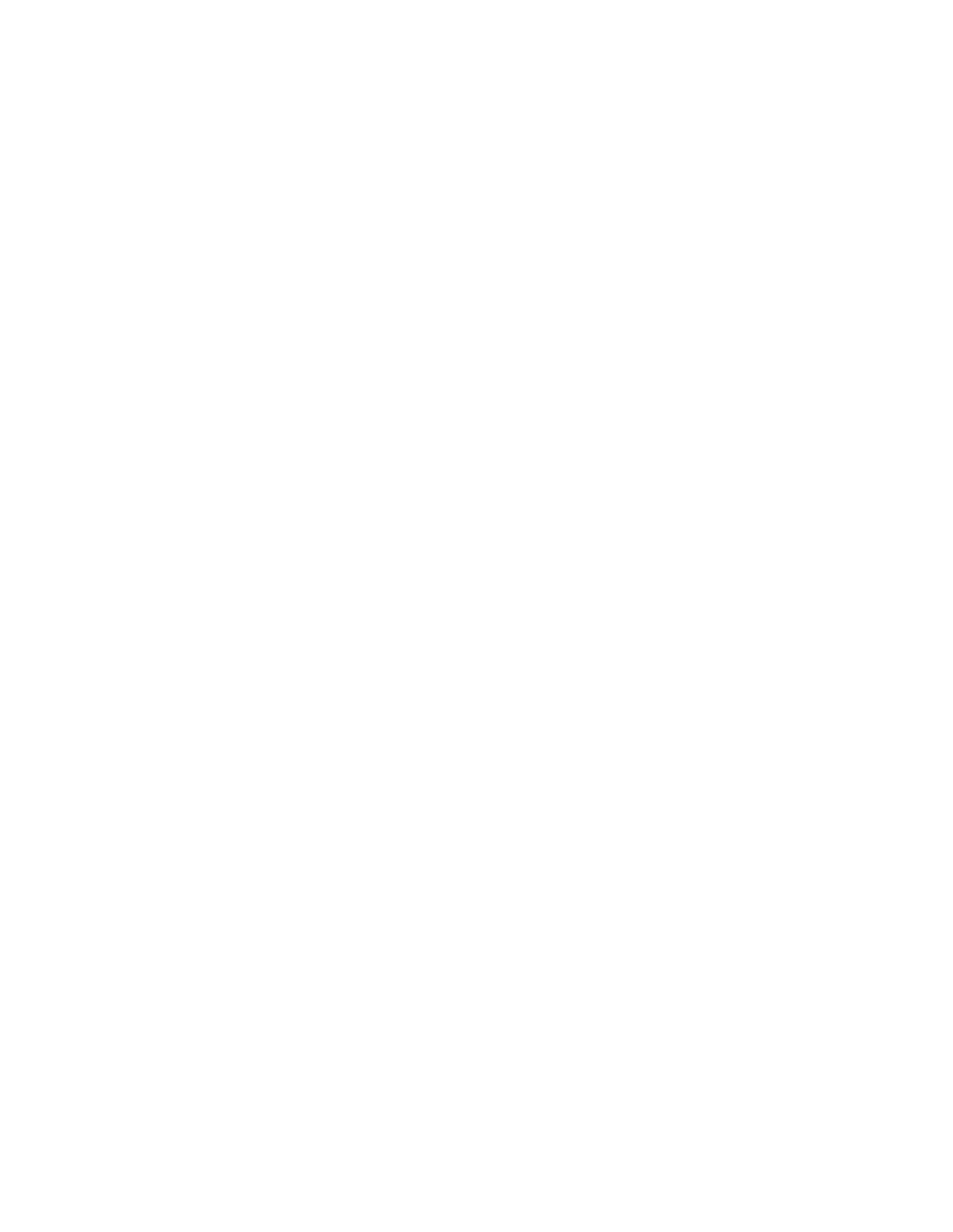# The National University **Scholar**

## Table of Contents

| 2008 National University Research Award Nominee 1 |
|---------------------------------------------------|
|                                                   |
|                                                   |
|                                                   |
|                                                   |
|                                                   |
|                                                   |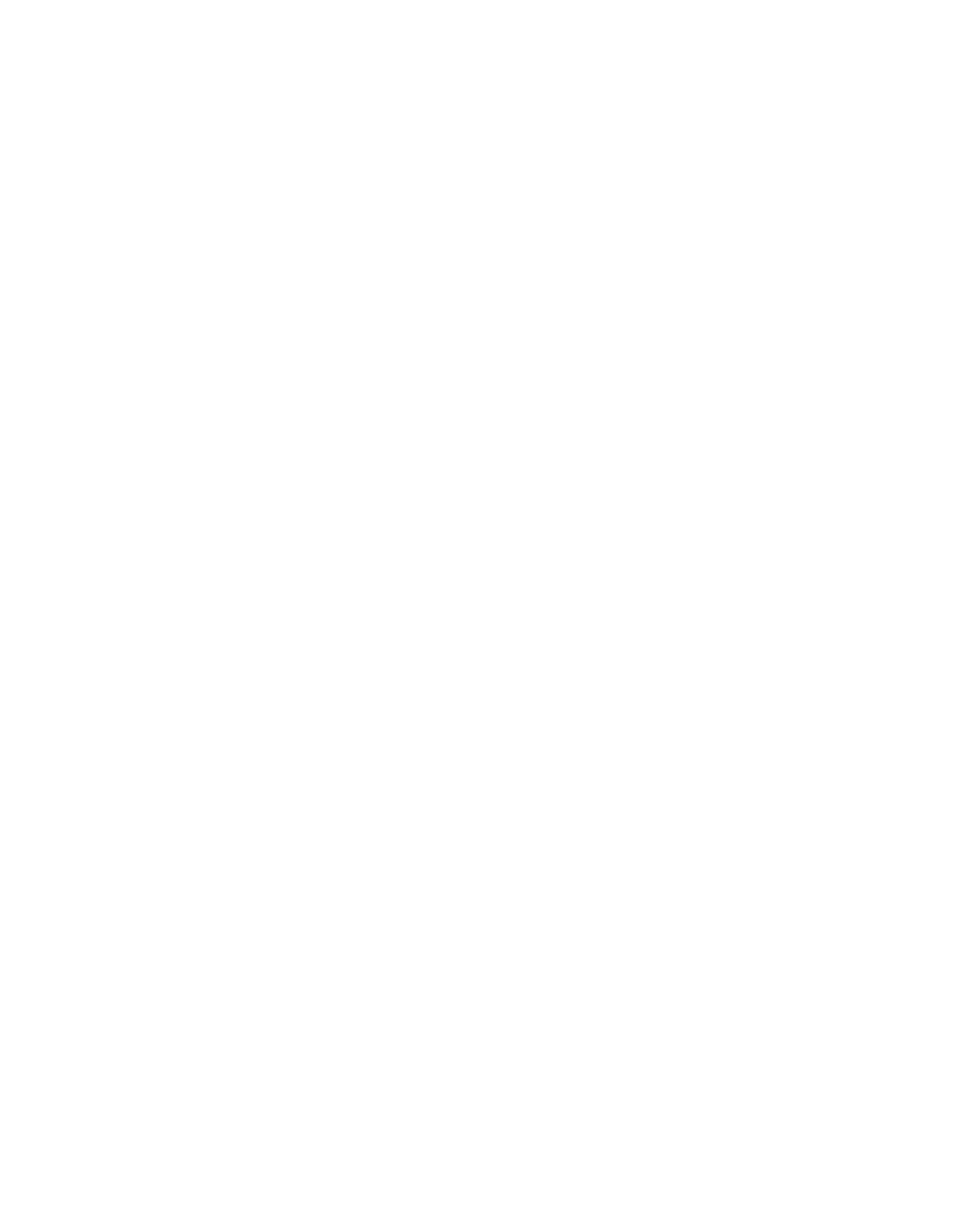### Message from the **Provost**

September 8, 2009

Dear Colleagues,

Research plays a critical role in ensuring that we deliver lifelong learning opportunities that are challenging and relevant to our diverse student population. Research informs the curriculum and is often inspired by what occurs in the classroom. It puts action behind the concept of our work as teacher-scholar.

I am pleased to announce the release of the 2008-2009 *National University Scholar – A Directory of Faculty Research, Scholarship and Creative Activity*, which offers rich evidence of the vital work in which our faculty are engaged*.* We truly value your scholarly contributions and this publication enables the University community to share in the important work performed by our faculty. I wish to acknowledge the Research Council for their leadership and work on this important project.

This year 115 faculty members from each of the six academic schools recorded their scholarly work. There were over 510 entries submitted. The submissions have been organized into the following categories:

Monographs and Books Book Chapters Periodicals/Journal Articles Conference Presentation/Proceedings and Workshops Other Scholarly Activities, including art and literature

We collect scholarship data continuously throughout the year. This application will remain open so that work may be submitted at any time. You may access the directory by logging on to http://216.98.159.192/extranet/scholarship/index.php, select "faculty scholarship directory", input your e-mail address and your password. And, it goes without saying that I encourage all faculty to submit their work for review.

Thank you for your continued scholarship efforts.

Sincerely, Eileen D. Heveron, Ph.D.

Provost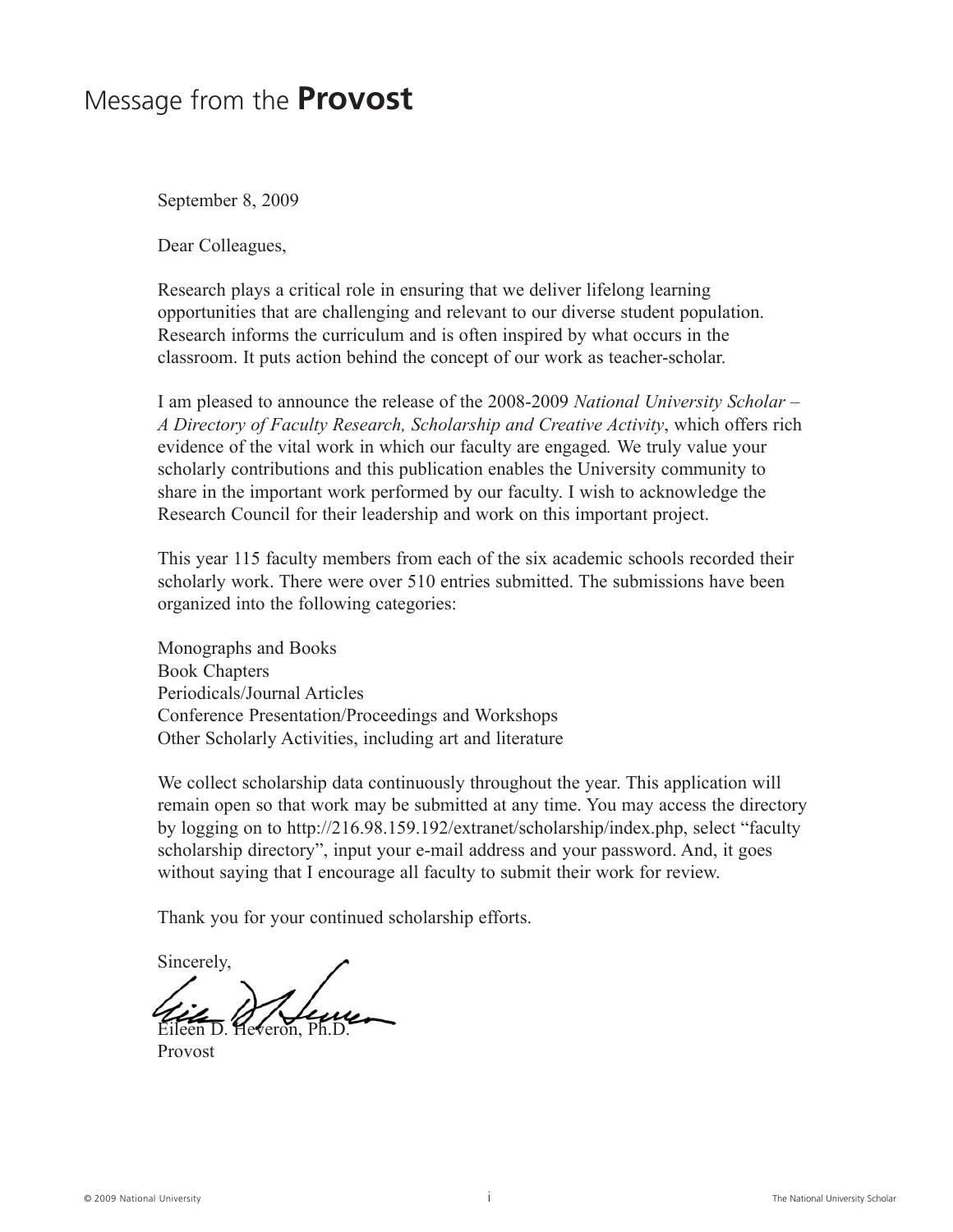## The National University **Scholar**

Acknowledgments

Many people have contributed to this year's publication of the *National University Scholar: A Directory of Faculty Research, Scholarship, Creative Activity 2008-2009*. We wish to extend our appreciation to all who submitted entries and to acknowledge the efforts of the following individuals here.

#### **National University Research Council**

Dr. Ismail Sebetan, COLS, Chair Dr. Joan-Marie Van Tassel, SOMC, Vice Chair Dr. Mohammad Amin, SOET Dr. Robyn Hill, SOE Dr. Michael Maxwell, COLS Dr. Tom Pollard, COLS Dr. Roland Fleck, COLS Dr. Mohammed Nadeem, SOBM Dr. Connie Fajardo, SOBM Dr. Charles Tatum, COLS

#### **General Editors**

Dr. Ismail Sebetan, COLS Dr. Mohammad Amin, SOET Dr. Robyn Hill, SOE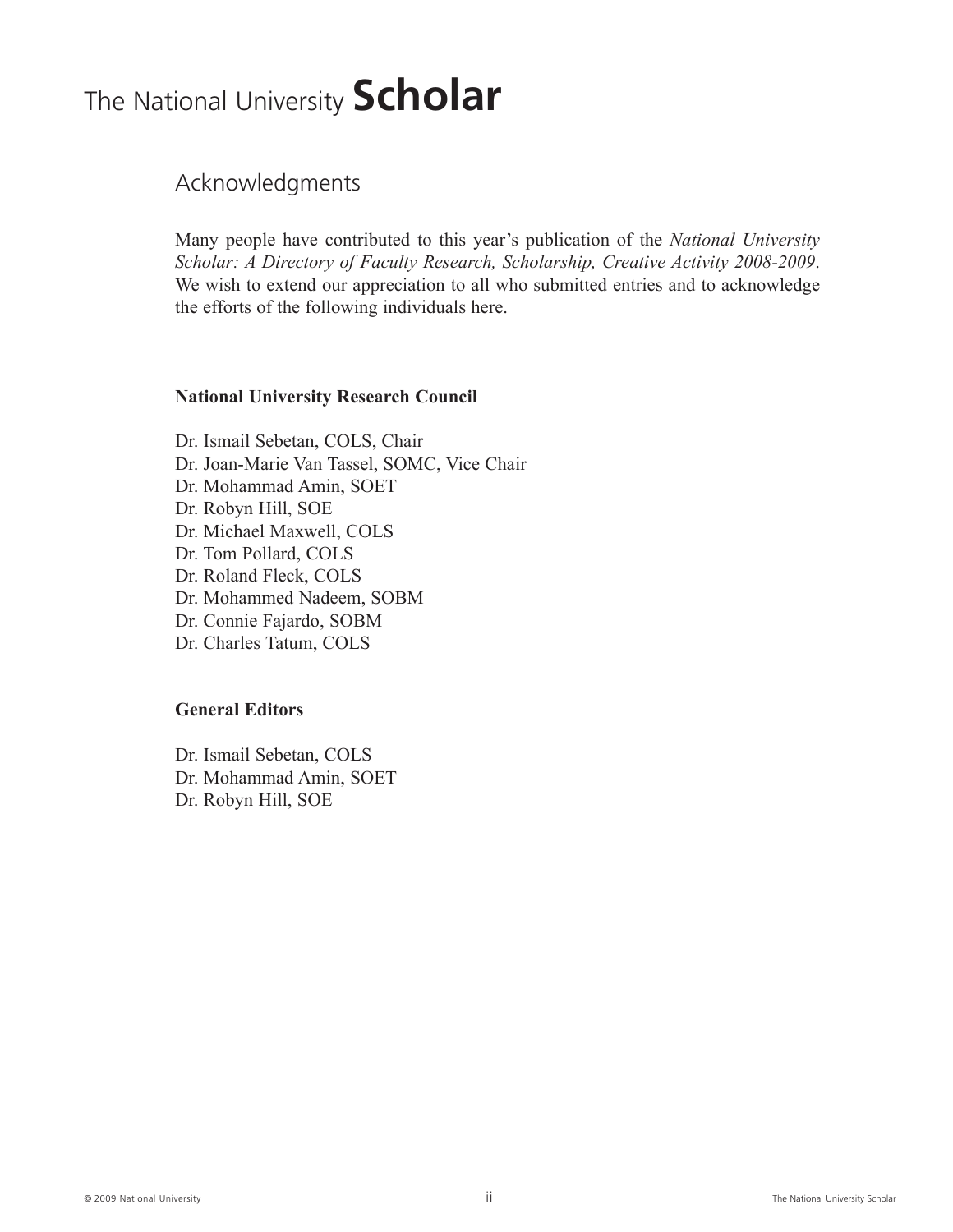## 2009 National University **Research Award Nominee**

#### **Prof. Maureen O'Hara, Ph.D.**

*Professor and Chair of Psychology Department College of Letters & Sciences*

#### **I. Monographs & Books**

#### **O'Hara, Maureen**

O'Hara, M. & Leicester, G. (2009). *Ten things to do in a conceptual emergency.* Devon, UK: Triarchy Press.

#### **II. Chapter in Books**

#### **O'Hara, Maureen**

O'Hara, M. (2008). Foreward. In John K. Wood (ed.), *Carl Rogers' Person-Centered Approach: Toward an understanding of its implications.* Ross-on-Wye, UK: PCCS Books.

#### **IV. Conference Presentation/Proceedings and Workshops**

- O'Hara, M. (2008, August). *The psychological capacities project: cases of hope.* Paper presented at the 2nd Annual Conference of the Society for Humanistic Psychology. Boston, MA.
- O'Hara, M. (2008, August). *Humanizing Psychology in an inhumane world.* Paper presented at the American Psychological Association 116th annual convention. Boston, MA.
- O'Hara, M. (2008, September). *Why psychology matters in turbulent times.* Paper presented at the Third annual Engaging the Other Conference. San Francisco CA.
- O'Hara, M. (2009, May). *On becoming persons of tomorrow.* Keynote presentation at the annual Mary Kilborn lecture. University of Strathclyde, Scotland.
- O'Hara, M., Glover, G. & Jenefsky, C. (2009, May). *Continuous improvement: Transforming cultures of teaching to cultures of learning.* Paper presented at the ARC conference. Los Angeles, CA.

#### **V. Other Scholarly Activities**

#### **O'Hara, Maureen**

- O'Hara, M., Thorne, B. & Tudor, K. (2008, July). *Brief person-centered therapies.* Panel discussion at World Association for Person-Centered and Experiential Psychotherapy and Counseling biannual conference. Norwich UK.
- O'Hara, M. (2009, May). *On becoming persons of tomorrow.* Keynote presentation at the annual Mary Kilborn lecture. University of Strathclyde, Scotland.
- O'Hara, M. (2009, May). *Psychological capacities for life in a global age.* Invited presentation. University of Vienna, Austria.
- O'Hara, M. (2009, May). *Expanding psychological capacity for life in an axial age.* Invited plenary address at annual Carl Rogers Symposium. Vienna, Austria.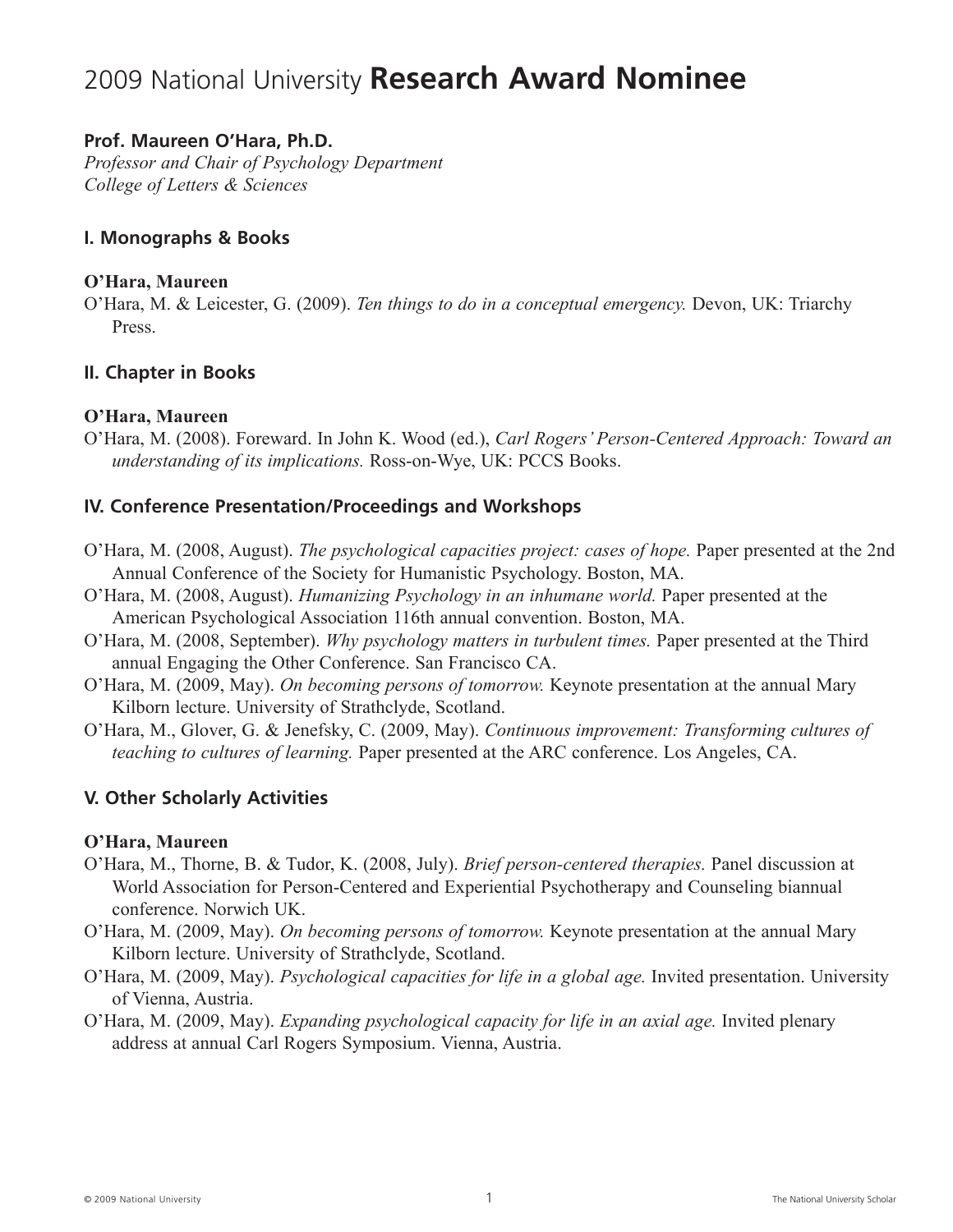## College of **Letters and Sciences**

#### **I. Monographs & Books**

#### **O'Hara, Maureen**

O'Hara, M. & Leicester, G. (2009). *Ten things to do in a conceptual emergency.* Devon, UK: Triarchy Press.

#### **Hanish, Shak**

Hanish, S. & Taha-Thomure, H (2008). Iraqi Dialect: Scenarios, Culture, and History. San Diego, California: Montezuma Publishing.

#### **II. Chapter in Books**

#### **Boggs, Carl**

Boggs, C. & Pollard, T. (2009). American Militarism, Hollywood, and Media Culture. In Douglas Kellner and Rhonda Hammer (eds.), *Media Culture and Critical Theory* (457- 481). New York, New York: Peter Lang.

#### **Hanish, Shak**

Hanish, S. (2009). The Current Status of Religious Minorities and the New Iraq. In Akis Kalaitzidis (ed.), Global Politics in the Dawn of the Twenty-First Century (Ch.12, pp151-164). Greece: ATINER.

#### **O'Hara, Maureen**

O'Hara, M. (2008). Foreward. In John K. Wood (ed.), *Carl Rogers' Person-Centered Approach: Toward an understanding of its implications.* Ross-on-Wye, UK: PCCS Books.

#### **Photinos, Christie**

Photinos, C. (2009). Teaching 1930s-1940s Hard-boiled Detective Fiction and 1940s-1950s Detective Noir. In Edward J. Rielly (ed.), Murder 101: Essays on the Teaching of Detective Fiction. (157-165). Jefferson, North Carolina: McFarland & Company.

#### **Pollard, Tom**

Boggs, C. & Pollard, T. (2009). American Militarism, Hollywood, and Media Culture. In Douglas Kellner and Rhonda Hammer (eds.), *Media Culture and Critical Theory* (457- 481). New York, New York: Peter Lang.

Pollard, T. (2009) Hollywood 9/11: Time of Crisis. In Matthew Morgan (ed.), *September 11, 2001: The Day Everything Changed?* (195-208). New York, New York: Palgrave MacMillen

#### **Zukas, Alex**

Zukas, A. (2009). The Road to Indian Wells: Symbolic Landscapes in the California Desert. In G. Backhaus & J. Murungi (Eds.), *Symbolic Landscapes* (pp. 33-64). Dordrecht, Netherlands: Springer.

#### **III. Periodicals/Journals Articles**

#### **Boggs, Carl**

Boggs, C. & Pollard, T. (2008, December). The Imperial Warrior in Hollywood: Rambo and Beyond. *New Political Science. 30 (4),* 565-578.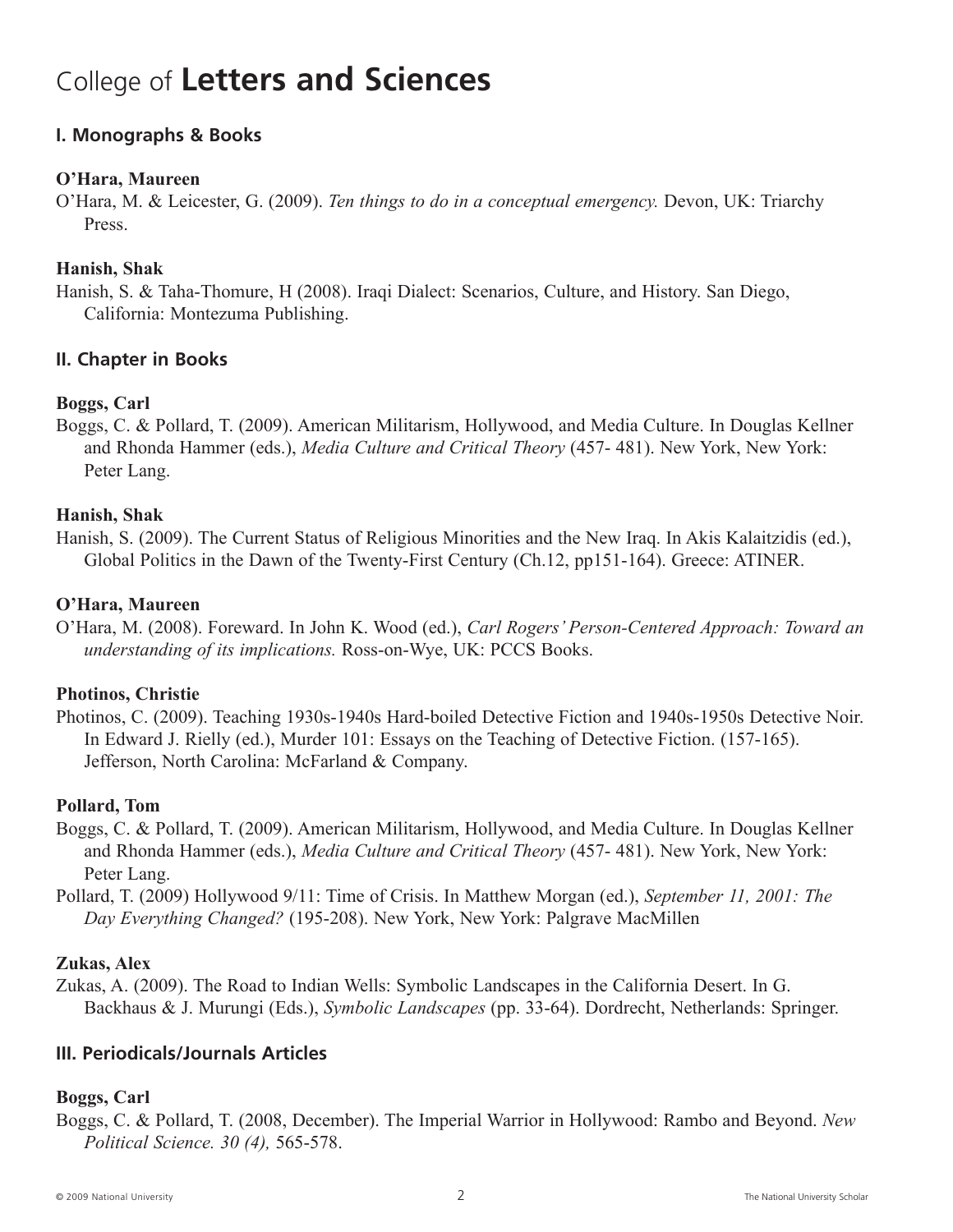#### **Guffey, James**

Guffey, J., Kelso, C. & Larson, J. (2009, July). Three strikes laws and police officer murders: Do the data indicate a correlation? *Professional Issues in Criminal Justice, 4(2),* 1-12.

#### **Helbick-White, Gregory**

White, G. L. (2008, August). Romantic jealousy: Therapists' perceptions of causes, consequences, and treatments*. Journal of Couple and Relationship Therapy*, *7*, 210-229.

#### **Kelso, Chandrika**

Guffey, J., Kelso, C. & Larson, J. (2009, July). Three strikes laws and police officer murders: Do the data indicate a correlation? *Professional Issues in Criminal Justice, 4(2),* 1-12.

#### **Larson, James**

Guffey, J., Kelso, C. & Larson, J. (2009, July). Three strikes laws and police officer murders: Do the data indicate a correlation? *Professional Issues in Criminal Justice, 4(2),* 1-12.

#### **Maxwell, Michael**

- Nguyen, D.T. & Maxwell, M.R. (2008, December). Stalking of stationary prey by a praying mantid (Hierodula patellifera Serville) (Mantodea: Mantidae). *Entomological News, 119,* 425-427.
- Prokop, P. & Maxwell, M.R. (2008, December). Interactions between multiple forms of nuptial feeding in the wood cricket Nemobius sylvestris (Bosc): dual spermatophores and male forewings. *Ethology, 114*, 1173-1182.
- Prokop, P. & Maxwell, M.R. (2009, January). Female feeding regime and polyandry in the nuptiallyfeeding nursery web spider, Pisaura mirabilis*. Naturwissenschaften, 96*, 259-265.

#### **Nguyen, Dzung**

Nguyen, D.T. & Maxwell, M.R. (2008, December). Stalking of stationary prey by praying mantid (Hierodula patellifera Serville) (Mantodea: Mantidae). *Entomological News*, *119,* 425-427.

#### **Parker, Jan**

Parker, J. & Guest, D. (2008, September). A Bioenergetic characterological model of addiction*. European Journal of Bioenergetic Analysis, 4,* 16-27.

#### **Pollard, Tom**

Boggs, C. & Pollard, T. (2008, December). The Imperial Warrior in Hollywood: Rambo and Beyond*. New Political Science. 30 (4)*, 565-578.

#### **Serdyukova, Nataliya**

Serdyukov, P., and Serdyukova, N. (2009). A study of instructional practices: The case for reflection and research. *Journal of Research in Innovative Teaching, 2(1)*, 193-210.

#### **Subbotin, Igor**

- Subbotin, I. & Kurdachenko, L. (2009, January). An Integrated Approach in Teaching Algebra and Number Theory: Best Practices*. Didactics of Mathematics: Problems and Investigations, 30*, 89-93.
- Subbotin, I., Bilotskii, N. & Baryshovetc, P. (2008, July). On the definition of the directional derivative in Calculus courses*. Didactics of Mathematics: Problems and Investigations*, *29*, 57-64.
- Kurdachenko, L., Subbotin, I. & Sadovnichenko, A. (2009, June). On some infinite dimensional linear groups. *Central European Journal of Mathematics, 7(2)*, 176-185.
- Kurdachenko, L., Subbotin, I. & Chupordya, V. (2009, June). On some close to nilpotent groups*. Fundamental and Applied Mathematics*, *14(6),* 121-134.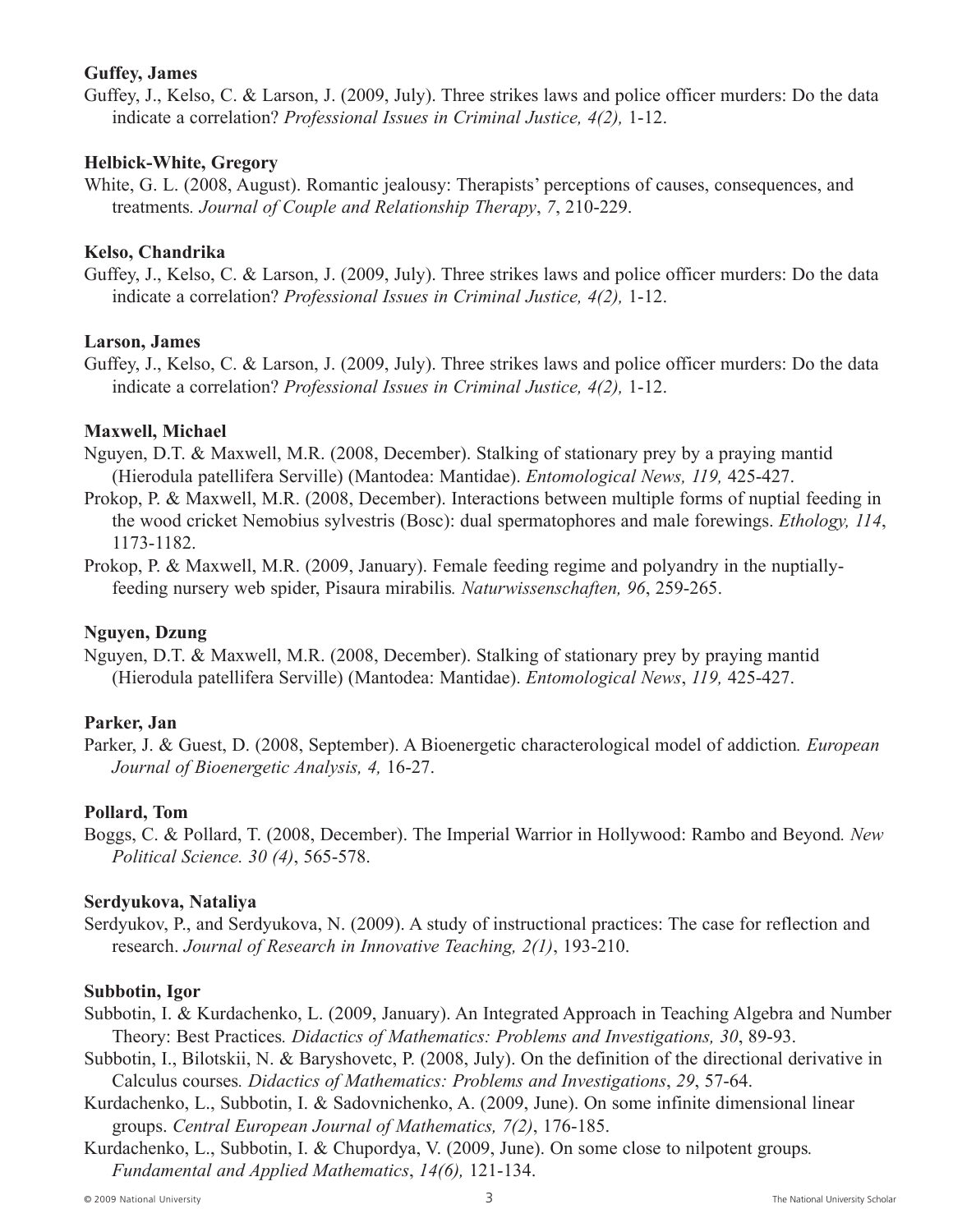#### **IV. Conference Presentation/Proceedings and Workshops**

#### **Campbell, Melinda**

Campbell, M. (2008, September). *Color events: Where appearances are real.* Paper presented at 2nd National University Research & Scholarship Conference. La Jolla, CA.

#### **Fleck, Roland**

- Fleck, J. R. (2008, September). *The immigrant family: Parent-child dilemmas and therapy considerations.* Paper presented at the 2nd National University Faculty Research and Scholarship Conference. La Jolla, CA.
- Fleck, J. R. (2009, January). *Motivational interviewing: User friendly advanced applications.* Paper presented at the 30th Annual Training Institute on Behavioral Health and Addictive Disorders. Clearwater, FL.
- Fleck, J. R. & Parker, J. (2009, January). *Law and ethics for the clinician in the 21st century.* Paper presented at the 30th Annual Training Institute on Behavioral Health and Addictive Disorders. Clearwater, FL.
- Parker, J. & Fleck, J. R. (2009, January). *Ethical therapeutic relationships: Boundaries and limits.* Paper presented at the 30th Annual Training Institute on Behavioral Health and Addictive Disorders. Clearwater, FL.

#### **Fries, Mason**

Fries, M. (2009, March). *Stress Reduction in the Classroom to Enhance Learning.* Paper presented at the 21st Lilly Conference on College and University Teaching - West. Pomona, CA.

#### **Hamlin, Jack**

Hamlin, J. (2009, June). *Teaching Communication Skills to Mediators: The importance of perspective & neutrality when facilitating mediation.* Restorative Practices International, 2nd Annual Conference: Widening Our Lenses - Connecting Our Practice. Vancouver, B.C., Canada.

#### **Helbick-White, Gregory**

White, G. L. (2009, April). *Predictors of Coping with Romantic Jealousy.* Paper presented at the Annual Convention of the Western Psychological Association. Portland, OR.

#### **Larson, James**

Larson, J. (2009, January). *Was the 2008 Financial Crisis That Led to a Mortgage and Stock Market Meltdown Caused by a Lack of Corporate Ethics?* Global Conference on Business & Finance. Atlantic City, New Jersey.

#### **Marlaire, Colin**

- Marlaire, C. (2008, November). *Virtually There: Faculty Collaboration and Outcome Assessment in Online Courses.* Paper presented at 2008 E-Learn World Conference 2. Las Vegas, NV.
- Marlaire, C. (2009, June). *On Those "Progress" Leaves Behind.* Paper presented at Dickens and the Voices of Victorian Culture International Conference. Verona, Italy.

#### **Maxwell, Michael**

- Maxwell, M.R., Barry, K.L. & Viswanathan, S. (2008, July). *Fatal attraction or just attraction? Evaluating alternative hypotheses on the occurrence of sexual cannibalism in praying mantids.* Paper presented at the 28th International Congress of Entomology. Durban, South Africa.
- Gallego, K.M. & Maxwell, M.R. (2009, March). *Intraspecific and interspecific mate attraction in praying*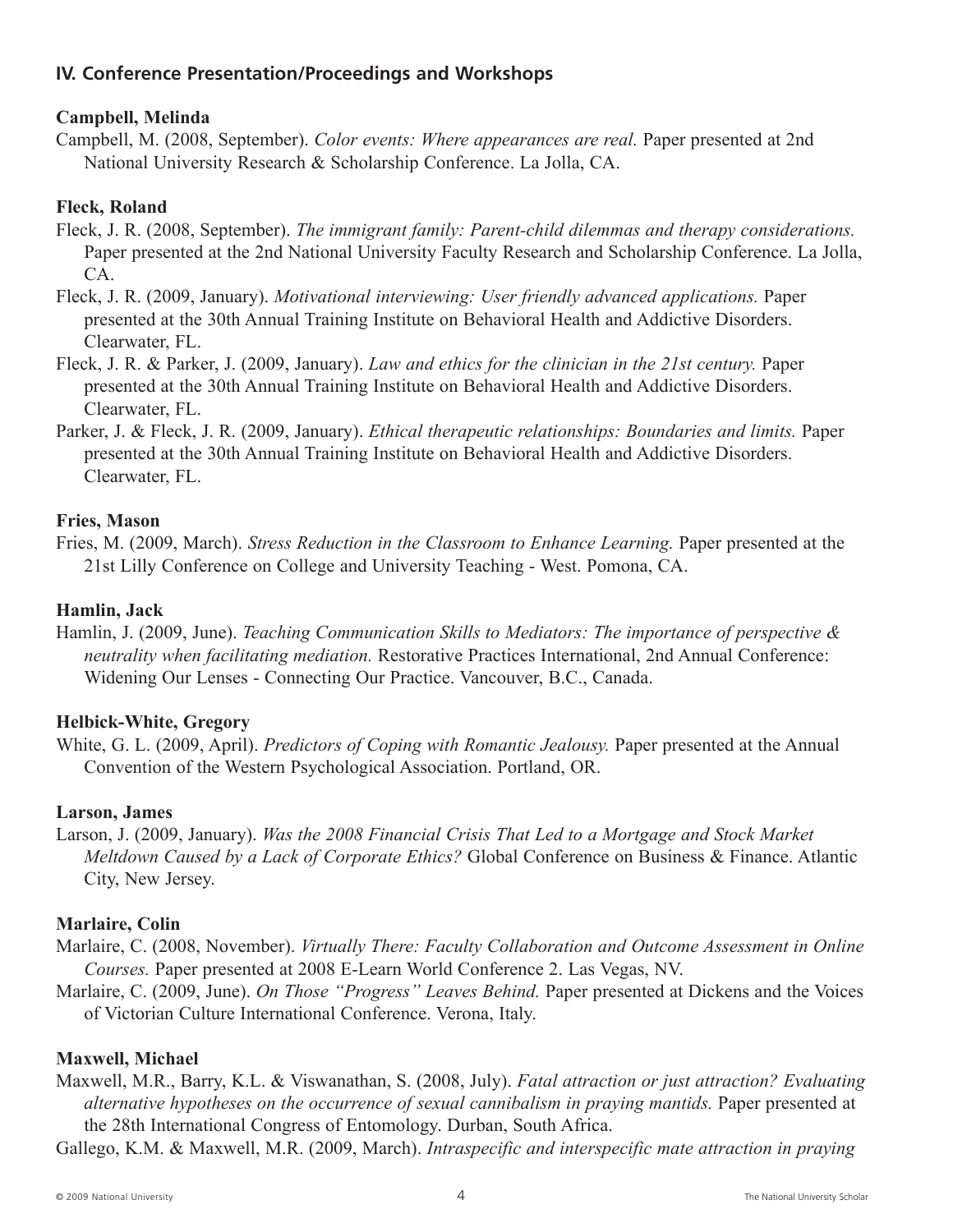*mantids.* Paper presented at the 39th Annual Meeting of the Pacific Branch of the Entomological Society of America. San Diego, CA.

- Maxwell, M.R. & Gallego, K.M. (2009, March). *Male choice in sexually cannibalistic praying mantids: males prefer well-fed females.* Paper presented at the 39th Annual Meeting of the Pacific Branch of the Entomological Society of America. San Diego, CA.
- Prokop, P. & Maxwell, M.R. (2009, February). *Food availability influences degree of polyandry in females of a gift-giving spider, Pisaura mirabilis.* Zoologické Dny (Zoological Days) Conference. Brno, Czech Republic.

#### **Montesonti, Frank**

Montesonti, F. (2009, February). *On Scaffolding: Talking about Process in Poetry.* AWP Pedagogy Forum. Paper presented at the Associated Writing Programs Conference. Chicago, IL.

#### **O'Hara, Maureen**

- O'Hara, M. (2008, August). *The psychological capacities project: cases of hope.* Paper presented at the 2nd Annual Conference of the Society for Humanistic Psychology. Boston, MA.
- O'Hara, M. (2008, August). *Humanizing Psychology in an inhumane world.* Paper presented at the American Psychological Association 116th annual convention. Boston, MA.
- O'Hara, M. (2008, September). *Why psychology matters in turbulent times.* Paper presented at the Third annual Engaging the Other Conference. San Francisco CA.
- O'Hara, M. (2009, May). *On becoming persons of tomorrow.* Keynote presentation at the annual Mary Kilborn lecture. University of Strathclyde, Scotland.
- O'Hara, M., Glover, G. & Jenefsky, C. (2009, May). *Continuous improvement: Transforming cultures of teaching to cultures of learning.* Paper presented at the ARC conference. Los Angeles, CA.

#### **Parker, Jan**

- Fleck, J. R. & Parker, J. (2009, January). *Law and ethics for the clinician in the 21st century.* Paper presented at the 30th Annual Training Institute on Behavioral Health and Addictive Disorders. Clearwater, FL.
- Parker, J. & Fleck, J. R. (2009, January). *Ethical therapeutic relationships: Boundaries and limits.* Paper presented at the 30th Annual Training Institute on Behavioral Health and Addictive Disorders. Clearwater, FL.

#### **Pollard, Tom**

Pollard, T. (2009, April). *Images of Exotica: Native Hawaiians in Hollywood Film.* Paper presented at the American Culture Association/Popular Culture Association International Conference. New Orleans, Louisiana.

#### **Sebetan, Ismail**

- Sebetan, I. M. & Clendenin, I. C. (2008, September). *A Simple High Resolution Method for Diatoms Detection: Forensic Significance and Application.* Paper presented at 2nd NU Faculty Research & Scholarship Conference. La Jolla, CA.
- Stewart, L. & Sebetan, I. M. (2008, October). *Effects of nonoxynol-9 exposure on biological evidence from a condom.* Paper presented at 19th International Symposium on Human Identification. Hollywood, CA.
- Stewart, L. & Sebetan, I. M. (2008, October). *Effects of nonoxynol-9 exposure on biological evidence from a condom.* Proceedings of 19th International Symposium on Human Identification. Hollywood, CA.
- Cromwell, J., Hassler, M. Y., Guroff, S., Sebetan, I. M. & Stein, P. (2009, February). *Human DNA extraction and identification from feces.* Paper presented at the 61st Annual Meeting of the American Academy of Forensic Sciences. Denver, Colorado.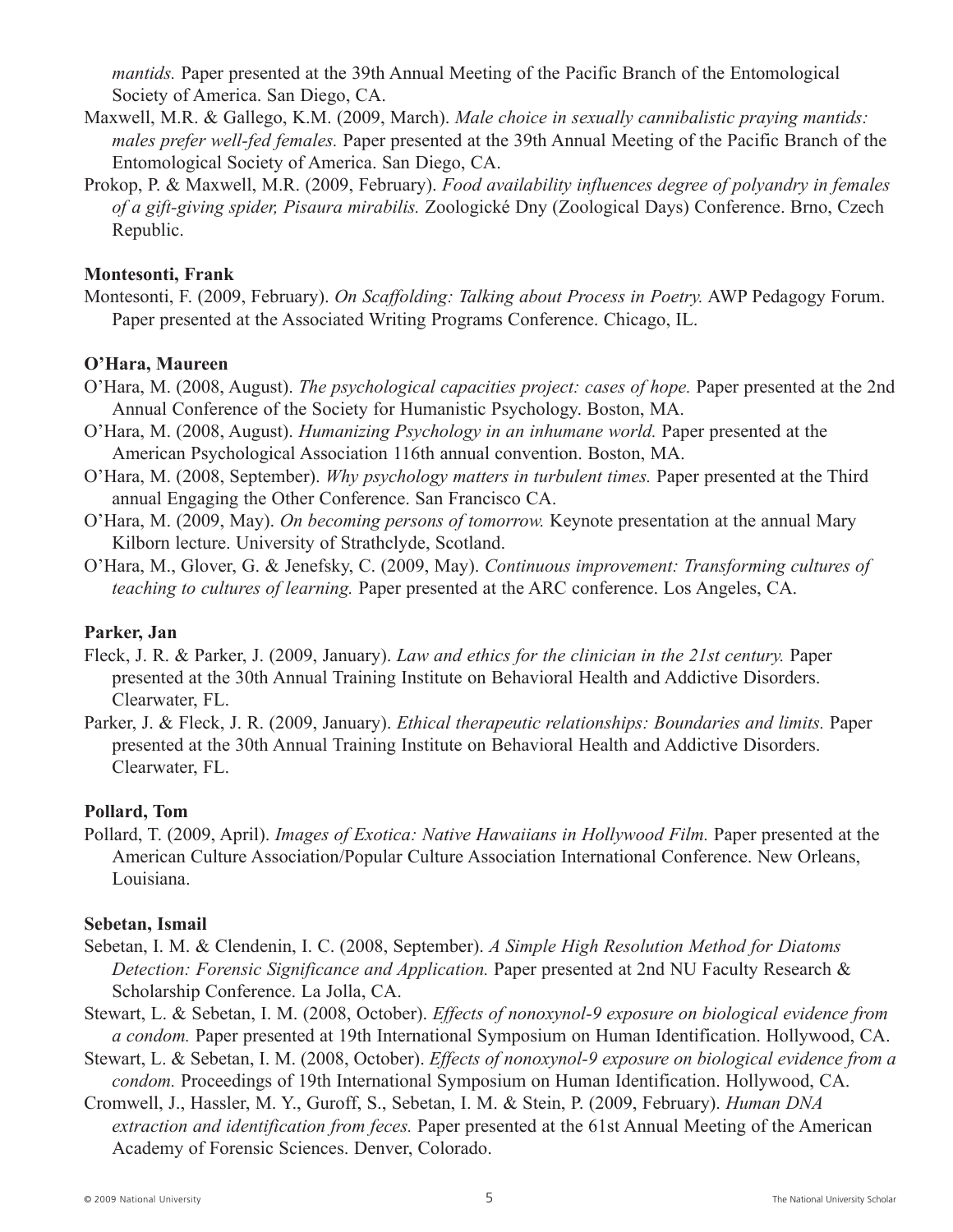- Brown, A. L., Wade, N. A., Mauzey, D. L. & Sebetan, I. M. (2009, February). *A 5-year stability study on Phencyclidine and Zolpidem in postmortem blood samples.* Paper presented at the 61st Annual Meeting of the American Academy of Forensic Sciences. Denver, Colorado.
- Brown, A. L., Wade, N. A., Mauzey, D. L. & Sebetan, I. M. (2009, February). *A 5-year stability study on Phencyclidine and Zolpidem in postmortem blood samples.* Proceedings of the 61st Annual Scientific Meeting of the American Academy of Forensic Sciences. Denver, Colorado.
- Cromwell, J., Hassler, M. Y., Guroff, S., Sebetan, I. M. & Stein, P. (2009, February). *Human DNA extraction and identification from feces.* Proceedings of the 61st Annual Scientific Meeting of the American Academy of Forensic Sciences. Denver, Colorado

#### **Serdyukova Nataliya**

- Serdyukov, P. & Serdyukova, N. (2008, September). *A study of instructional practices: The case for reflection and research.* Second Faculty Research Conference. National University, La Jolla, CA.
- Serdyukova, N. & Serdyukov, P. (2008, November). *Accelerated online physics course.* E-Learn World Conference on E-Learning in Corporate, Government, Healthcare, & Higher Education. Las Vegas, NV.
- Serdyukov, P. & Serdyukova, N. (2009, May). *Communication in the online class: Key factors of success.* 11th International Conference on Education. Athens, Greece.
- Serdyukov, P., Hill, R. & Serdyukova, N. (2009, May). *Instructional design and delivery of teacher preparation programs: US experience*. Second International Scientific Scientific Conference. Nizhin, Ukraine.
- Serdyukov, P., and Serdyukova, N. (2009, July). *Effective Communication in Online Learning.* 9th WCCE World Conference Computers in Education. Bento Goncalves, Brazil.

#### **Subbotin, Igor**

- Subbotin, I., Kurdachenko, L. & Otal, J. (2008, August). *On Influence of contranormal subgroups on the structure of certain groups.* Moscow InternationalAlgebraic Conference, Moscow State University, Moskow, Russia.
- Subbotin, I., Kurdachenko, L. & Semko, N (2008). Insight into Modules over Dedekind Domains. *National Academy of Sciences, Series: Proceedings of Institute of Mathematics of* NAS, 75, 119.

#### **Thorburn, Daniel**

Thorburn, D. (2008, November). *Religion and the Denial of Race: Lafitau's Mursdes sauvages américains of 1724.* Second Annual Conference of the California World History Association. San Francisco, CA.

#### **Venter, Henry**

- Venter, H. & Venter, C. (2008, April). *Facilitation critical thinking and problem solving among psychology.* Paper presented at the 89th Annual Meeting of the Western Association, Portland, Oregon.
- Venter, H. (2008, April). *The IMPAC Five-Phase Existential Treatment Model and Treating Combat Veterans with PTSD.* Paper presented at the 89th Annual Meeting of the Western Psychological Association, Portland, Oregon.
- Venter, H. & Venter, C (2008, October). *Houston, We Have a Problem!: An Interactive Exercise in Critical Thinking and Problem Solving for Every Classroom.* Paper presented at the 38th Annual Conference of the International Society for Exploring Teaching and Learning, Las Vegas, Nevada.

#### **Zavala, Joseph**

Zavala, J. (2009, March). *Identidades en conflicto: El mundo andino y la rebelión de Túpac Amaru II.* Paper presented at the 8th Annual International Congress of Hispanic Literature. Lock Haven University of Pennsylvania. Lock Haven, PA.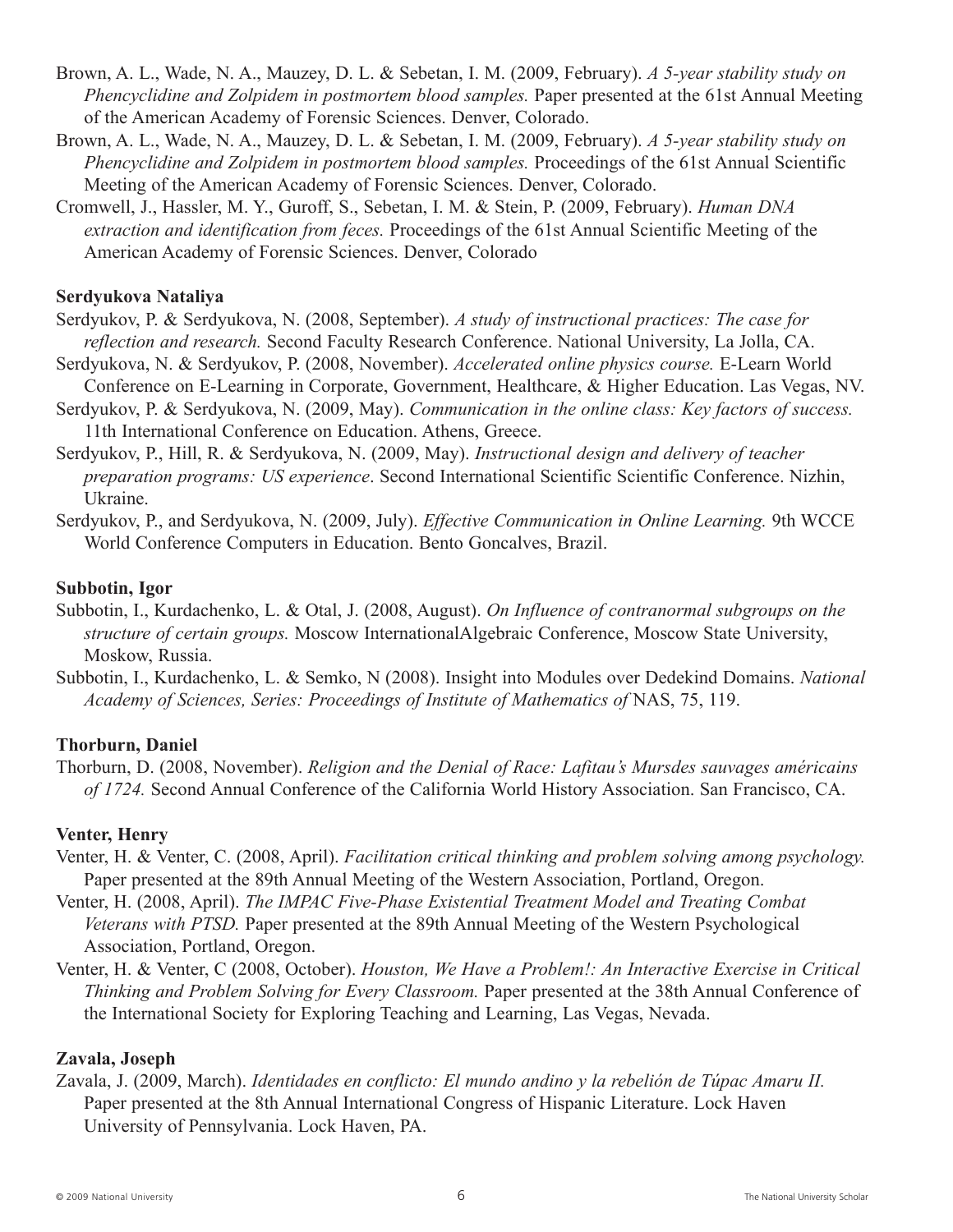#### **Zukas, Alex**

Zukas, A. (2009, April). *The British Imperial Imagination in the Maps of Herman Moll, 1700-1730.* Proceedings of the American Historical Association, Ann Arbor, Michigan.

#### **Zukas Lorna**

- Zukas, L. (2008, November). *War, Ideology, and the Making of Women Revolutionaries: The Case of Zimbabwe.* California World History Association Annual Conference. San Francisco, CA.
- Zukas, L. (2009, April). *From Guerilla Camps to the House of Parliament: Zimbabwean Women Flout the Boundaries of Forbidden Places.* International Association for the Study of Environment, Space, and Place. Baltimore, MD.
- Zukas, L. (2008, September). *Socialism Crossings: Labor and the Dialectic of Globalization.* 2008 International Labour History Conference, University of the Witwatersrand, Johannesburg, South Africa.
- Zukas, L. (2008, November). *War, Ideology, and the Making of Women Revolutionaries: The Case of Zimbabwe.* California World History Association Annual Conference, San Francisco State University, California.
- Zukas, L. (2009, April). *From Guerilla Camps to the House of Parliament: Zimbabwean Women Flout the Boundaries of Forbidden Places.* International Association for the Study of Environment, Space and Place. Fifth Annual Conference, Towson University, Towson, Maryland.

#### **V. Other Scholarly Activities**

#### **Baker, Janet**

Baker, J. (2008). Ceremony of Dissolution. *Lilliput Review, Issue #164.* Pittsburg, PA.

- Baker, J. (2008). At Your House. *Wild Goose Poetry Review.* Charlotte, NC.
- Baker, J. (2008). The Fire Department Tells us to Plan for Evacuation. *Qarrtsiluni.* http://qarrtsiluni.com.
- Baker, J. (2008). How do I remember?. *Lilliput Review Issue # 165.* Pittsburg, PA.
- Baker, J. (2008). Shine. *Above Us Only Sky Anthology.* Santa Barbara, CA.
- Baker, J. (2008). Terra Cotta. *Magee Park Poets Anthology.* Carlsbad, CA.
- Baker, J. (2009). Dining Room. *Briar Cliff Review Vol. 21.* Sioux City, Iowa.
- Baker, J. (2008). Featured reader (poetry) November 2008. Open Door Books, San Diego, CA.
- Baker, J. (2009). Featured reader (Poetry) April 2009. Poet's INC, Poetry Series, Escondido, CA.

#### **Campbell, Melinda**

Hirstein, W. & Campbell, M. (2009). Aesthetics and the experience of beauty. In William P. Banks (ed.), *Encyclopedia of Consciousness, Vol. 1.* (1-7). Oxford: Elsevier.

#### **Day, Michael**

Day, M. (2008, October).*Towards a Poetics of Chinese Internet Poetr.* Poetry and Technology Panel at RMMLA (co-chair with Paul Manfredi, Pacific Lutheran U.). Reno, Nevada.

#### **Hamlin, Jack**

Hamlin, J. Served as Editor for the International Journal for the Semiotics of Law. Revue internationale de Sémiotique juridique, May, 2009, International.

#### **Hanish, Shak**

Hanish, S. (2008, October). An Introduction to the Modern Middle East: History, Religion, Political Economy, Politics. *Digest of Middle East Studies, 17, (2)*, 110-113.

Hanish, S. (2008, October). The Rise and Fall of the Communist Party of Iraq. *Digest of Middle East Studies, 17, (2)*, 168-171.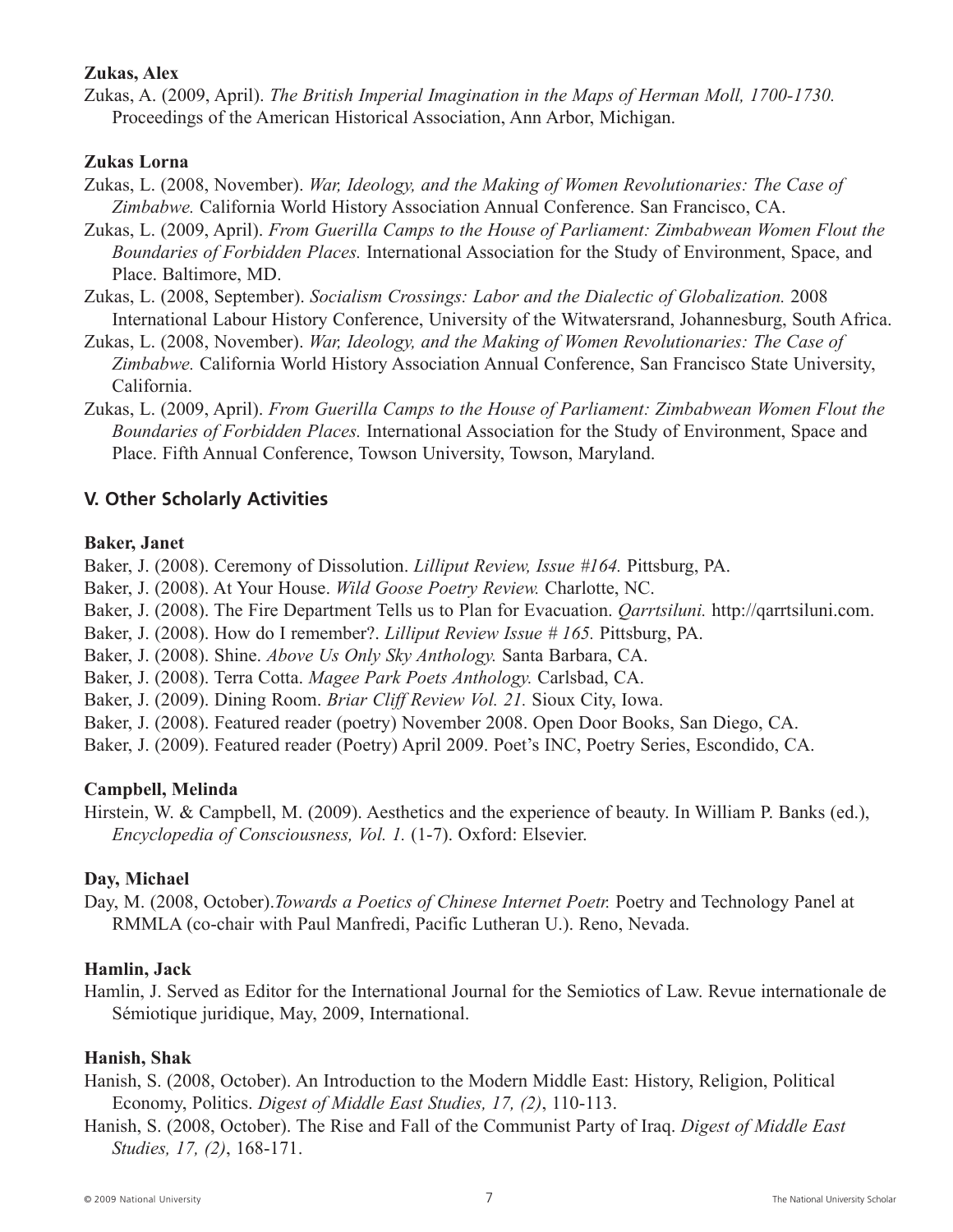Hanish, S. (2009, spring). The Christians, the Yazidis, and the Mandaeans in Iraq: A Survival Issue. *Digest of Middle East Studies, 18(1)*, 1-16.

#### **Maxwell, Michael**

- Maxwell, M.R. Referee of peer-reviewed journals (5 articles): Animal Behaviour, Marine Ecology Progress Series, Oecologia, Journal of Arachnology, Fisheries Research, July, 2008, National University, La Jolla, CA.
- Maxwell, M.R. Textbook reviewer: Hoefnagels, M. Biology: concepts and investigations. McGraw Hill; Boston, August, 2008, La Jolla, CA.
- Maxwell, M.R. M.Ph. Thesis Examiner, Population characteristics and habitat utilization in Ciulfina praying mantids (Mantodea: Liturgusidae), February, 2009, Macquarie University, Australia.

#### **Montesonti, Frank**

Montesonti, F. (2009). "Concierto Pour La Main Gauche" and "Last Poem in a Book" (poems). *La Fovea.* www.lafovea.org

#### **O'Hara, Maureen**

- O'Hara, M., Thorne, B. & Tudor, K. (2008, July). *Brief person-centered therapies.* Panel discussion at World Association for Person-Centered and Experiential Psychotherapy and Counseling biannual conference. Norwich UK.
- O'Hara, M. (2009, May). *On becoming persons of tomorrow.* Keynote presentation at the annual Mary Kilborn lecture. University of Strathclyde, Scotland.
- O'Hara, M. (2009, May). *Psychological capacities for life in a global age.* Invited presentation. University of Vienna, Austria.
- O'Hara, M. (2009, May). *Expanding psychological capacity for life in an axial age.* Invited plenary address at annual Carl Rogers Symposium. Vienna, Austria.

#### **Photinos, Christie**

Photinos, C. (2008, October). *Rev. of Driving Women: Fiction and Automobile Culture in Twentieth-Century America, by Deborah Clarke.* Gender Forum: An Internet Platform for Gender and Women's Studies. Issue 21.

Photinos, C. (2009). Sue Grafton. In Milton Berman, *The Nineties in America.* (379-380). Salem Press.

#### **Sebetan, Ismail**

Sebetan, I. M. (2008, September). Peer Reviewer for Second NU Faculty Scholarship and Research Conference. La Jolla, CA.

Sebetan, I. M. (2008, October). Chair, National University Research Council. La Jolla, CA.

#### **Subbotin, Igor**

- Subbotin, I. Serve as a member of the editorial board of Didactics of Mathematics: Problems and Investigations, January, 2009, Ukraine, Donetsck.
- Subbotin, I. Serve as a member of the editorial board of the Journal of Research in Innovating Teaching. January, 2009, USA.
- Subbotin, I. Wrote more than a dozen reviews on published articles for two prominent international mathematics magazines Mathematical Reviews (American Mathematical Society) and Zentrallblat fur Matematik (Europe), January, 2009, USA, Germany.
- Subbotin, I. Continue the collaborative work with Professors J. Otal (Spain) and L. Kurdachenko (Ukraine) under the Spain National Research Committee grant: Proyecto MTM2007-60994 of Dirección General de Investiga, January, 2009, Spain-USA-Ukraine.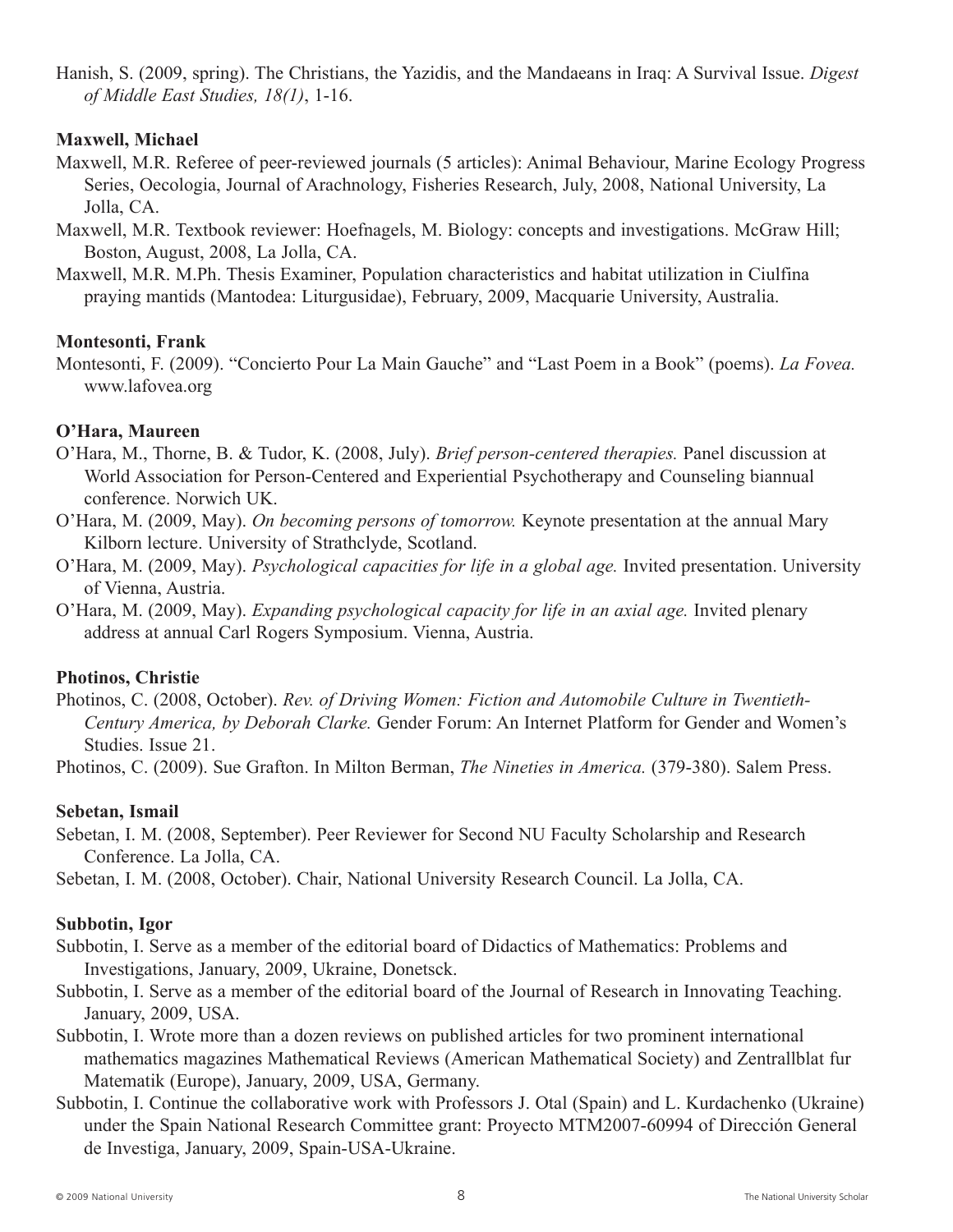Subbotin, I. Review articles for mathematics journals Central European Journal of Mathematics and Communications in Algebra., January, 2009, USA, Europe.

Subbotin, I. Review a mathematics text book proposal for John Wiley&Sons, January, 2009, USA.

Subbotin, I. Serve as a member (from USA) of the International Award Committee for an annual grant competition for young mathematicians in Ukraine sponsored by The Shevchenko Scientific Society of America, January, January, 2009, USA-Ukraine.

#### **Zavala, Joseph**

Zavala, J. (2009, September). Continue to work on Andrew J. Mellon Engaged Diversity Faculty Exchange Program Grant, Morehouse College (GA), Southwestern University (TX) and Rhodes College (TN).

#### **Zukus, Alex**

- Zukas, A. (2009). Bolsheviks. In I. Ness (Ed.), *International Encyclopedia ofRevolution and Protest: 1500 to the Present* (pp. 436-440). Oxford: Blackwell.
- Zukas, A. (2009). The German Revolution, 1918-1923. In I. Ness (Ed), *International Encyclopedia of Revolution and Protest: 1500 to the Present.* (pp. 1358-1366). Oxford: Blackwell.
- Zukas, A. (2009). Kollontai, Alexandra. In I. Ness (Ed), *International Encyclopedia of Revolution and Protest: 1500 to the Present* (pp.1979-1980). Oxford: Blackwell.
- Zukas, A. (2009). Unemployed Protest Movements during the Great Depression. In I. Ness (Ed.), *International Encyclopedia of Revolution and Protest: 1500 to the Present.* (1358-1366). Oxford: Blackwell.
- Zukas, A. (2009). Zetkin, Clara. In I. Ness (Ed), *International Encyclopedia of Revolution and Protest: 1500 to the Present* (pp. 3721-3722). Oxford: Blackwell.

#### **Zukas, Lorna**

- Zukas, L. (2009). Postcolonial Feminism and Protest from the Global South. In I. Ness (Ed), *International Encyclopedia of Revolution and Protest: 1500 to the Present* (pp. 2733-35). Malden, MA: Wiley-Blackwell.
- Zukas, L. (2009). Women's Movement in Southern Africa. In I. Ness (Ed), *International Encyclopedia of Revolution and Protest: 1500 to the Present* (pp. 3601-3606). Malden, MA: Wiley-Blackwell.
- Zukas, L. (2009). Women's War 1929. In I. Ness (Ed), *International Encyclopedia of Revolution and Protest: 1500 to the Present* (pp. 3634-35). Malden, MA: Wiley-Blackwell.
- Zukas, L. (2009). Aba Women's War 1929. In I. Ness (Ed), *International Encyclopedia of Revolution and Protest: 1500 to the Present* (pp. 3634-3635). New York, NY: Blackwell.
- Zukas, L. (2009). Postcolonial Feminism and Protest from the Global South. In I. Ness (Ed), *International Encyclopedia of Revolution and Protest: 1500 to the Present* (pp. 2733-2735). New York, NY: Blackwell.
- Zukas, L. (2009). Women's Movement in Southern Africa. In I. Ness (Ed), *International Encyclopedia of Revolution and Protest: 1500 to the Present* (pp. 3601-3606). New York, NY: Blackwell.

#### **Serdyukov, Peter**

- Serdyukov, P. (2008, September). Chair, Second NU Faculty Scholarship and Research Conference, La Jolla, CA.
- Serdyukov, P. (2009, March). Editor-in-Chief, Journal of Research in Innovative Teaching. La Jolla, CA. Serdyukov, P. (2008, October). Chair, National University Research Council. La Jolla, CA.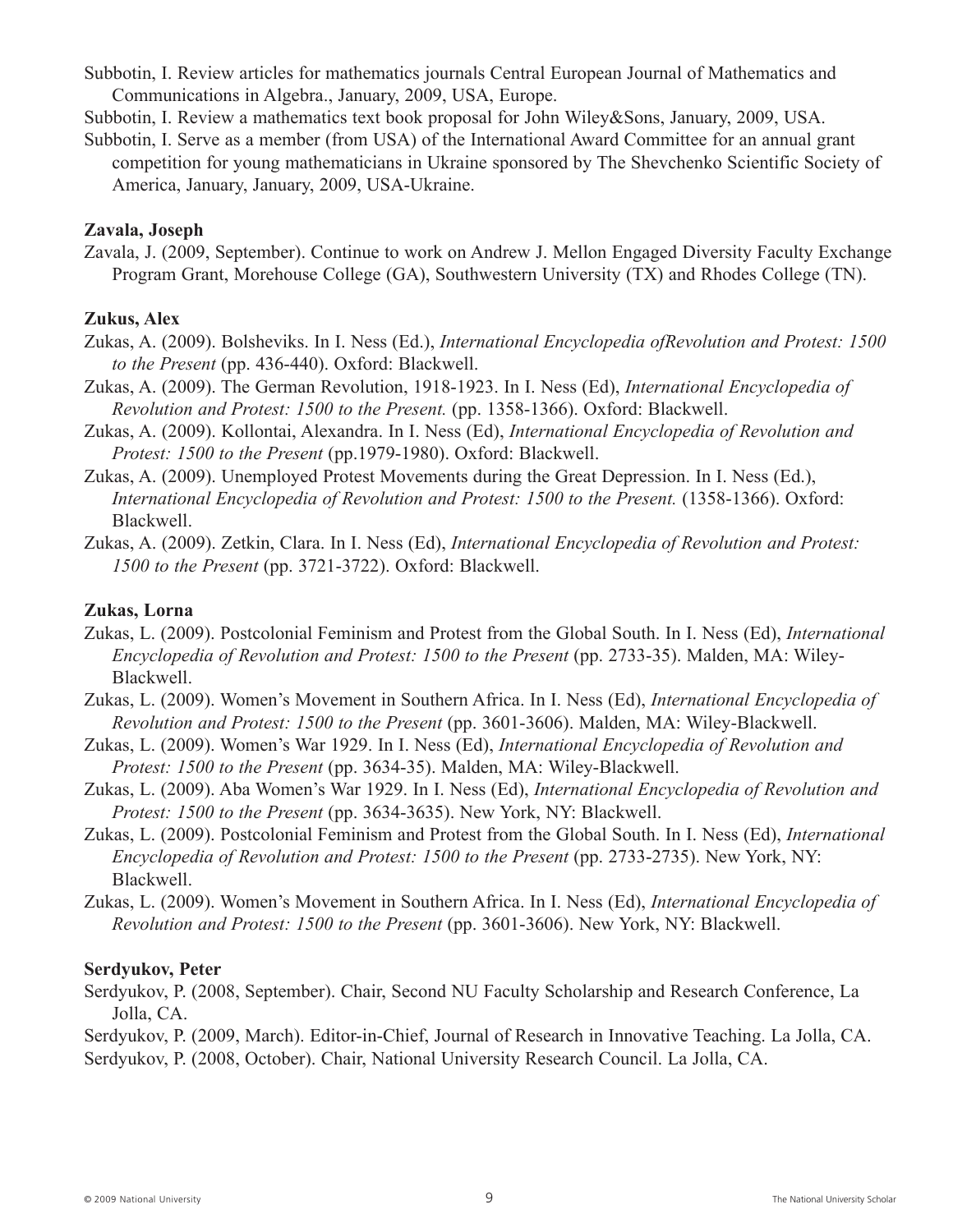## School of **Business and Management**

#### **I. Monographs & Books**

#### **Fajardo, Consolacion**

Fajardo, C. & Frias, S. (2008). *Auditing Theory (Assurance and Related Services)*. *(*4th ed.). Quezon City, Philippines: Katha Publishing Co.

#### **III. Periodicals/Journals Articles**

#### **Fajardo, Consolacion**

Fajardo, C. (2009, January). Innovative Approaches to Activity Based Costing (ABC): Time-Driven ABC (TDABC) and Customer Profitability Analysis (CPA). *The Journal of Current Research in Global Business, 12,* 54-63.

#### **Mahdavi, Iraj**

Mahdavi, I. (2008, April). Decentralized System of Medicine, Health and Social Welfare: An experiment in reorganization of Government Services. *Journal of Business and Behavioral Sciences, 17(1),* 148-153.

Mahdavi, I. (2009, January). Where do Men and Women Learn Their Ethics? Different Sources? *Journal of Academic and Business Ethics, 1,* 1-6.

#### **Mondal, Wali**

Mondal, W. (2009, January). Poverty Alleviation and Microcredit in Sub-Saharan Africa. *International Business and Economics Research Journal, 8(1)*, 1-10.

Mondal, W. (2009, June). *An Analysis of the Industrial Development Potential of Malaysia: A Shift-Share Approach. Journal of Business and Economics Research.7(6),* 41-46.

#### **Nadeem, Mohammed**

Nadeem, M. (2009, September). Purchasing Equals Happiness Equals Giving: How do you plan to spend your weekend?. *The Journal of American Academy of Business, Cambridge, 15 (1),* 229-234.

#### **Simpson, Brian**

Simpson, B. (2008, December). The Assault on Energy Producers*. The Objective Standard, 3(4),* 55-70. Simpson, B. (2008, December). Austrian Trade Cycle Theory and Rationality. *New Perspectives on Political Economy, 4(2),* 113-129.

#### **Smith, David**

- Zucca, G., Smith, D. & Mitry, D. (2009), Sustainable viticulture and winery practices in California: What is it, and do customers care? *International Journal of Wine Research*, *2 (1),* 21-26.
- Smith, David E. and Mitry, D. J. (2009, March).The Search for Online Authenticity. *Journal of Research in Innovative Teaching, 2,* 109-113.
- Mitry, D, Smith, D. & Jenster, P. (2009). China's Role in Global Competition in the Wine Industry: A new Contestant and Future Trends. *International Journal of Wine Research, 1 (1),* 19-25.

#### **Zucca, Gary**

Zucca, G., Smith, D & Mitry, D (2009, June). Sustainable viticultue and winery practices in California: What is it, and do customers care? *International Journal of Wine Research, 2(1),* 21-26.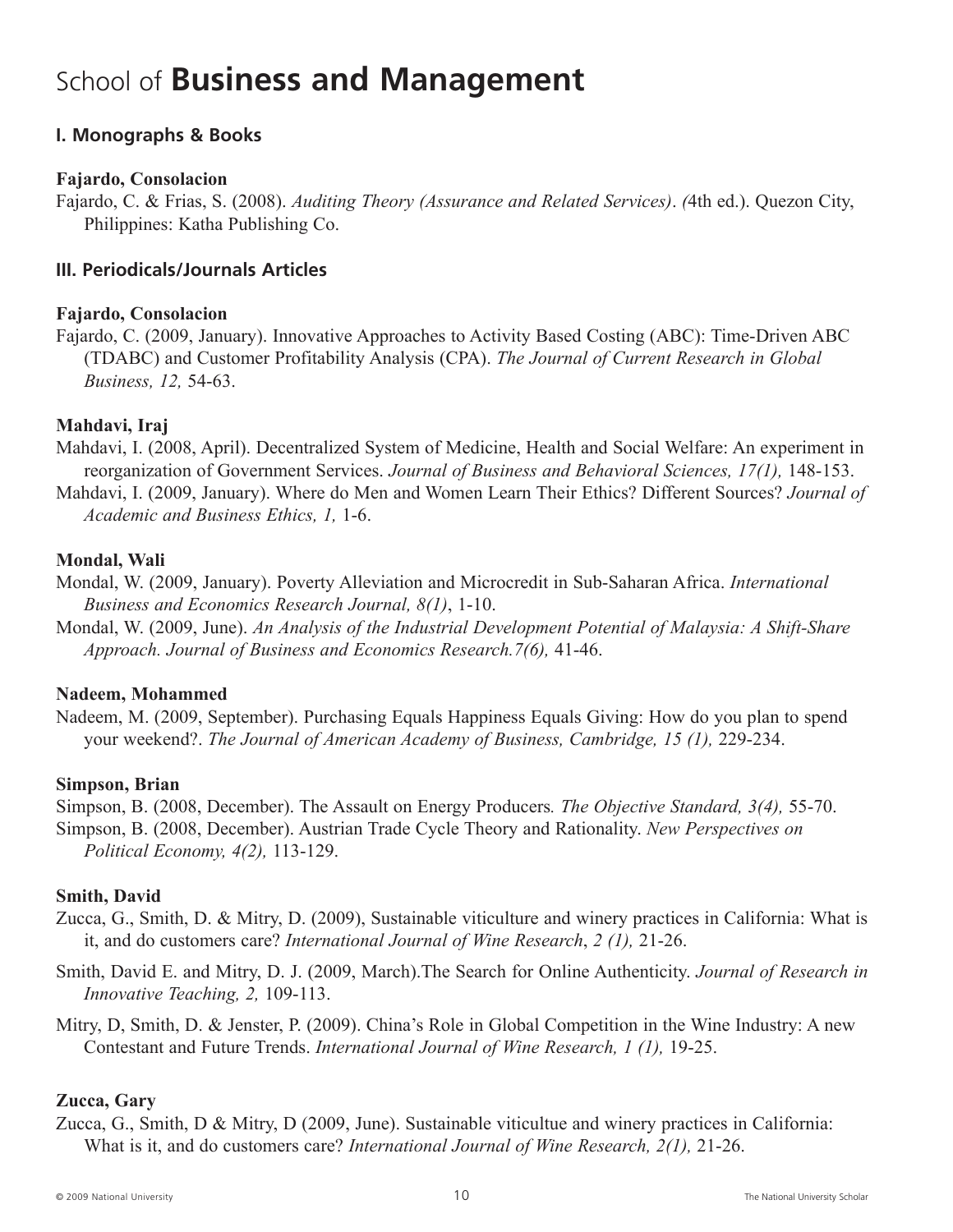#### **IV. Conference Presentation/Proceedings and Workshops**

#### **Browning, Michelle**

Browning, M. (2008, September). *Transformational Leadership: A Case Study of Barack Obama.* International ASBBS Conference. Honolulu, Hawaii.

Browning, M. (2009, February). *An Analysis of Values, Mission and Vision Statements Within AACSB Accredited Schools of Business.* ASBBS Conference. Las Vegas, NV.

#### **Corona, Ramon**

Corona, R. (2008, September). *Cultural Consideration in Marketing to Latinos.* NU 2nd Faculty Research & Scholarship Conference. La Jolla, California.

Altamirano, N. & Corona, R. (2008, October). *Evaluating the Marketing Diversification Strategy of a Global National Oil Company in Latin America: PDVSA Under Chavez. Association for Global* Business Conference. Newport Beach, California.

Corona, R. (2009, May). *Costco-Addiction: Having Seasonal and Specialty Items Increases Purchasing Frequency.* 2009 Costa Rica Global Business Conference. San Jose, Costa Rica.

#### **Fajardo, Consolacion**

Fajardo, C. (2008, October). *The Evolution of Financial Accounting Standards in the Philippines.* Global Conference in Business & Economics. Florence, Italy.

Fajardo, C. (2008, September). *Innovative Approaches to Activity-Based Costing (ABC): Time-Driven ABC (TDABC) and Customer Profitability Analysis (CPA).* NU 2nd Faculty Research and Scholarship Conference. La Jolla, California.

#### **Mahdavi, Iraj**

Mahdavi, I. (2008, January). *Modality of Teaching Business Ethics: Which one is more effective.* International Academy of Business Disciplines Conference. Houston, TX.

#### **Merrill, Gregory**

Young, F. & Merrill, G. (2008, November). *Accounting for Stock Dividends, a Market Based Approach.* Association for Global Business, Annual Conference 2008. Newport Beach, CA.

#### **Mondal, Wali**

Mondal, W. (2008, December). *A Model to Analyze the Economic Development Potential of the East Coast of Malaysia: A Shift-Share Approach.* Keynote Speech; ECER Regional Conference. Kota Bharu, Malaysia.

Mondal, W. (2008, September). *NGOs and the Success of Microcredit Operation in Selected African Countries.* ASBBS 11th International Conference. Honolulu, Hawaii.

Mondal, W. (2009, February). *Microentrepreneurship: How to Succeed With Less.* ASBBS 16th Annual Conference. Las Vegas, NV.

#### **Mueller, Jeffrey**

Mueller, J. (2008, October). *The Maverick Factor: a Proposed Process and Theory of Leadership Development.* Association of Global Business Conference (Vol. 20). Newport Beach, CA.

#### **Nadeem, Mohammed**

Nadeem, M. (2009, January). *Managing Brand Relationships: Should Board Rooms Listen to Consumer Choices?.* Asia Pacific Advances in Consumer Research. Hyderabad, India.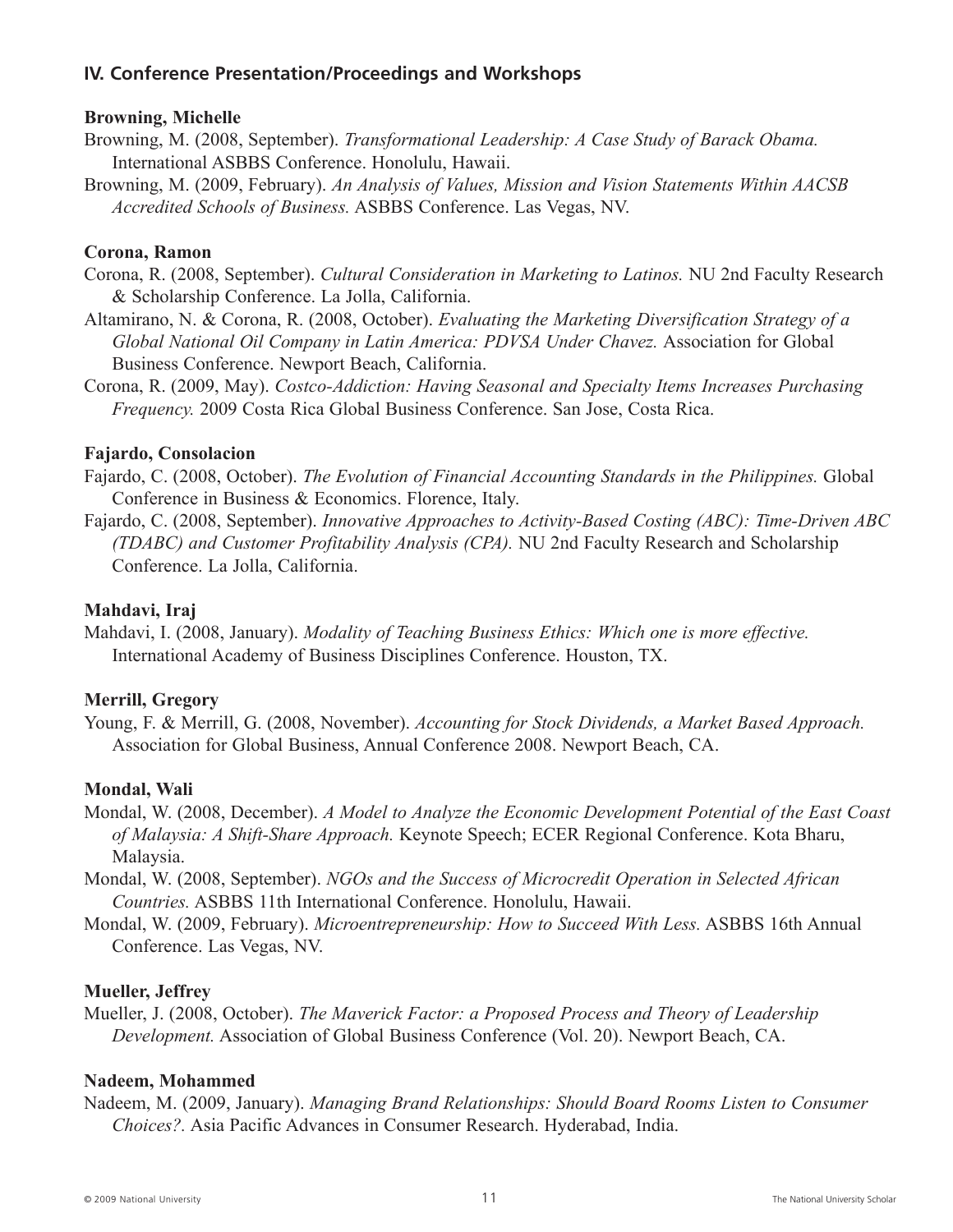#### **Silverstone, Susan**

- Silverstone, S., Beckwith, E.G. & Bean, D. (2009, April). *Learning Communities and Shared Governance to Develop a Culture of Assessment* WASC Academic Resource Conference 2009. Los Angeles California.
- Silverstone, S., Beckwith, E.G. & Bean, D. (2005, January). *Creating a Culture of Academic Assessment and Excellence via Shared Governance.* 2009 EABR & TLC Conference Proceedings. Prague, Czech Republic.

#### **Smith, David**

- Mitry, D. & Smith, D. (2009, February). The creation of Global Growth and Its Consequences: Sustainable or Unsustainable. Paper presented at the *16th ASBBS Annual Conference,* Las Vegas, Nevada.
- Smith, D. & Mitry, D. (2009, March). The Search for Student and Faculty Online Authenticity. Paper presented at the 21st Annual Lilly Conference on College and University Teaching—West, Pomona, CA.

#### **Young, Forrest**

Young, F. & Merrill, G. (2008, November). *Accounting for Stock Dividends, a Market Based Approach.* Association for Global Business, Annual Conference 2008. Newport Beach, CA

#### **Zucca, Gary**

Zucca, G. (2008, July). *Direct to consumer sales in small wineries: A case study of tasting room and wine club sales.* Academy of Wine Business Research. Siena, Tuscana, Italy.

#### **V. Other Scholarly Activities**

#### **Corona, Ramon**

Corona, R. Chair, Track session "The Global Economic Crisis and International Business" at the 2009 International Conference on the Global Financial Crisis, June 5, 2009, Las Vegas, Nevada.

#### **Fajardo, Consolacion**

Fajardo, C. Oct. 18, 2008 Chair (Session 2) and Discussant (Session 7), October, 2008, Global Conference in Business & Economics, Florence, Italy.

#### **Mondal, Wali**

Mondal, W. Editor-in-Chief, Journal of Business and Behavioral Sciences, December, 2008, San Diego.

Mondal, W. Conference Chair, ASBBS 16th Annual Meeting, February, 2009, Las Vegas, NV.

Mondal, W. Conference Chair, ASBBS 11th International Metting, September, 2008, Honolulu, HI.

Mondal, W. Editor-in-Chief, ASBBS e-Journal, February, 2009, San Diego.

#### **Simpson, Brian**

Simpson, B. (2008, October). *A Critical Analysis of Keynes's Business Cycle and Depression Theory.* Presentation at a colloquium sponsored by the Social Philosophy and Policy Center and the Department of Economics. Bowling Green State University, Bowling Green, OH.

- Simpson, B. Visiting Scholar, Social Philosophy and Policy Center, August December, 2008, Bowling Green State University, Bowling Green, OH.
- Simpson, B. Op-Ed published titled "Gold and a Free Market: The Solutions to Our Financial Crisis", October 24, 2008, The Daily Transcript. A longer version of this op-ed was published in Capitalism Magazine, October 31, 2008, http://www.capmag.com/article.asp?ID=5339.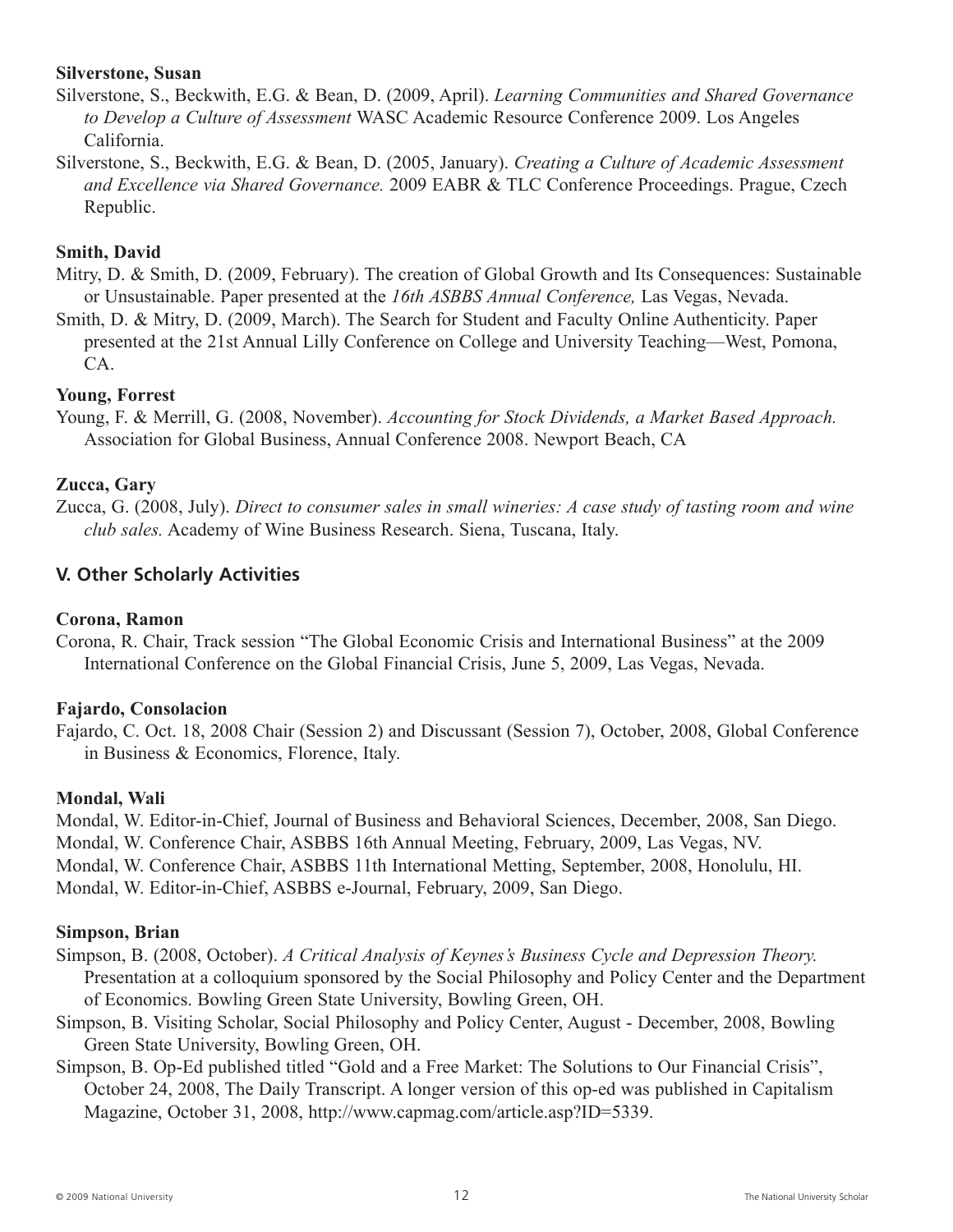#### **Smith, David**

- Smith, D. (2009, April). visiting professor and research scholar. Copenhagen Business School Presidential Award (Ledelsespuljen Grant).
- Smith, D. Editorial Boards; Journal of Research in Innovative Teaching, Journal of Business and Behavioral Sciences, International Journal of Consumer Studies and Journal of Teaching Business Ethics.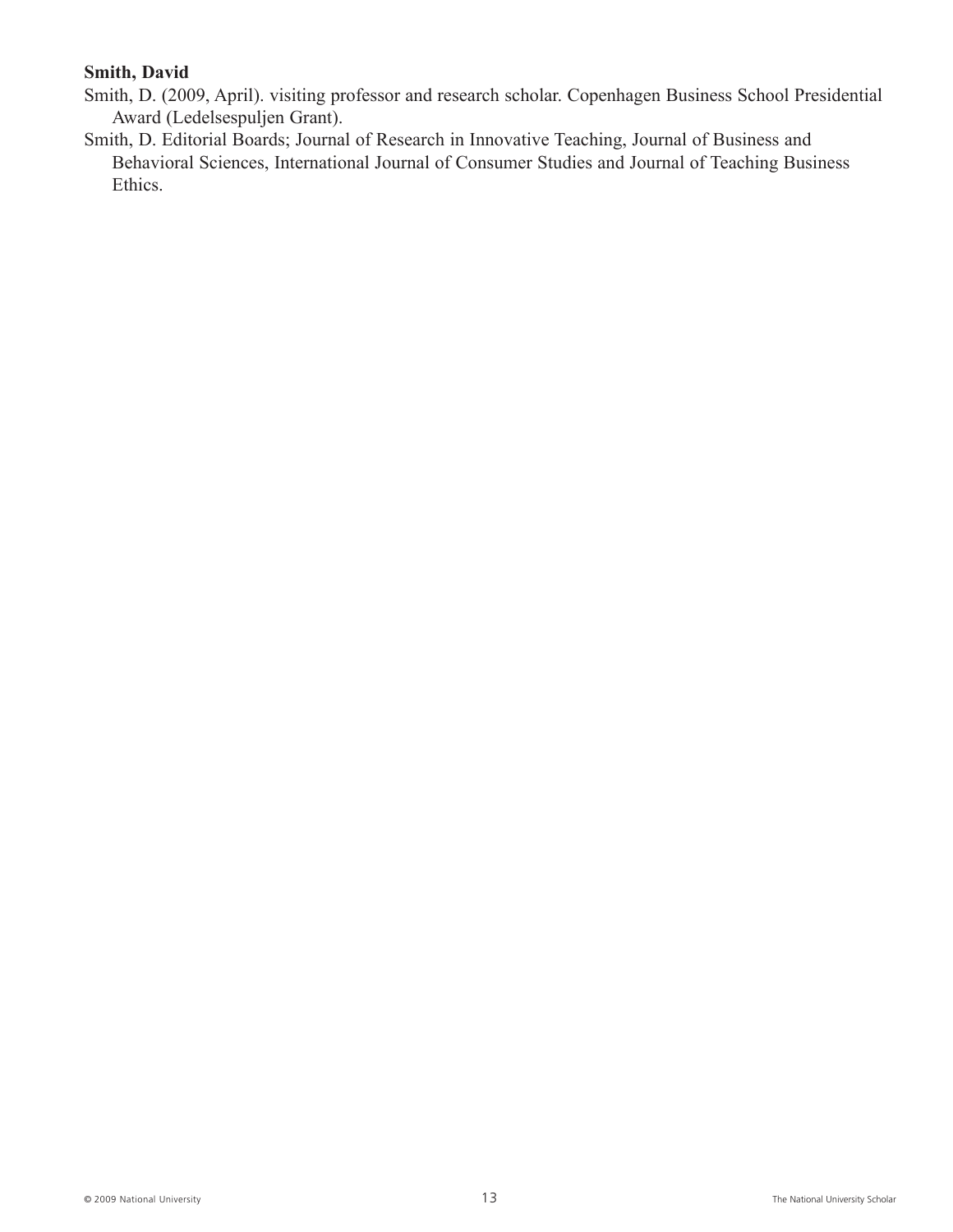## School of **Education**

#### **I. Monographs & Books**

#### **Cipani, Ennio**

Cipani, E. (2008). *Triumphs in early autism treatment.* New York, NY: Springer Publishing.

#### **Gallegos, Bernardo**

Tozer, S., Gallegos, B. & Henry, A. (2009). *Handbook of Research in Social Foundations.* New York, NY: Routledge.

#### **Kramer, Lucinda**

Barrera, I. & Kramer, L. (2009). *Using skilled dialogue to transform challenging interactions: Honoring identity, voice, and connection.* Baltimore: MD: Paul Brookes.

#### **Leavitt, Lorraine**

Leavitt, L. & Steinaker, N. (2009). *Interactive Learning: Art and Science of Teaching (2ndEd.),* Dubuque, Iowa: Kendall-Hunt Publishing Company.

#### **II. Chapter in Books**

#### **Beyer, Carl**

Beyer, C. (2009). Past and present transformation of Hawaiian religious participation. In K.J. Martin (ed.), *Indigenous symbols and practices in the Catholic Church: Visual culture, missionization and appropriation* (pp. 50-69), Farnham, United Kingdom: Ashgate Publishing Limited.

#### **Gallegos, Bernardo**

Gallegos, B. (2009). Globalization, Institutions, and Power. In Tozer, S., Gallegos, B., & Henry, A., *Handbook of Research in Social Foundations* (6), Online: Routledge.

#### **III. Periodicals/Journals Articles**

#### **Alpert, Madelon**

- Shepherd, C., Koeller, M. & Alpert, M. (2009, January). From Dinosaur to Dynamo: Mentoring Seasoned Faculty for Online Efficacy. *National Social Science Perspectives,* 39*(1),* 43-56.
- Shepherd, C., Alpert, M. & Koeller, M. (2009, February). The Plight of the Phoenix: The Dilemma of Online Pedagogy for School Faculty. *National Social Science Journal,* 32*(1),* 59-62.
- Shepherd, C., Koeller, M. & Alpert, M. (2008, December). The Plight of the Phoenix: The Dilemma of Online Pedagogy for Seasoned Faculty. *National Social Science Journal, 32(1),* 159-162.
- Shepherd, C. & Barton, G. (2008, December). Developing Reflective Practice in Student Teacher
- Candidates Through Online Threaded Discussion*. National Social Science Journal. 32(1),* 1-6.
- Shepherd, C., Alpert, M. & Koeller, M. (2009, April). The Pedagogue & the Manatee: Danger of Extinction. *Academic Exchange Quarterly. 13(1),* 179-183*.*

#### **Barton, Gary**

Shepherd, C. & Barton, G. (2008, December). Developing Reflective Practice in Student Teacher Candidates Through Online Threaded Discussion*. National Social Science Journal, 32(1),* 1-6.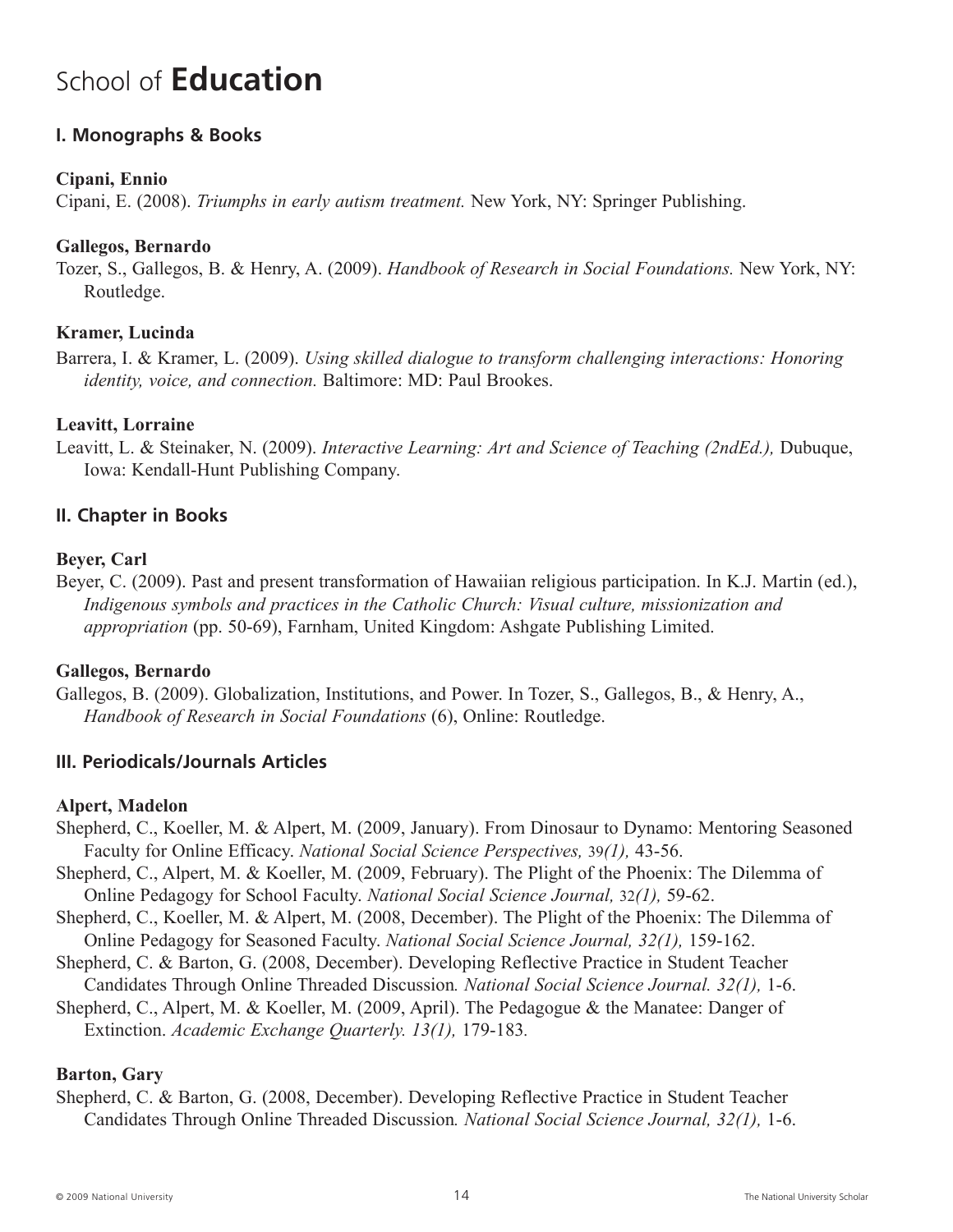#### **Beyer, Carl**

Beyer, C. (2009, March). Developing a strategic plan for implementing the continuous improvement process of the School of Education at National University*. Journal of Research in Innovative Teaching, 2,* 35-43.

#### **Elder, Donna**

Elder, D. & Padover, W. (2008, July). Linking emotional intelligence to the classroom. *NALS Monograph. 2*, 15-18.

#### **Germaine, Ron**

- Germaine, R. & Kornuta, H. (2009, June). Perceptions of student learning via a program exit survey. *Air Professional Files, 112*, 1-14.
- Germaine, R. (2009, March). Learning outside the classroom: A qualitative study. *Journal of Research in Innovative Teaching, 2(1)*, 217-230.

#### **Koeller, Marilyn**

- Shepherd, C., Koeller, M. & Alpert, M. (2009, January). From Dinosaur to Dynamo: Mentoring Seasoned Faculty for Online Efficacy. *National Social Science Perspectives, 39(1),* 43-56.
- Shepherd, C., Alpert, M. & Koeller, M. (2009, February). The Plight of the Phoenix: The Dilemma of Online Pedagogy for School Faculty. *National Social Science Journal, 32(1),* 59-62.
- Shepherd, C., Koeller, M. & Alpert, M. (2008, December). The Plight of the Phoenix: The Dilemma of Online Pedagogy for Seasoned Faculty. *National Social Science Journal, 32(1),* 159-162.
- Shepherd, C., Alpert, M. & Koeller, M. (2009, April). The Pedagogue & the Manatee: Danger of Extinction. *Academic Exchange Quarterly, 13(1),* 179-183*.*

#### **Padover, Wayner**

Elder, D. & Padover, W. (2008, July). Linking emotional intelligence to the classroom. *NALS Monograph. 2,*15-18.

#### **Richards, Janet**

- Richards, J. (2008, November). *Why teachers resist change (and what principals can do about it.* Teachers of Vision (Reprinted from "Teacher resistance to change (and what principals can do about it)" Principal Magazine, 2002, p. 75-77. 14, 6; 21.
- Richards, J. (2009, January). *Setting the stage for student engagement.* Teachers of Vision (Reprinted from Setting the stage for student engagement" Kappa Delta Pi Record, 2006, p. 92-94). 14, 4; 22.

#### **Serdyukov, Peter**

Serdyukov, P. & Serdyukova, N. (2009, March). A study of instructional practices: The case for reflection and research. *Journal of Research in Innovative Teaching, 2(1),* 193-210.

#### **Shepherd, Carol**

- Shepherd, C., Alpert, M. & Koeller, M. (2009, February). The Plight of the Phoenix: The Dilemma of Online Pedagogy for School Faculty. *National Social Science Journal, 32(1),* 59-62.
- Shepherd, C., Koeller, M. & Alpert, M. (2009, January). From Dinosaur to Dynamo: Mentoring Seasoned Faculty for Online Efficacy. *National Social Science Perspectives. 39(1),* 43-56.
- Shepherd, C. & Barton, G. (2008, December). *Developing Reflective Practice in Student Teacher Candidates Through Online Threaded Discussion.* National Social Science Journal. *32(1)*, 1-6.
- Shepherd, C., Koeller, M. & Alpert, M. (2008, December). The Plight of the Phoenix: The Dilemma of Online Pedagogy for Seasoned Faculty. *National Social Science Journal, 32(1),* 159-162.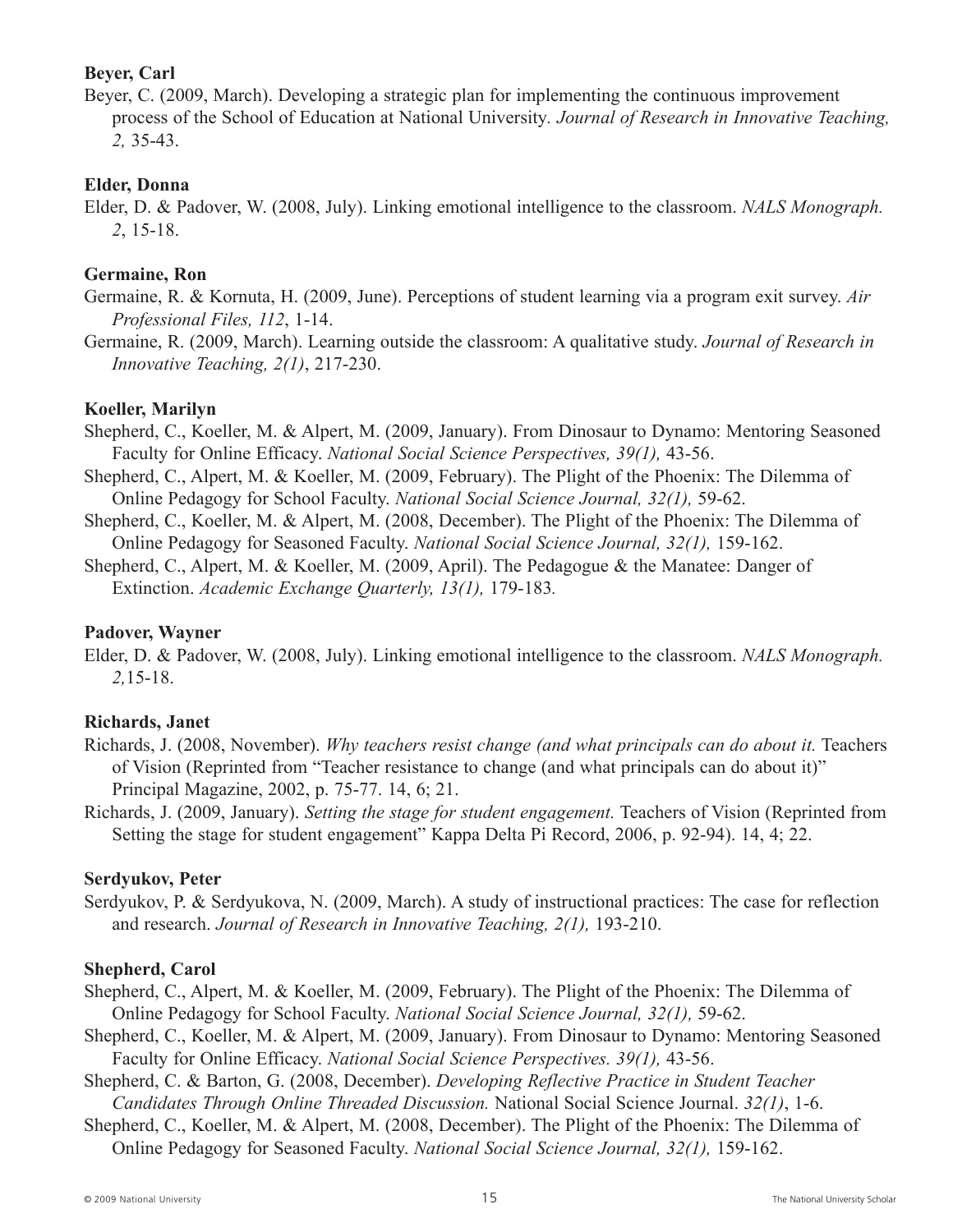Shepherd, C., Alpert, M. & Koeller, M. (2009, April). The Pedagogue & the Manatee: Danger of Extinction. *Academic Exchange Quarterly, 13(1),* 179-183*.*

#### **Smedley, Linda**

Smedley, L. & Wheeler, D. (2009, March). School Psychologists: Educational Leaders for Tomorrow. *Journal of Research in Innovative Teaching, 2,* 213-221.

#### **Stowers, Gwendolyn**

Stowers, G. (2009, February). Education, Racism and the Media. *Glimpse: Phenomenology and the Media, 9(10)*, 70-74.

#### **IV. Conference Presentation/Proceedings and Workshops**

#### **Alpert, Madelon**

- Shepherd, C., Alpert, M. & Koeller, M. (2008, July). *The Pedagogue and the Manatee.* One Voice International Conference. San Francisco, CA.
- Alpert, M., Shepherd, C. & Koeller, M. (2008, August). *From Dinosaur to Dynamo: Mentoring Seasoned Faculty for Online Efficacy.* National Social Science Association Conference. Juneau, Alaska.

#### **Barton, Gary**

- Barton, G. & Shepherd, C. (2009, March). *Nurturing Reflection in Preservice Teachers.* American Educational Research Association. San Diego, CA.
- Germaine, R., Barton, G. & Bustillos, T. (2009, June). *National University MAT exit survey: Fiscal year 2008 graduates.* Association for Institutional Research. Atlanta, GA.
- Barton, G. (2008, November). *Nurturing Reflection in Student Teacher Candidates.* Clute Institute for Academic Research. Las Vegas, NV.
- Germaine, R., Barton, G. & Bustillos, T. (2008, May). *National University MAT exit survey: Fiscal year 2007 graduates.* Association for Institutional Research. Seattle, WA.
- Germaine, R., Barton, G. & Bustillos, T. (2009, April). *Program evaluation via an alumni survey.* Association for Institutional Research. Atlanta, GA.
- Shepherd, C. & Barton, G. (2008, September). *Developing Reflective Practice in Student Teacher Candidates Through Online Threaded Discussion.* Clute College Teaching & Learning Conference. Las Vegas, NV.

#### **Beyer, Carl**

- Beyer, C. (2008, September). *Multicultural strategies that work: Training non-diverse teachers for diverse classrooms.* Second National University Faculty Scholarship and Research Conference. La Jolla, CA.
- Beyer, C. (2008, July). *The Influence of Language Instruction on Hawaiian Sovereignty during the 19th Century.* Thirtieth Session of the International Standing Conference for the History of Education. Newark, NJ.
- Beyer, C. (2008, October). *Military drill in the service of American hegemony over Hawaii.* Midwest History of Education Society Conference. Chicago, IL.
- Beyer, C. (2009, January). *Strategies that work in training non-diverse teachers for diverse classrooms.* Hawaii International Conference on Education. Honolulu, HI.
- Beyer, C. (2009, April). *The white archetects of Hawaiian education during the 19th century.* American Educational Research Association Annual Meeting. San Diego, CA.
- Beyer, C.K. & Evans, S. (2009, January). *Multicultural Strategies that Work.* Hawaii International Conference on Education. Honolulu, HI.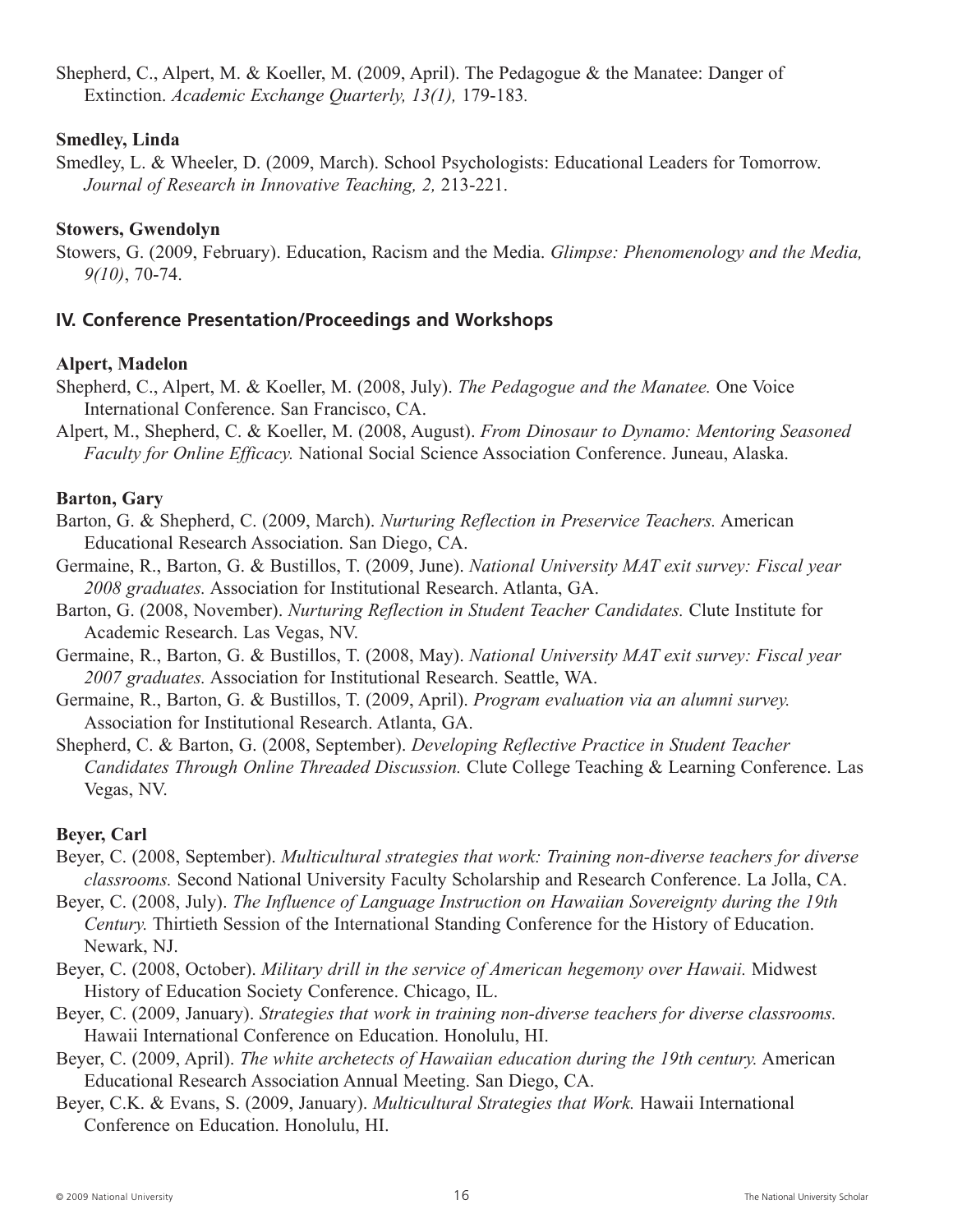#### **Bustillos, Terry**

- Germaine, R., Barton, G. & Bustillos, T. (2009, June). *National University MAT exit survey: Fiscal year 2008 graduates.* Association for Institutional Research. Atlanta, GA.
- Germaine, R., Barton, G. & Bustillos, T. (2008, May). *National University MAT exit survey: Fiscal year 2007 graduates.* Association for Institutional Research. Seattle, WA.
- Germaine, R., Barton, G. & Bustillos, T. (2009, April). *Program evaluation via an alumni survey.* Association for Institutional Research. Atlanta, GA.

#### **Caywood, Kaydee**

Caywood, K. & Spillane, A. (2008, November). *Preparing Teacher Candidates to be Highly Qualified in Working with Children with Autism.* Network of Autism Training and Technical Assistance Programs (NATTAP). Columbus, OH.

#### **Cipani, Ennio**

Cipani, E. (2009, May). *Experimental analyses of replacement behaviors.* Association for Behavior Analysis. Phoenix, AZ.

#### **Correira, Rae**

- Stowers, G. & Correira, R. (2008, November). *Some Thoughts from Bolivia: The Land of the First Indigenous President.* National Association of Multicutural Educators (NAME) Conference. New Orleans, LA.
- Stowers, G. & Correira, R. (2009, February). *Preparing Teachers with International Competencies.* California Association of Bilingual Educators. Long Beach, California.

#### **Crow, Nedra**

- Sebastian, J. & Crow, N. (2009, March). *Using micro video recorders to support and assess rural teacher candidates.* 29th Annual National Conference of the American Council on Rural Special Education (ACRES). Denver, CO.
- Sebastian, J., Shaddock, G. & Crow, N. (2009, June). *Using video for supervision of special education teacher candidates: A promising practice.* In C. Fulford & G. Siemens (Eds.). Proceedings of ED-Media 2009 World Conference on Educational Multimedia, Hypermedia & Telecommunications. Honolulu, HI.
- Crow, N. & Spencer, L.R. (2008, September). *Student and Instructor's Perceptions of Learning in the Online Format: Results of an Asynchronous Online Focus Group Method.* Second NU Faculty Research and Scholarship Conference. La Jolla, CA.

#### **Duckett, Jane**

Duckett, J. & Sebastian, J. (2008, November). *Linking teaching practice to K-12 student outcomes.* Annual Conference of the Teacher Education Division of the Council for Exceptional Children. Dallas, TX.

#### **Elder, Donna**

- Elder, D. & Padover, W. (2008, July). *Coaching as a professional development activity.* National Council of Professors of Educational Administration Annual Conference. San Diego, California.
- Elder, D. (2009, March). *Weathering the current economy: Tools for local education foundations.* National School Foundation Association Annual Conference. Dallas, TX.
- Padover, W. & Elder, D. (2008, September). *National trends of local educational foundations 2007 and 2008.* Second NU Faculty Research and Scholarship Conference. La Jolla, CA.
- Padover, W. & Elder, D. (2008, October). *Making foundations work in small school districts. Fullerton, CA. October 2008.* Annual Conference of California Consortium of Educational Foundations. Fullerton, CA.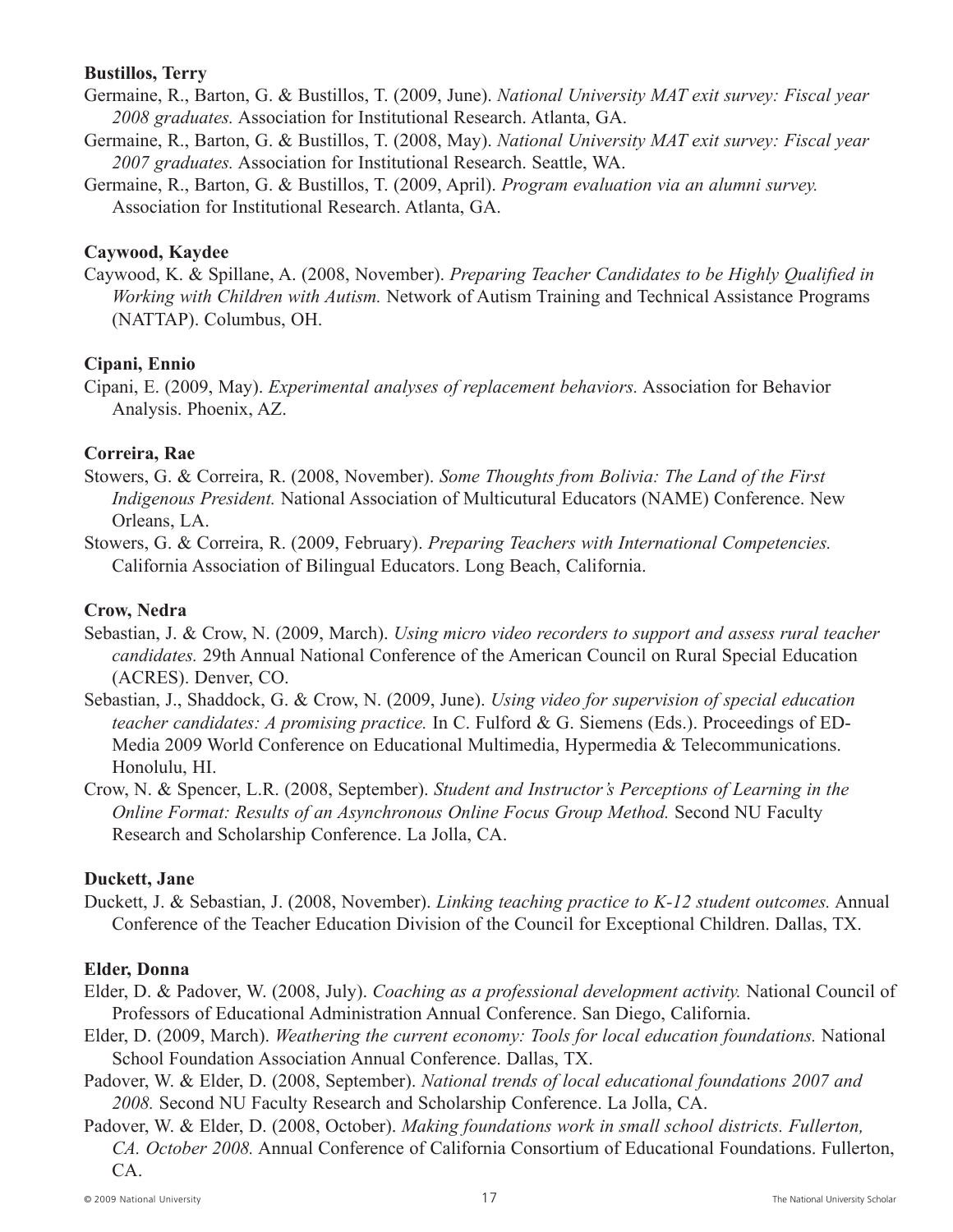- Elder, D. & Padover, W. (2009, January). *Coaching as a professional development activity.* Hawaii International Education Conference. Honolulu, HI.
- Elder, D. & Padover, W. (2009, February). *Professional clinic on coaching: Developing reflective teachers.* National Conference of the Association of Teacher Educators. Dallas, TX.
- Padover, W., Elder, D. & Slabey, R. (2009, February). *What K-12 educators can learn from higher education about fund development.* American Association of School Administrators National Conference. San Francisco, CA.
- Padover, W. & Elder, D. (2009, April). *Twenty-five years of success: Lessons from the field.* National School Boards Association Annual Conference. San Diego, CA.
- Elder, D. & Morley, E. (2009, February). *Changing teaching practice through coaching.* National Association of Independent Schools Annual Conference. Chicago, IL.
- Elder, D. (2008, October). *Coaching as a method of supporting new administrators.* Conference of the California Association of Professors of Educational Administration. Pomona, CA.

#### **Evans, Suzanne**

- Stowers, G., Evans, S., Serdyukov, P. & Reynolds, T. (2008, October). *Development of a Teaching and Learning in a Global Society Specialization.* California Council on Teacher Education (CCTE). San Diego, CA.
- Stowers, G. & Evans, S. (2009, January). *Designing Teacher Education Programs with a Global Perspective.* Hawaii International Conference on Education. Honolulu, HI.
- Evans, S. (2009, April). *Effects of a Multicultural Literature Course on Teacher Candidate Perspectives of Tolerance and Diversity.* American Educational Studies Association (AERA). San Diego, CA.
- Evans, S. (2009, January). *Multicultural Strategies that Work.* Hawaii International Conference on Education. Honolulu, HI.
- Evans, S. & Damico, D. (2009, January). *University/School Professional Development Partnership Utilizing the Gradual Release of Responsibility Model.* Hawaii International Conference on Education. Honolulu, HI.
- Beyer, C.K. & Evans, S. (2009, January). *Multicultural Strategies that Work.* Hawaii International Conference on Education. Honolulu, HI.
- Evans, S. (2009, May). *Multicultural Literature as Culturally Responsive Pedagogy.* International Reading Association. Minneapolis, MN.
- Evans, S. (2009, June). *Teaching Multicultural Literature for Peace and Tolerance.* Character Development Conference- USD. San Diego, CA.

#### **Fabry, Dee**

- Fabry, D. L. (2008, September). *Designing for Comparability across Delivery Methods.* Second NU Faculty Research and Scholarship Conference. La Jolla, CA.
- Fabry, D. L. (2008, November). *Challenges in Creating a Comparable Online and On Ground Course.* Association for Educational Communications and Technology (AECT) International Conference. Orlando, FL.
- Schubert, C.J., Fabry, D. L. & Serdyukov, P. (2008, September). *Functions and Roles of Interactive Learning Tools in Online Learning*. Second NU Faculty Research and Scholarship Conference, La Jolla, CA.
- Fabry, D. L. (2009, March). *Challenges for Teacher Educators: Reaching High School Teachers.* 20th Annual Lilly Conference on College & University Teaching. Pomona, CA.
- Schubert, C.J. & Fabry, D.L. (2009, March). *Measuring Student Achievement: Facing the Program Review*. 20th Annual Lilly Conference on College & University Teaching. Pomona, CA.
- Fabry, D. L. & Schubert, C.J. (2009, March). *Connecting the Pieces: Aligning Assignments and Assessments to Student Achievement*. WASC Academic Resource Conference, Hollywood, CA.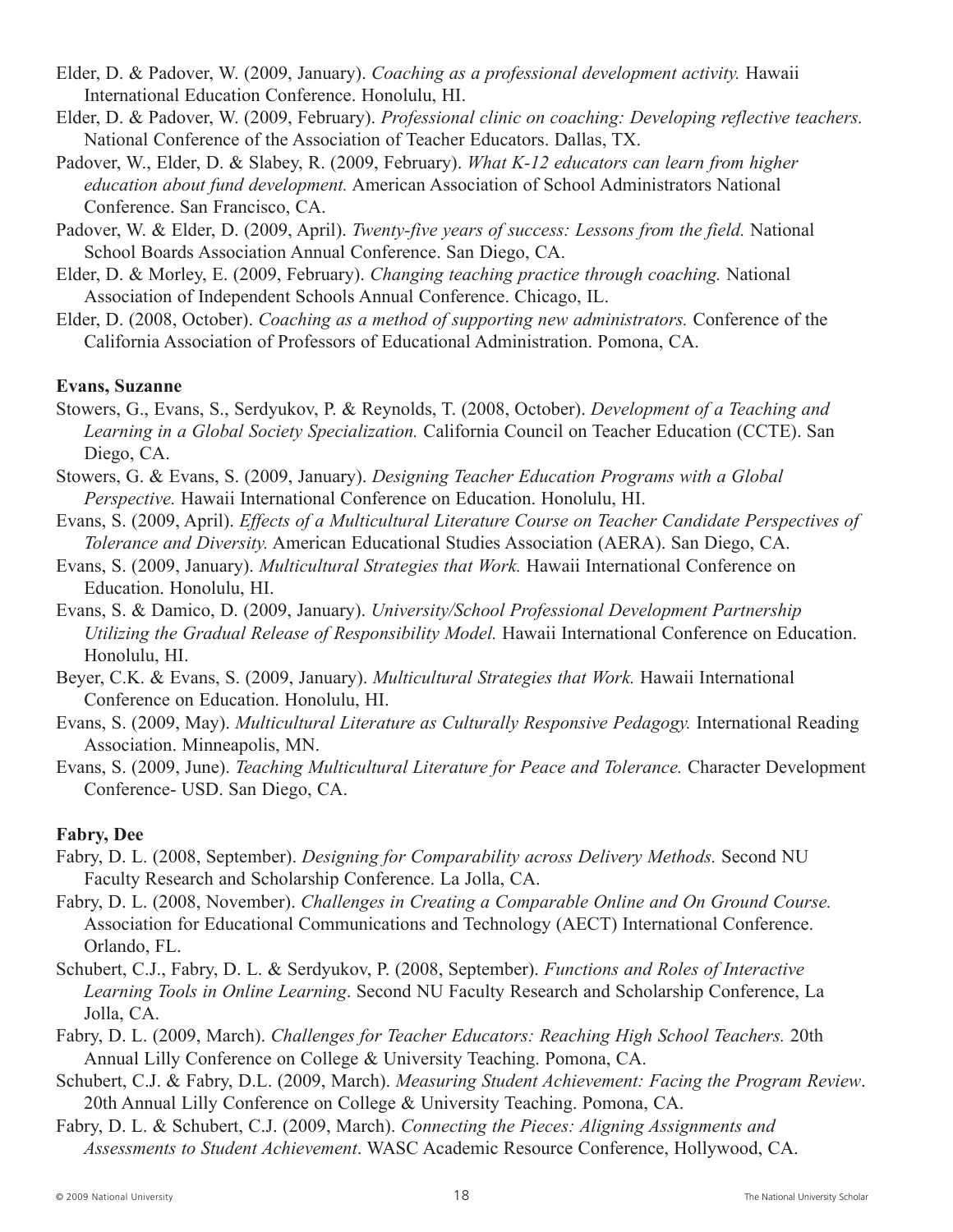- Germaine, R. & Fabry, D.L. (2009, April). *Connecting Learning with Assessment: Applying a System of Assessment to the Program Review Process for a Masters of Arts in Teaching Course*. WASC Academic Resource Conference. Hollywood, CA
- Germaine, R. & Fabry, D. (2009, April). *An assessment system illustrated.* Western Association of Schools and Colleges Annual Resource Conference. Los Angeles, CA.

#### **Germaine, Ron**

- Germaine, R., Barton, G. & Bustillos, T. (2009, June). *National University MAT exit survey: Fiscal year 2008 graduates.* Association for Institutional Research. Atlanta, GA.
- Germaine, R. (2009, June). *Teaching for Character Development: Why? How? When?.* University of San Diego Character Development Conference. San Diego, CA.
- Germaine, R. & Fabry, D.L. (2009, April). *Connecting Learning with Assessment: Applying a System of Assessment to the Program Review Process for a Masters of Arts in Teaching Course*. WASC Academic Resource Conference. Hollywood, CA
- Germaine, R. & Spencer, L. (2009, April). *Findings from a survey of faculty about their role in an accreditation process.* Western Association of Schools and Colleges Annual Resource Conference. Los Angeles, CA.
- Germaine, R. & Fabry, D. (2009, April). *An assessment system illustrated.* Western Association of Schools and Colleges, Annual Resource Conference. Los Angeles, CA.
- Germaine, R., Barton, G. & Bustillos, T. (2009, April). *Program evaluation via an alumni survey.* Association for Institutional Research. Atlanta, GA.

#### **Gilbert, Susan**

- Gilbert, S. (2009, March). *Foundations for Play.* California Association for the Education of Young Children Annual Conference. Sacramento, CA.
- Gilbert, S. (2009, April). *The Early Childhood Teacher: Challenging Beliefs.* National Organization of Laboratory and University Affiliated Schools Annual Conference. Memphis, TN.

#### **Hill, Robyn**

- Serdyukov, P., Hill, R. & Serdyukova, N. (2009, May). *Instructional design and delivery of teacher preparation programs: US experience.* Second International Scientific Scientific Conference. Nizhin, Ukraine.
- Serdyukov, P. & Hill, R. (2008, November). *E-learning: what works, what doesn't, what now?* E-Learn World Conference on E-Learning in Corporate, Government, Healthcare, & Higher Education. Las Vegas, NV.
- Hill, R. (2009, February). *Using Comics and Graphic Novels in the Classroom.* California Association of Teachers of English Conference. Santa Clarita, CA.
- Serdyukov, P. & Hill, R. (2008, September). *Faculty Professional Development in Today's Colleges: The Needs and the Ways.* Second NU Faculty Scholarship and Research Conference. La Jolla, CA.

#### **Hoban, Gary**

Tyler, C. & Hoban, G. (2009, January). *Meeting the Challenge of Preparing Tomorrow's School Leaders in a Standards Based Era of Change.* International Conference on Educational Leadership. Bangalore, India.

#### **Hoyo, Harvey**

Hoyo, H. & White, J. (2009, February). *Returning to the Village: Counseling the Underserved.* Cross Cultural Issues in Counseling. Savannah, GA.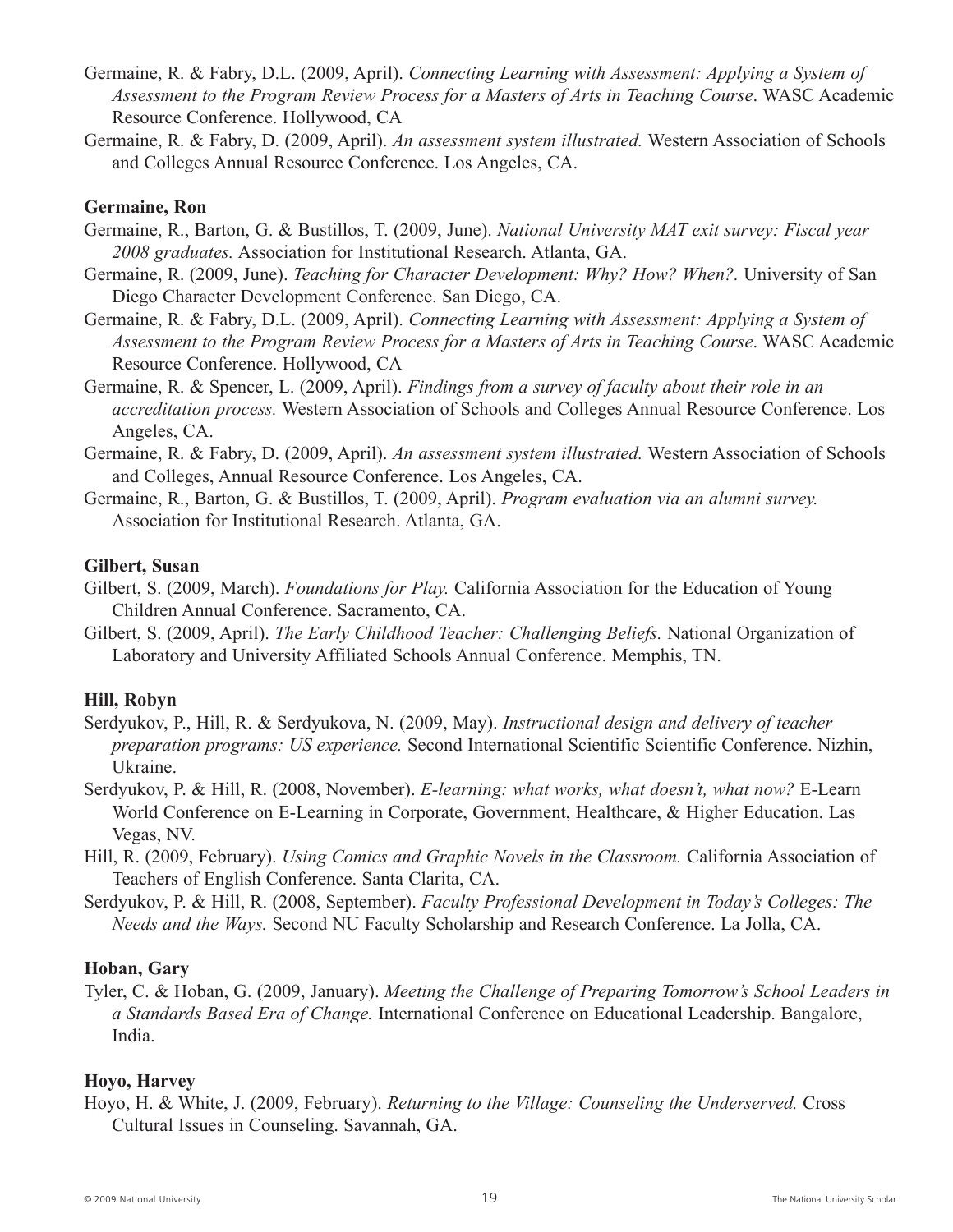#### **Koeller, Marilyn**

- Shepherd, C., Alpert, M. & Koeller, M. (2008, July). *The Pedagogue and the Manatee.* One Voice International Conference. San Francisco, CA.
- Richards, J., Koeller, M. & Schubert, C. (2008, October). *Nine Dynamic Activities to Energize Your College Classroom.* International Society for Exploring Teaching and Learning. Las Vegas, NV.
- Schubert, C., Koeller, M. & Richards, J. (2009, February). *Nine Wonders of the Teaching World.* 16th Annual American Society of Business and Behavioral Sciences. Las Vegas, NV.
- Alpert, M., Shepherd, C. & Koeller, M. (2008, August). *From Dinosaur to Dynamo: Mentoring Seasoned Faculty for Online Efficacy.* National Social Science Association Conference. Juneau, Alaska.

#### **Kramer, Lucinda**

- Kramer, L. (2009, April). *Serving Culturally and Linguistically Diverse Young Children and Families.* Edu-CARE, Chicago Urban League/Buffet Foundation. Chicago, IL.
- Kramer, L. (2008, October). *Transforming Educator's Interactions with Families.* Texas Education Agency, Region 9. Austin, TX.
- Kramer, L. (2008, October). *Setting the Stage for Miracles: Challenging Behaviors and Skilled Dialogue.* DEC Annual Conference. Minneapolis, MN.
- Kramer, L. & Barrera, I. (2008, November). *Inclusive Settings: Using Skilled Dialogues with Families and Providers- Serving Linguistically, Culturally and Developmentally Diverse Children.* NAEYC International Conference. Dallas, TX.
- Barrera, I. & Kramer, L. (2008, November). *Setting the Stage for Miracles: Open a Window of Possibility.* NAECTE Annual Conference. Dallas, TX.
- Kramer, L. (2009, February). *Collaboration and Behavioral Support: Transforming Challenging Interactions with Families.* University of North Texas 17th Annual Conference on Parent Education. Denton, TX.
- Kramer, L. (2009, February). *Ensuring Responsive Instruction for Culturally/Linguistically Diverse Students with LD.* LDA 46th Annual International Conference. Salt Lake City, UT.
- Kramer, L. & Barrera, I. (2009, May). *Diversity in Early Intervention: Home and Site-based Dialogue.* SDCOE/HOPE Infant ECI. San Marcos, CA.
- Kramer, L. (2009, June). *Responding to Family Diversity: ECI Providers and Program Administrators.* SDCOE/HOPE Infant ECI. San Marcos, CA.

#### **Leavitt, Lorraine**

Leavitt, L. (2009, January). *Simulations in the Classroom and Online Instruction..* Hawaii International Education. Honolulu, HI.

#### **Moore, Marilyn**

- Moore, M. (2008, July). *Enhancing online courses: Effective audio, visual, and kinesthetic activities.* 33rd Annual International Conference of Improving University Teaching. Glasgow, Scotland.
- Moore, M. (2008, October). *Framework of flexibility: Vocabulary instructional practices.* 42nd Annual Conference of the California Reading Association. Sacramento, CA.

#### **Padover, Wayne**

- Elder, D. & Padover, W. (2008, July). *Coaching as a professional development activity.* National Council of Professors of Educational Administration Annual Conference. San Diego, CA.
- Padover, W. & Elder, D. (2008, September). *National trends of local educational foundations 2007 and 2008.* Second NU Faculty Research and Scholarship Conference. La Jolla, CA.
- Padover, W. & Elder, D. (2008, October). *Making foundations work in small school districts. Fullerton, CA.* Annual Conference of California Consortium of Educational Foundations. Fullerton, CA.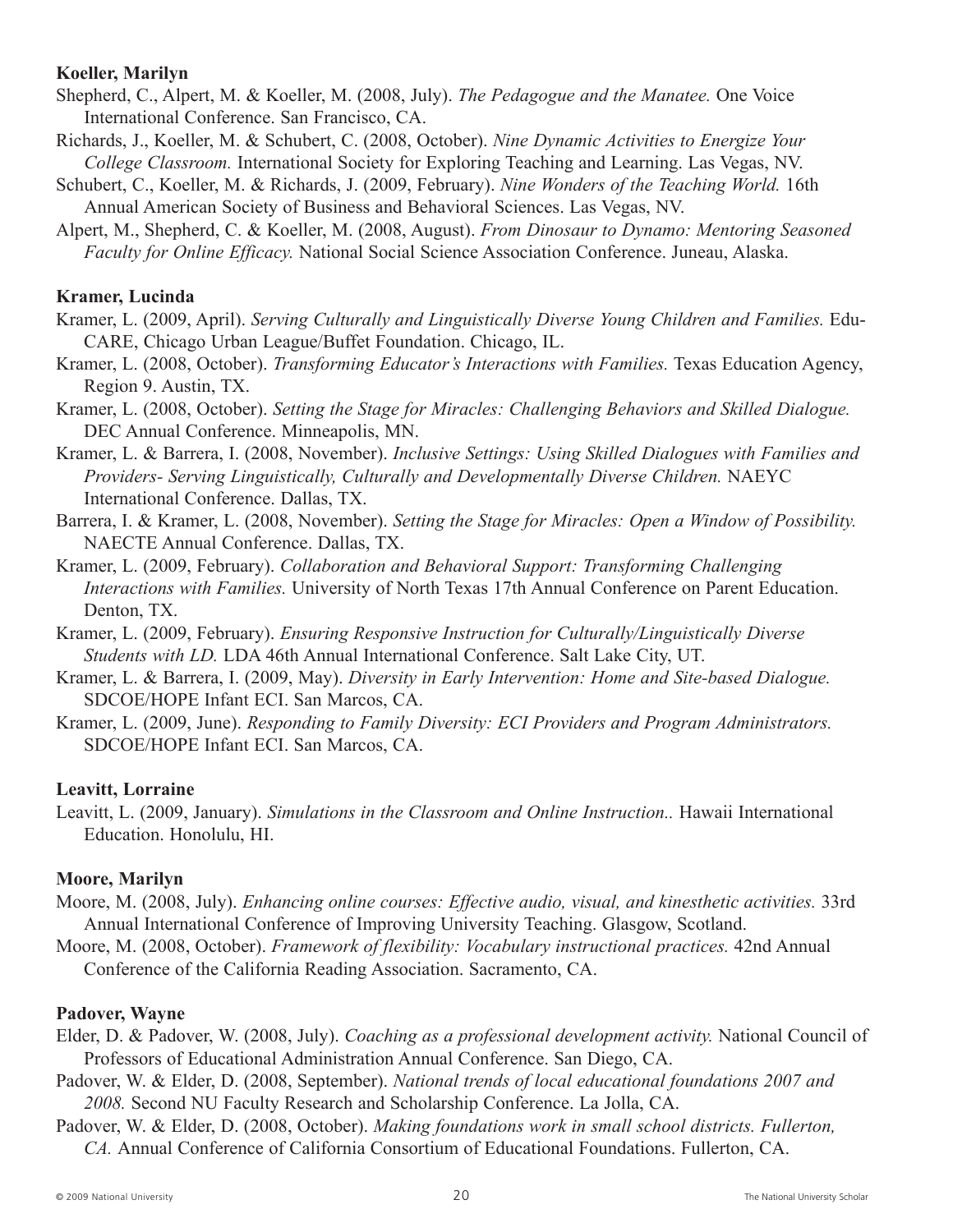- Elder, D. & Padover, W. (2009, January). *Coaching as a professional development activity.* Hawaii International Education Conference. Honolulu, HI.
- Elder, D. & Padover, W. (2009, February). *Professional clinic on coaching: Developing reflective teachers.* National Conference of the Association of Teacher Educators. Dallas, TX.
- Padover, W., Elder, D. & Slabey, R. (2009, February). *What K-12 educators can learn from higher education about fund development.* American Association of School Administrators National Conference. San Francisco, CA.
- Padover, W. & Elder, D. (2009, April). *Twenty-five years of success: Lessons from the field.* National School Boards Association Annual Conference. San Diego, CA.
- Padover, W. (2009, March). *Connecting School Administration to Foundations.* National School Foundation Association Annual Conference. Dallas, TX.

#### **Reynolds, Thomas**

- Stowers, G., Evans, S., Serdyukov, P. & Reynolds, T. (2008, October). *Development of a Teaching and Learning in a Global Society Specialization.* California Council on Teacher Education (CCTE). San Diego, CA.
- Wang, Y. & Reynolds, T. (2008, November). *Candidate Perspective of Integrated Field-Based Experience in Online Teacher Education - A Study of Blended Learning.* E-Learn World Conference on E-Learning in Corporate, Government, Healthcare, & Higher Education. Las Vegas, NV.
- Reynolds, T. (2008, November). *Integración de los recursos educativos abiertos en el programa de aprendizaje de un idioma adicional.* Conferencia Internacional de Educación a Distancia, Santo Domingo, Republica Dominicana.
- Wang, Y., Reynolds, T., Bonk, C. & Brush, T. (2009, June). *Perspectives of Integrated Field-Based Experiences in On-Line Teacher Education: Candidate Satisfaction and Suggestions upon Program Completion*. ED-MEDIA World Conference on Educational Multimedia, Hypermedia and Telecommunications. Honolulu, HI.
- Reynolds, T. (2008, September). *Methods and Models of Open Educational Resources.* Methods and Models of Open Educational Resources. Second National University Faculty Research and Scholarship Conference. San Diego, CA.

#### **Richards, Janet**

- Richards, J., Koeller, M. & Schubert, C. (2008, October). *Nine Dynamic Activities to Energize Your College Classroom.* International Society for Exploring Teaching and Learning. Las Vegas, NV.
- Schubert, C., Koeller, M. & Richards, J. (2009, February). *Nine Wonders of the Teaching World.* 16th Annual American Society of Business and Behavioral Sciences. Las Vegas, NV.

#### **Scharf, Robert**

- Tyler, C. & Scharf, R. (2008, July). *School Administrative Intern Program: Linking Strategies to Meaningful Learning Experiences.* 33rd Annual International Conference of Improving University Teaching. Glasgow, Scotland.
- Tyler, C. & Scharf, R. (2009, February). *How Effective Are On-Line and Blended Instruction For School Administrator Preparation?* American Society of Business and Behavioral Settings (ABBS). Las Vegas, NV.

#### **Schubert, Cynthia**

Schubert, C.J., Fabry, D. L. & Serdyukov, P. (2008, September). *Functions and Roles of Interactive Learning Tools in Online Learning*. Second NU Faculty Scholarship and Research Conference. La Jolla, CA.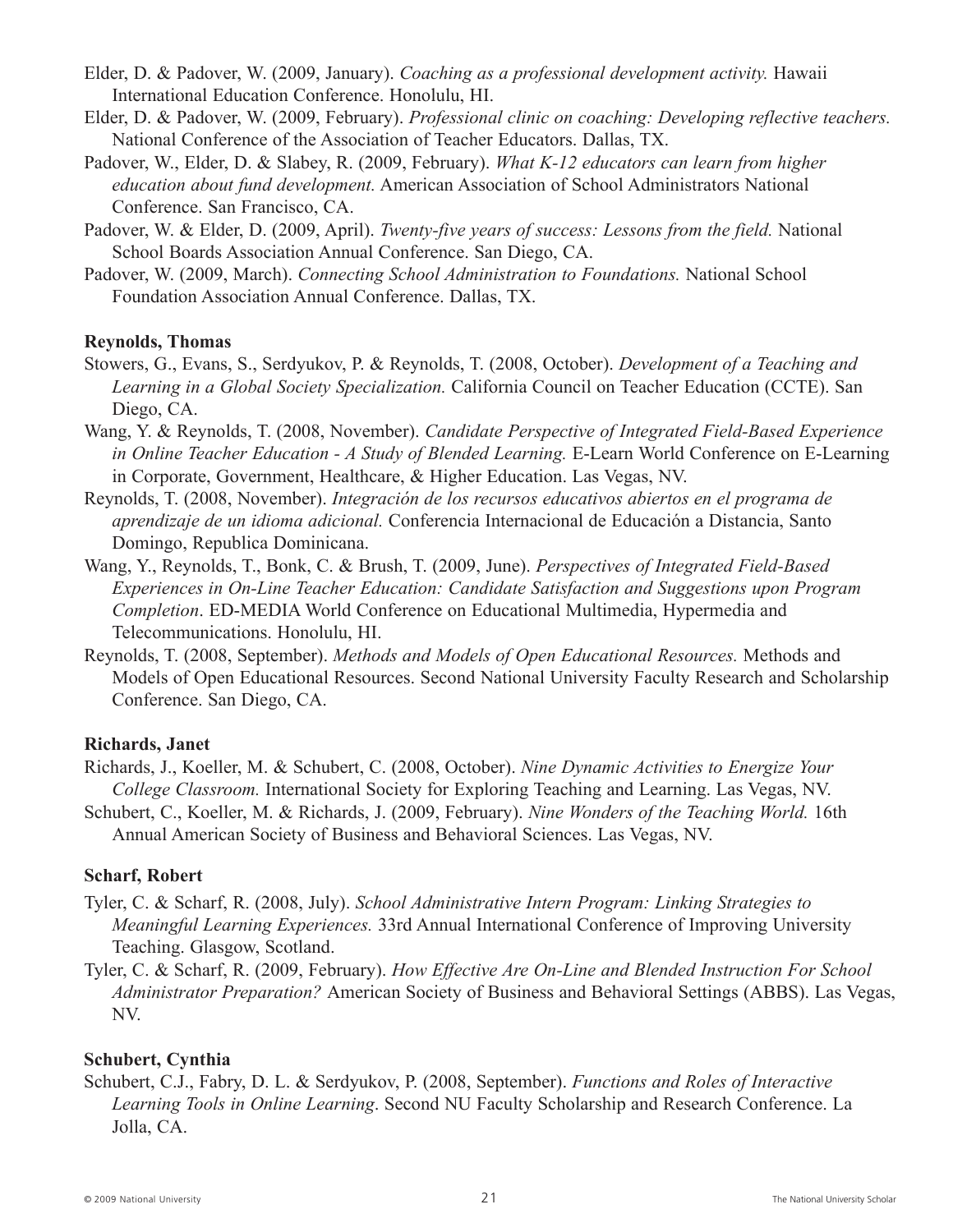- Schubert, C.J. & Fabry, D.L. (2009, March). *Measuring Student Achievement: Facing the Program Review.* 20th Annual Lilly Conference on College & University Teaching. Pomona, CA.
- Richards, J., Koeller, M. & Schubert, C. (2008, October). *Nine Dynamic Activities to Energize Your College Classroom.* International Society for Exploring Teaching and Learning. Las Vegas, NV.
- Schubert, C., Koeller, M. & Richards, J. (2009, February). *Nine Wonders of the Teaching World.* 16th Annual American Society of Business and Behavioral Sciences. Las Vegas, NV.
- Fabry, D. L. & Schubert, C.J. (2009, March). *Connecting the Pieces: Aligning Assignments and Assessments to Student Achievement*. WASC Academic Resource Conference, Hollywood, CA.

#### **Schwartz, Stuart**

- Schwartz, S. (2008, November). *Online teaching: Stress reducing and time saving strategies.* Council for Exceptional Children, Teacher Education Division. Dallas, TX.
- Schwartz, S. & Bailey, S. (2007, April). *Special education teacher retention: Strategies after the degree.* Council for Exceptional Children. Louisville, KY.

#### **Sebastian, Joan**

- Sebastian, J. & Crow, N. (2009, March). *Using micro video recorders to support and assess rural teacher candidates.* 29th Annual National Conference of the American Council on Rural Special Education (ACRES). Denver, CO.
- Duckett, J. & Sebastian, J. (2008, November). *Linking teaching practice to K-12 student outcomes.* Annual Conference of the Teacher Education Division of the Council for Exceptional Children. Dallas, TX.
- Sebastian, J., Shaddock, G. & Crow, N. (2009, June). *Using video for supervision of special education teacher candidates: A promising practice.* In C. Fulford & G. Siemens (Eds.) Proceedings of ED-Media 2009 World Conference on Educational Multimedia, Hypermedia & Telecommunications. Honolulu, HI.

#### **Serdyukov, Peter**

- Stowers, G., Evans, S., Serdyukov, P. & Reynolds, T. (2008, October). *Development of a Teaching and Learning in a Global Society Specialization.* California Council on Teacher Education (CCTE). San Diego, CA.
- Serdyukov, P., Hill, R. & Serdyukova, N. (2009, May). *Instructional design and delivery of teacher preparation programs: US experience.* Second International Scientific Scientific Conference. Nizhin, Ukraine.
- Serdyukov, P. & Serdyukova, N. (2009, May). *Communication in the online class: Key factors of success.* 11th International Conference on Education. Athens, Greece.
- Serdyukov, P. (2008, November). *Teacher professional development in today's online environment: Conceptual framework, structure and methodology.* Educator Professional Development in the Conditions of Globalization: Realities and Perspectives International Conference. Baku, Azerbaijan.
- Serdyukova, N. & Serdyukov, P. (2008, November). *Accelerated online physics course.* E-Learn World Conference on E-Learning in Corporate, Government, Healthcare, & Higher Education. Las Vegas, NV.
- Serdyukov, P. & Hill, R. (2008, November). *E-learning: what works, what doesn't, what now?* E-Learn World Conference on E-Learning in Corporate, Government, Healthcare, & Higher Education. Las Vegas, NV.
- Serdyukov, P. & Serdyukova, N. (2008, September). *A study of instructional practices: The case for reflection and research.* Second NU Faculty Scholarship and Research Conference. La Jolla, CA.
- Fabry, D., Schubert-Irastorza, C. & Serdyukov, P. (2008, September). *Functions and roles of interactive tools in online learning.* Second NU Faculty Scholarship and Research Conference. La Jolla, CA.
- Serdyukov, P. & Hill, R. (2008, September). *Faculty Professional Development in Today's Colleges: The Needs and the Ways.* Second NU Faculty Scholarship and Research Conference. La Jolla, CA.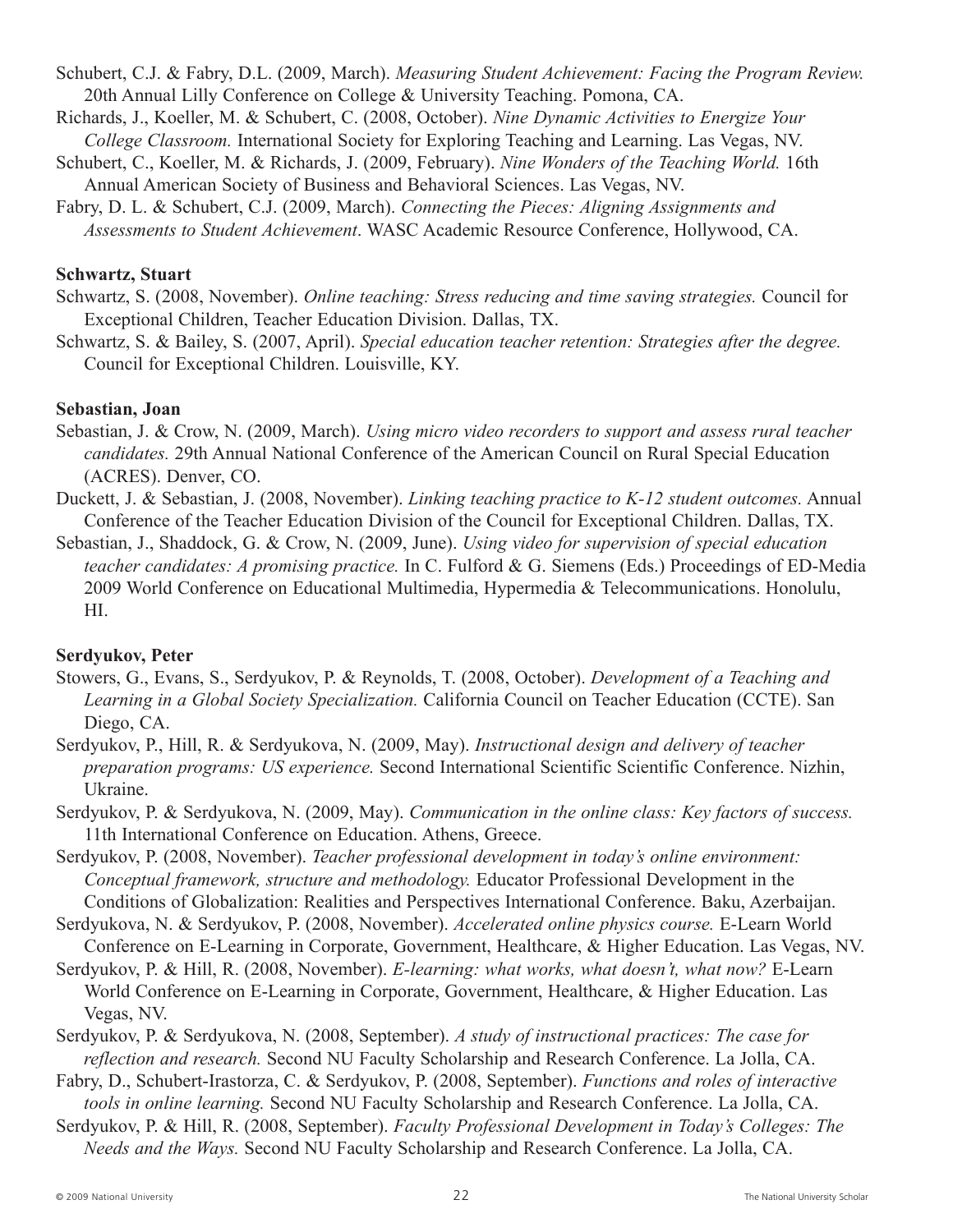#### **Shaddock, Glee**

Sebastian, J., Shaddock, G. & Crow, N. (2009, June). *Using video for supervision of special education teacher candidates: A promising practice.* In C. Fulford & G. Siemens (Eds.) Proceedings of ED-Media 2009 World Conference on Educational Multimedia, Hypermedia & Telecommunications. Honolulu, HI.

#### **Shepherd, Carol**

- Alpert, M., Shepherd, C. & Koeller, M. (2008, August). *From Dinosaur to Dynamo: Mentoring Seasoned Faculty for Online Efficacy.* National Social Science Association Conference. Juneau, Alaska.
- Barton, G. & Shepherd, C. (2009, March). *Nurturing Reflection in Preservice Teachers.* American Educational Reserch Association. San Diego, CA.
- Shepherd, C. & Barton, G. (2008, September). *Developing Reflective Practice in Student Teacher Candidates Through Online Threaded Discussion.* Clute College Teaching & Learning Conference. Las Vegas, NV.
- Shepherd, C. & Mullane, A. (2009, March). *Managing Multimedia Mania: Taming the Technology Beast.* The 2009 College Teaching & Learning Conference. San Antonio, TX.
- Shepherd, C. & Mullane, A. (2009, April). *Toys, Tools, & Technology.* National Social Science Conference. Las Vegas, NV.

#### **Smedley, Linda**

- Smedley, L. & Wheeler, D. (2008, July). *Perfecting Your 21st Century Leadership Skills.* One Voice International Educational Conference. San Francisco, CA.
- Smedley, L. & Wheeler, D. (2008, September). *Perfecting Your 21st Century Leadership Skills.* Second NU Faculty Research and Scholarship Conference. La Jolla, CA.
- Smedley, L. & Wheeler, D. (2009, January). *Perfecting Your 21st Century Leadership Skills.* Hawaii International Conference on Education. Honolulu, HI.
- Smedley, L. & Wheeler, D. (2009, February). *School Psychologists: Educational Leaders for Tomorrow.* American Association of Behavioral and Social Sciences. Las Vegas, NV.
- Smedley, L. & Wheeler, D. (2009, February). *School Psychologists: Educational Leaders for Tomorrow.* American Society of Business and Behavioral Sciences. Las Vegas, NV.
- Smedley, L. & Wheeler, D. (2009, March). *21st Century Skills for the School Psychologists.* 20th Annual Lilly Conference on College & University Teaching. Pomona, CA.

#### **Spencer, Lisa**

- Germaine, R. & Spencer, L. (2009, April). *Findings from a survey of faculty about their role in an accreditation process.* Western Association of Schools and Colleges Annual Resource Conference. Los Angeles, CA.
- Crow, N. & Spencer, L.R. (2008, September). *Student and Instructor's Perceptions of Learning in the Online Format: Results of an Asynchronous Online Focus Group Method.* Second NU Faculty Research and Scholarship Conference. La Jolla, CA.

#### **Stowers, Gwendolyn**

- Stowers, G. & Correira, R. (2008, November). *Some Thoughts from Bolivia: The Land of the First Indigenous President.* National Association of Multicutural Educators (NAME) Conference. New Orleans, LA.
- Stowers, G. (2008, November). *Moving Towards Change in the Online Format.* E-Learn World Conference on E-Learning in Corporate, Government, Healthcare, & Higher Education. Las Vegas, NV.
- Stowers, G., Evans, S., Serdyukov, P. & Reynolds, T. (2008, October). *Development of a Teaching and Learning in a Global Society Specialization.* California Council on Teacher Education (CCTE). San Diego, CA.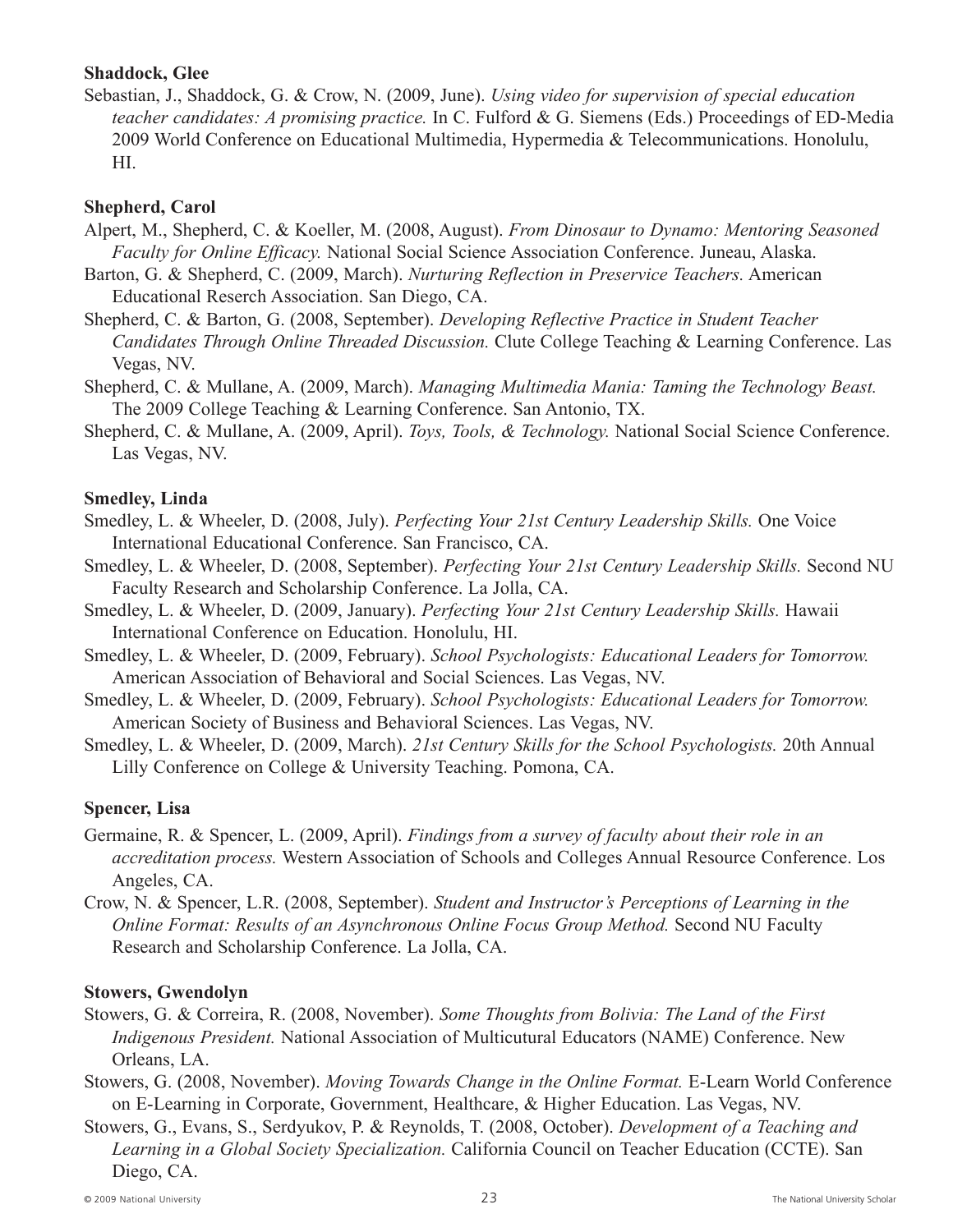- Stowers, G., Evans, S., Serdyukov, P. & Reynolds, T. (2008, October). *Development of a Teaching and Learning in a Global Society Specialization.* California Council on Teacher Education (CCTE). San Diego, CA.
- Stowers, G. & Evans, S. (2009, January). *Designing Teacher Education Programs with a Global Perspective.* 7th Annual Hawaii International Conference on Education. Honolulu, HI.
- Stowers, G. & Correira, R. (2009, February). *Preparing Teachers with International Competencies.* California Association of Bilingual Educators. Long Beach, CA.
- Stowers, G. (2009, February). *The Textbook: Medium and Message.* The Society for Phenomenology and Media. Washington, D.C.

#### **Trimble, Floria**

Trimble, F. (2009, January). *A Leadership Formula for Success: Teachers Collaborating on a Common Goal.* 7th Annual Hawaii International Conference on Education. Honolulu, HI.

#### **Tyler, Clifford**

- Tyler, C. & Scharf, R. (2008, July). *School Administrative Intern Program: Linking Strategies to Meaningful Learning Experiences.* 33rd Annual International Conference of Improving University Teaching. Glasgow, Scotland.
- Tyler, C. & Scharf, R. (2009, February). *How Effective Are On-Line and Blended Instruction For School Administrator Preparation?.* American Society of Business and Behavioral Settings (ABBS). Las Vegas, NV.
- Tyler, C. & Hoban, G. (2009, January). *Meeting the Challenge of Preparing Tomorrow's School Leaders in a Standards Based Era of Change.* International Conference on Educational Leadership. Bangalore, India.
- Tyler, C. & Singleton, D. (2009, June). *Changing Role of Higher Education In School Administrator Collaborative Training and Partnerships.* International Council For Innovation in Higher Education (ICIE) International Conference. St. Johns, Newfoundland, Canada.

#### **Weegar, Mary**

- Anderson-Cruz, H. & Weegar, M. (2009, January). *Successes and Struggles of a Novice Elementary School Level Teacher: A Case Study of Sucess.* 7th Annual International Education Conference. Honolulu, HI.
- Weegar, M. (2008, October). *Promoting Ethical Practices in Institutions of Higher Education.* Association for Business Communication 72nd Convention. Washington, DC.

#### **Wheeler, Diana**

- Smedley, L. & Wheeler, D. (2008, July). *Perfecting Your 21st Century Leadership Skills.* One Voice International Educational Conference. San Francisco, CA.
- Smedley, L. & Wheeler, D. (2008, September). *Perfecting Your 21st Century Leadership Skills.* Second NU Faculty Research and Scholarship Conference. La Jolla, CA.
- Smedley, L. & Wheeler, D. (2009, January). *Perfecting Your 21st Century Leadership Skills.* Hawaii International Conference on Education. Honolulu, HI.
- Smedley, L. & Wheeler, D. (2009, February). *School Psychologists: Educational Leaders for Tomorrow.* American Association of Behavioral and Social Sciences. Las Vegas, NV.

#### **White, Joseph**

Hoyo, H. & White, J. (2009, February). *Returning to the Village: Counseling the Underserved.* Cross Cultural Issues in Counseling. Savannah, Georgia.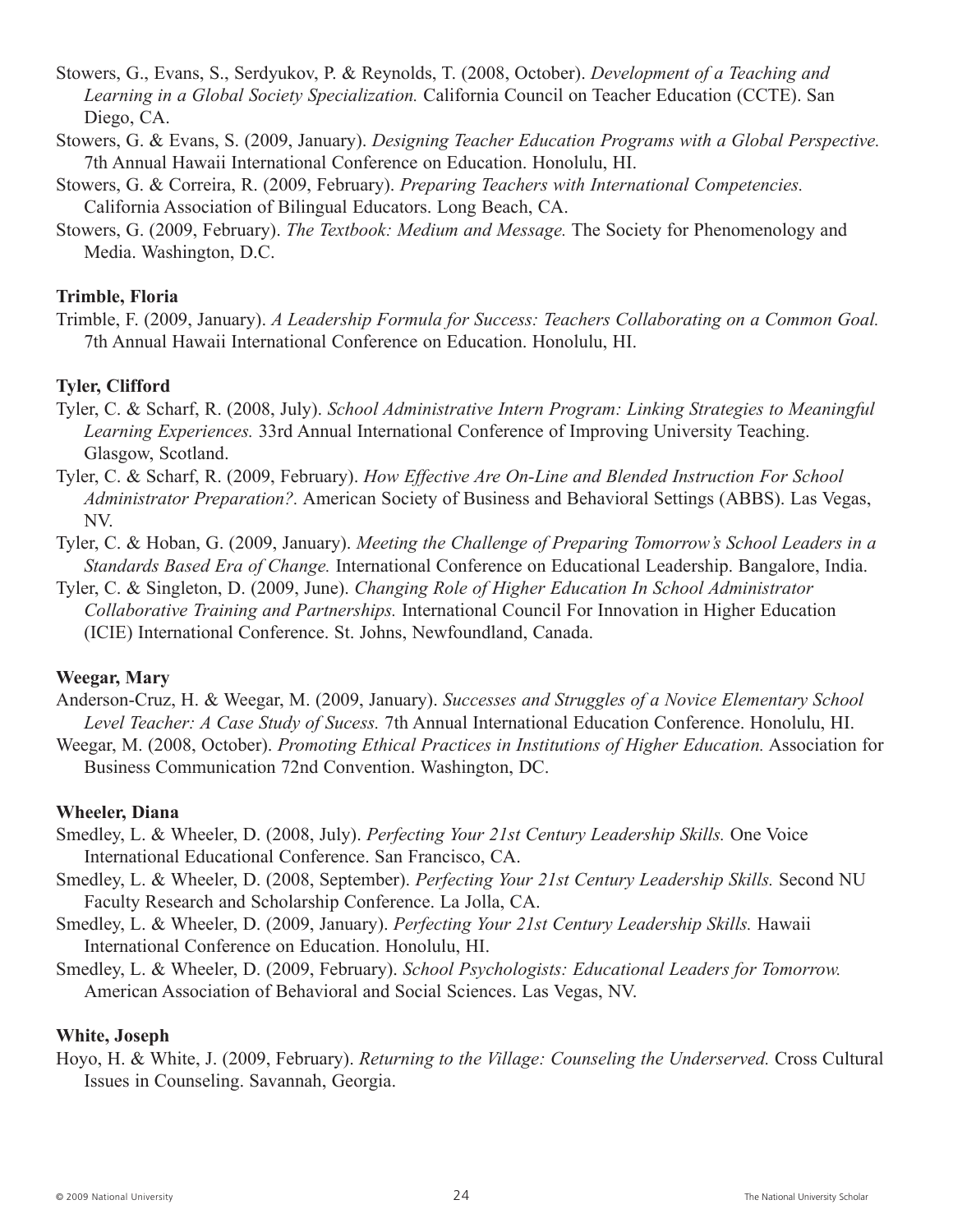#### **V. Other Scholarly Activities**

#### **Anderson, Michael**

Anderson, M., Hoyo, H. & Eldred, S. (2009, June). Connectivity: Promoting Student Success and Retention via an Orientation Course, Teacher-Professor Conference, Washington, DC.

#### **Beyer, Carl**

- Beyer, C. (2008, October). Member of Program Committee for American Educational Studies Association Annual Conference, Savanah, GA.
- Beyer, C. (2008, October). Member of Program Committee for Midwest History of Education Society Annual Conference, Chicago, IL.
- Beyer, C. Discussant (2008, October). *Educational culture: The 1960s and beyond*. Midwest History of Education Annual Conference, Chicago, IL.
- Beyer, C. Discussant (2009, April). *Achieving educational excellence by Indigenous Peoples.* American Educational Research Association Annual Meeting, San Diego, CA.
- Beyer, C. Discussant (2009, April). *Teachers' knowledge and perceptions of mathematical teaching*. American Educational Research Association Annual Meeting, San Diego, CA.
- Beyer, C. Discussant (2009, April). *Teachers' knowledge of mathematical teaching*. American Educational Research Association Annual Meeting, San Diego, CA.

#### **Cipani, Ennio**

Cipani, E. (2008, August). *Response cards: A proven method for producing active student engagement during math instruction.* ERIC. ED5028

#### **Crow, Nedra**

- Crow, N. (2009, June). CTC Common Standards: National University's School of Education's Institutional Response. California Commission on Teacher Credentialing. Sacramento, CA.
- Crow, N. (2009, January). Biennial Report for Multiple and Single Subjects Teacher Credential Programs. California Commission on Teacher Credentialing. Sacramento, CA.

#### **Eldred, Susan**

Anderson, M., Hoyo, H. & Eldred, S. (2009, June). Connectivity: Promoting Student Success and Retention via an Orientation Course, Teacher-Professor Conference, Washington, DC.

#### **Evans, Suzanne**

Evans, S. (2009, March). Reviewer for Association of Literacy Educators and Researchers Conference and Research Publication, Charlotte, NC.

#### **Fabry, Dee**

Fabry, D. (2009, May). Reviewer for American Association of Colleges for Teacher Education (AACTE), Online.

Fabry, D. (2009, March). Reviewer for 2009 California Reading Association Yearbook Volume 31, Online.

Fabry, D. (2008, July). Reviewer for Journal of Research in Innovative Teaching (JRIT), La Jolla, CA.

Fabry, D. (2009, March). Reviewer for AECT Conference for the Design and Development Division, Online.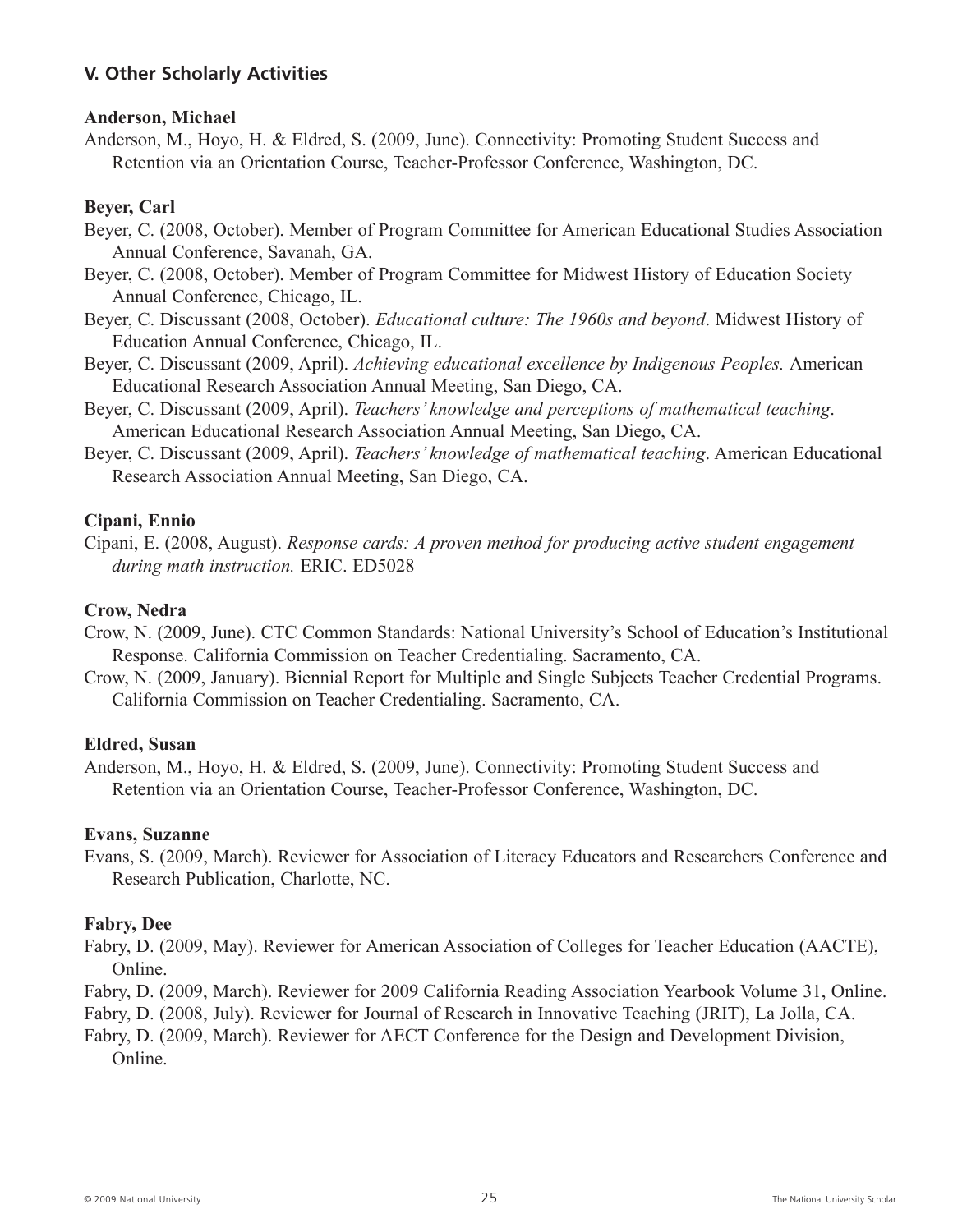#### **Gallegos, Bernardo**

- Gallegos, B. (2009). Curriculum Studies in Relation to the Field of Educational Foundations. In Kridel, C., *Encyclopedia of Curriculum Studies* (5), California: Sage Publications.
- Gallegos, B. (2009). Subaltern Curriculum Studies. In Kridel, C., *Encyclopedia of Curriculum Studies* (7), California: Sage Publications.

#### **Hill, Robyn**

- Hill, R. (2009, March). The Secret Origin of Good Readers: Using Comics in the Classroom Presentation, Panel and Workshop, Wonder Con, San Francisco, CA.
- Hill, R. (2008, July). The Secret Origin of Good Readers: Using Comics and Graphic Novels in the Classroom to Promote Diversity Presentation, Panel and Workshop, Comic-Con International, San Diego, CA.
- Hill, R. (2009, March). Associate Editor, Journal of Research in Innovative Teaching. La Jolla, CA.
- Hill, R. (2008, September). Peer Reviewer for Second NU Faculty Scholarship and Research Conference. La Jolla, CA.

#### **Hoyo, Harvey**

Anderson, M., Hoyo, H. & Eldred, S. (2009, June). Connectivity: Promoting Student Success and Retention via an Orientation Course, Teacher-Professor Conference, Washington, DC.

#### **Reynolds, Thomas**

Bonk, C., Lee, M. & Reynolds, T. (2008). *(Eds.) Proceedings of E-Learn 2008 (Vols. 1-6, pp. 1-4077).* Chesapeake, VA 23327-1545: Association for the Advancement of Computing in Education.

#### **Schwartz, Stuart**

Schwartz, S. (2009, January). Editorial Board for Teacher Education and Special Education, Charlotte, NC.

#### **Serdyukov, Peter**

Serdyukov, P. (2008, September). Chair, Second NU Faculty Scholarship and Research Conference, La Jolla, CA.

Serdyukov, P. (2009, March). Editor-in-Chief, Journal of Research in Innovative Teaching. La Jolla, CA. Serdyukov, P. (2008, October). Chair, National University Research Council. La Jolla, CA.

#### **Stowers, Gwendolyn**

Stowers, G. (2009, May). Received Rotary Grant to teach and research in Bolivia, Cochabamba, Bolivia.

Stowers, G. (2008, November). Peer Reviewer for American Educational Research Association (AERA) Conference, San Diego, CA.

Stowers, G. (2009, May). Peer Reviewer for American Educational Studies Association (AESA), San Diego, CA.

#### **Sytsma, Cindy**

Sytsma, C. (2008, November). Presented findings from Dissertation at the TED-CEC conference: Impact of No Child Left Behind: Graduation, Suspension, and Expulsion Rates in San Diego County, Dallas, TX.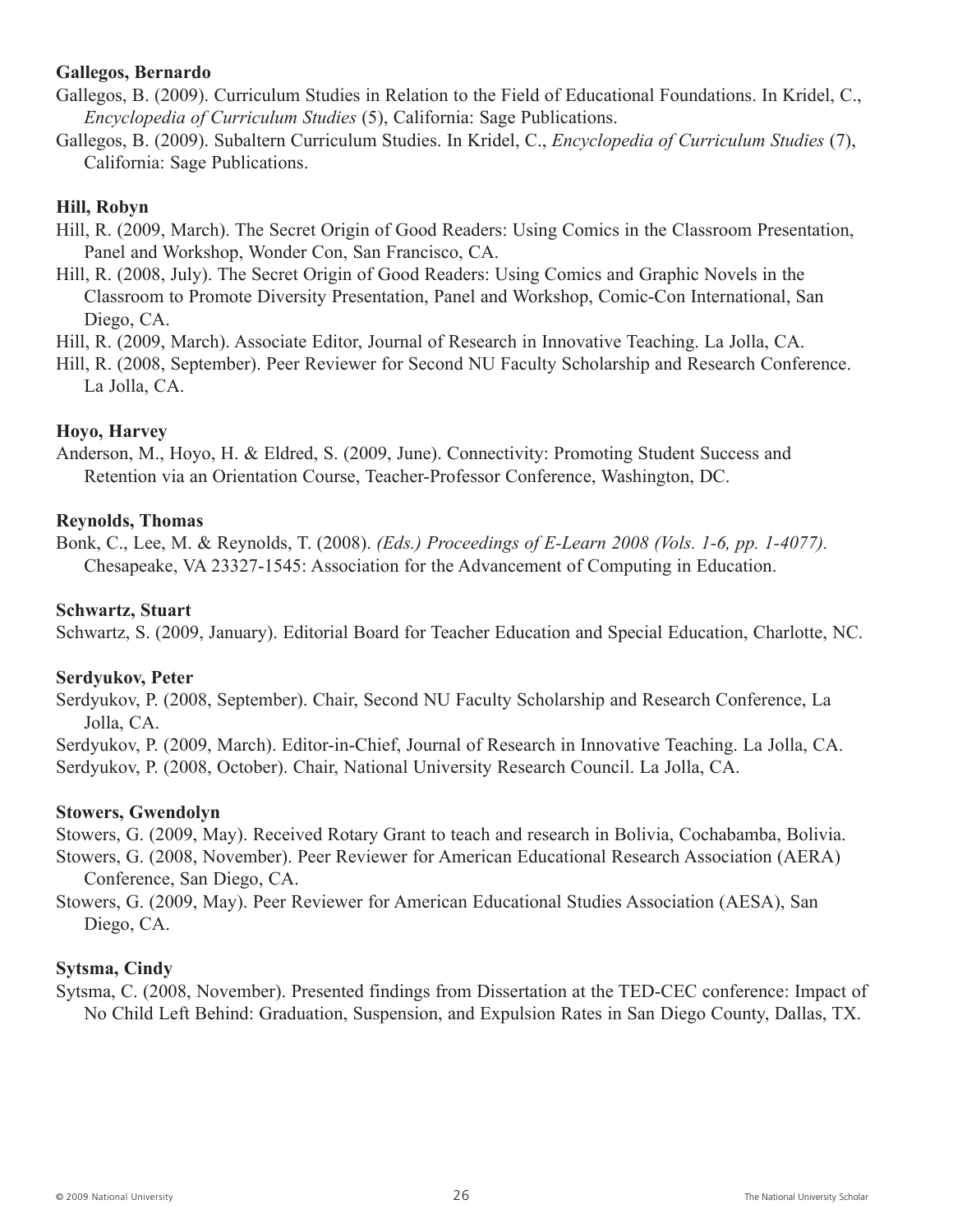## School of **Engineering and Technology**

#### **III. Periodicals/Journals Articles**

#### **Amin, Mohammad**

Dey, P., Uhlig, R., Amin, M., Datta, A., Romney, G. & Gatton, T. (2009, March). Teaching Mathematical Reasoning in Science, Engineering, and Technology. *National University Journal of Research in Innovative Teaching, 2,* 286-302.

#### **Datta, Arun**

Dey, P., Uhlig, R., Amin, M., Datta, A., Romney, G. & Gatton, T. (2009, March). Teaching Mathematical Reasoning in Science, Engineering, and Technology*. National University Journal of Research in Innovative Teaching, 2,* 286-302.

#### **Dey, Pradip**

Dey, P., Uhlig, R., Amin, M., Datta, A., Romney, G. & Gatton, T. (2009, March). Teaching Mathematical Reasoning in Science, Engineering, and Technology. *National University Journal of Research in Innovative Teaching, 2,* 286-302*.*

#### **Farahani, Alireza**

Azadmanesh, A., Farahani, A & Najjar, L (2008, September). Fault-Tolerant Weighted Voting Algorithms. *Journal of Network Security, 7(2),* 240-248.

#### **Fu, Peilin**

Chen, J., Niculescu, S.-I. & Fu, P. (2008, August). Robust stability of quasipolynomials: frequencysweeping conditions and vertex tests. *IEEE Transactions on Automatic Control. 53(5)*, 1219-1234.

#### **Gatton, Thomas**

- Dey, P., Uhlig, R., Amin, M., Datta, A., Romney, G. & Gatton, T. (2009, March). Teaching Mathematical Reasoning in Science, Engineering, and Technology*. National University Journal of Research in Innovative Teaching, 2,* 286-302.
- Wu, S., Lee, M., Lee, Y. & Gatton, T. (2008, December). Multiple Sequence Alignment using GA and NN*. International Journal of Signal Processing, Image Processing and Pattern Recognition, 1, 21-31.*

#### **Romney, Gordon**

Dey, P., Uhlig, R., Amin, M., Datta, A., Romney, G. & Wyne, M. (2009, February). Teaching Mathematical Reasoning in Science, Engineering and Technology*. National University Journal of Research in Innovative Teaching, 2*, 286-302.

#### **Uhlig, Ronald**

Dey, P., Uhlig, R., Amin, M., Datta, A., Romney, G. & Wyne, M. (2009, February). Teaching Mathematical Reasoning in Science, Engineering and Technology*. National University Journal of Research in Innovative Teaching, 2*, 286-302.

#### **Viswanathan, Shekar**

Staples, E.J. & Viswanathan, S. (2008, December). Development of a Novel Odor Measurement System using Gas Chromatography with Surface Acoustic Wave Sensor. *Journal of Air and Waste Management, 58,* 1522-1528.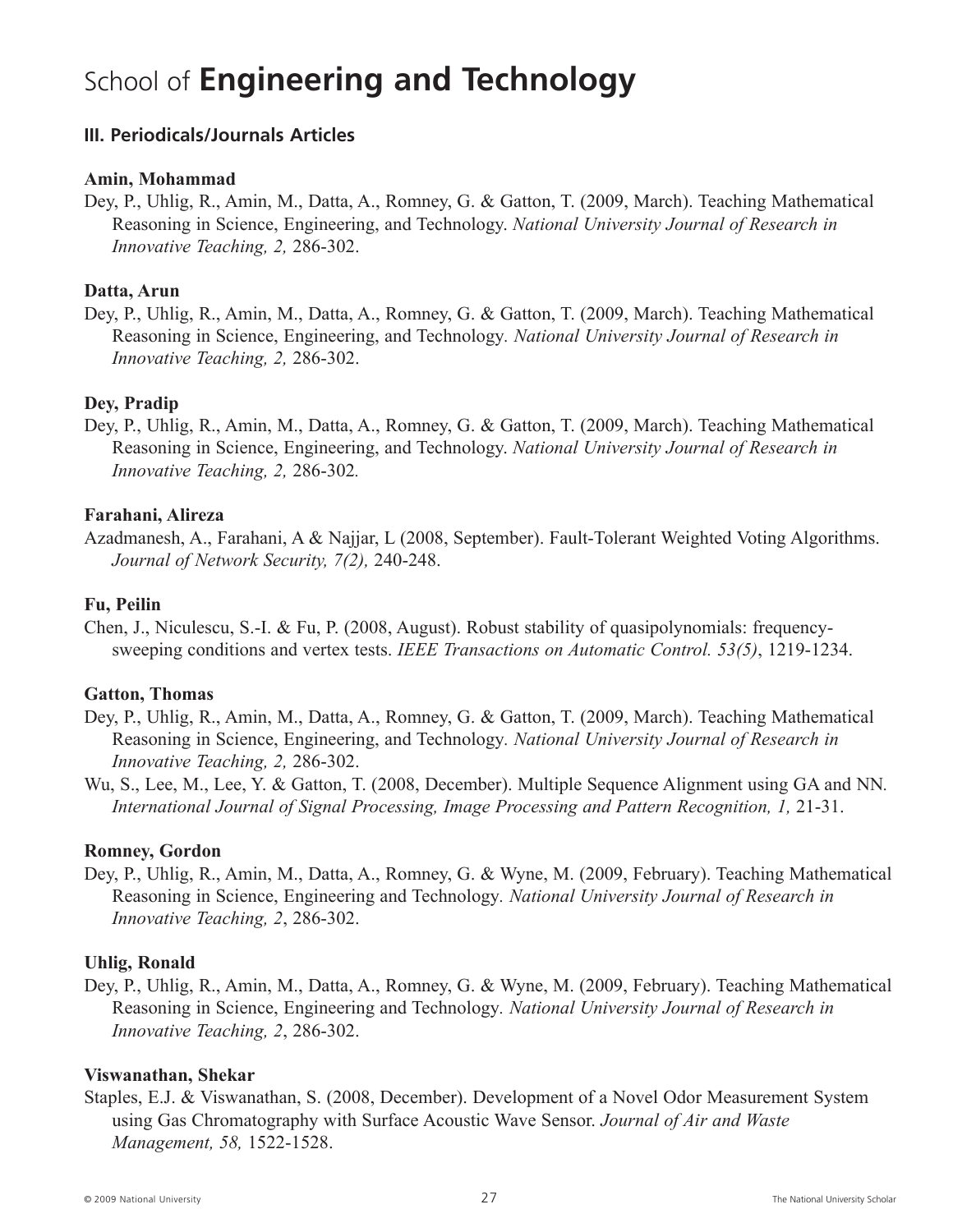Staples, E.J. & Viswanathan, S. (2008, October). *Detection of Contrabands in Cargo Containers using a High Speed Gas Chromatograph with Surface Acoustic Wave Sensor. Industrial Engineering Chemistry Journal, 47,* 8361-8367.

#### **Wyne, Mudasser**

- Wyne, M., Vitla, V., Raougari, P. & Syed, A. (2009, April). Remote Patient Monitoring using GSM and GPS Technologies. *The Journal of Computing Sciences in Colleges. 24(4),* 189-195.
- Dey, P., Uhlig, R., Amin, M., Datta, A., Romney, G. & Wyne, M. (2009, February). Teaching Mathematical Reasoning in Science, Engineering and Technology*. National University Journal of Research in Innovative Teaching, 2*, 286-302.

#### **IV. Conference Presentation/Proceedings and Workshops**

#### **Amin, Mohammad**

Amin, M., Dey, P. & Amin, K. (2009, March). *Calibration of Sugar In Soft Drinks Using* 

- *Electrical Conductance and Density Measurement Techniques.* Paper presented at 2009 Measurement Science Conference. Anaheim, CA.
- Dey, P., Gatton, T., Amin, M.,Wyne, M., Romney, G. & Farhani, A. (2009, April). *Agile Problem Driven Teaching in Engineering, Science and Technology.* Proceedings of the American Society for Engineering Education Pacific Southwest Conference 2009 (ASEE PSW-2009). www.asethome.org/asee/. San Diego, CA.

#### **Bright, Michelle**

- Uhlig, R., Chang, J., El Salim, A. & Bright, M. (2008, October). *Progressive Research On A Wireless Automated Highway System: The Auto Net Super Project.* American Society for Engineering Education (ASEE) Global Symposium. Capetown, South Africa.
- Uhlig, R., Jaurez, J., Viswanathan, S. & Bright, M. (2009, February). *Virtual Apprenticeships Through Mobile Gaming: Facilitating STEM Learning through Game Design.* Hewlett-Packard 2009 Technology for Teaching Worldwide Conference. La Jolla, CA

#### **Cruz, Albert**

- Ben, L. K. & Cruz, A. P. (2009, February). *Intuition: An Often Overlooked Component in Organizational Decision-Making.* ASBBS Proceedings of the 16th Annual Meeting. Las Vegas, NV.
- Uhlig, R., Farahani, A., Viswanathan, S., Cruz, A., Sotelo, M. & Evans, H. (2008, October). *Achieving Compelling Student Comprehension of Complex Information Structures for both On-Site and On-Line Courses.* American Society for Engineering Education (ASEE) Global Symposium. Capetown, South Africa.
- Romney, G., Gatton, T., Cruz, A. & Kennedy, P. (2008, July). *Integration of Services Computing Curricula in Information Technology.* Proceedings 2008 IEEE Congress on Services Los Alamitos, CA.

#### **Dey, Pradip**

- Amin, M., Dey, P. & Amin, K. (2009, March). *Calibration of Sugar in Soft Drinks Using Electrical Conductance and Density Measurement Techniques.* Paper presented at 2009 Measurement Science Conference. Anaheim, CA.
- Uhlig, R, Dey, P & Evans, H (2008, October). *Agile Response to Rapid Changes in Masters Program Student Demography.* American Society for Engineering Education (ASEE) Global Symposium. Capetown, South Africa.
- Sen, R. & Dey, P. (2009, April). *From Sequential to Parallel.* Proceedings of the American Society for Engineering Education Pacific Southwest Conference 2009 (ASEE PSW-2009). www.asethome.org/asee/. San Diego, CA.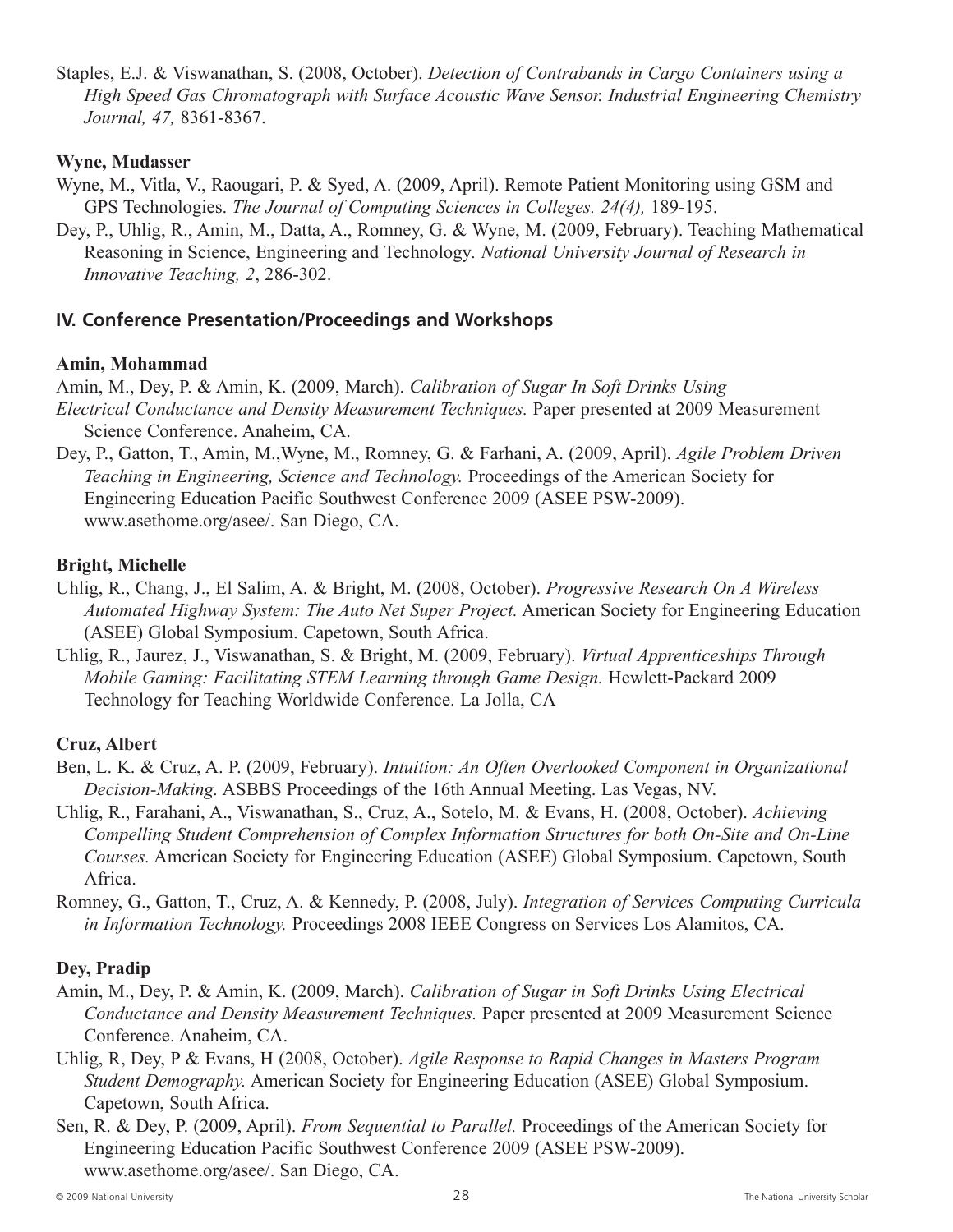Dey, P., Gatton, T., Amin, M., Wyne, M., Romney, G. & Farhani, A. (2009, April). *Agile Problem Driven Teaching in Engineering, Science and Technology,.* Proceedings of the American Society for Engineering Education Pacific Southwest Conference 2009 (ASEE PSW-2009). www.asethome.org/asee/. National University, San Diego, CA.

#### **Elson, Jack**

Elson, J. & Evans, H. (2008, July). *A Systems Engineering Program Tailored Specifically for Relevance to Multiple Disciplines and Industries.* Proceedings of the International Conference on Engineering Education- ICEE 2008. Budapest & Pecs, Hungary.

#### **Farahani, Alireza**

- Uhlig, R., Farahani, A., Viswanathan, S., Cruz, A., Sotelo, M. & Evans, H. (2008, October). *Achieving Compelling Student Comprehension of Complex Information Structures for both On-Site and On-Line Courses.* American Society for Engineering Education (ASEE) Global Symposium. Capetown, South Africa.
- Farahani, A. & Uhlig, R. (2009, June). *Use of Tablet PCs to Generate Class Discussion and Facilitate Deeper Understanding.* 2009 Annual Conference of American Society for Engineering Education (ASEE). Austin, Texas.
- Farahani, A. (2009, June). *Use of Python in Teaching Discrete Mathematics.* 2009 Annual Conference of American Society for Engineering Education (ASEE). Austin, Texas.
- Dey, P., Gatton, T., Amin, M., Wyne, M., Romney, G. & Farahani, A. (2009, March). *Agile Problem Driven Teaching in Engineering, Science and Technology.* The American Society of Engineering Education-Pacific Southwest Conference (ASEE/PSW-09). San Diego, USA.

#### **Gatton, Thomas**

- Dey, P., Gatton, T., Amin, M., Wyne, M., Romney, G. & Farahani, A. (2009, March). *Agile Problem Driven Teaching in Engineering, Science and Technology.* The American Society for Engineering Education-Pacific Southwest Conference (ASEE/PSW-09). San Diego, CA.
- Romney, G., Gatton, T., Cruz, A. & Kennedy, P. (2008, July). *Integration of Services Computing Curricula in Information Technology.* Proceedings 2008 IEEE Congress on Services. Los Alamitos, CA.
- Zhang, Y., Lee, M., Eungyeong, K. & Gatton, T. (2008, July). *A Study of Combination Genetic Algorithm and MMAS for VRP Problem.* Proceedings of the 2008 International Conference on Artificial Intelligence, ICAI 2008, Las Vegas.
- Gatton, T., Lee, M., Hagicumus, A. & Zhang, Y. (2008, July). *A prototype automated knowledge acquisition system.* Proceedings of the 2008 International Conference on Information Knowledge Engineering, Las Vegas, NV.
- Gatton, T.(2008, September). An Intelligent Tutorial System for Algebra. The Second National University Faculty Research and Scholarship Conference, La Jolla, CA.
- Gatton, T. (2009, May). *3-D Graphical Visualization for Construction Automation*. Proceedings of the 11th WSEAS International Conference on Automatic Modelling and Simulation (ACOMS '09. Istanbul, Turkey.

#### **Olson, Patrick**

- Schaeffer, D. & Olson, P. (2008, September). *Assessing Learning in an Asynchronous Learning Environment.* Fort Hays Business and Leadership Conference. Hays, KS.
- Schaeffer, D. & Olson, P. (2008, November). *A Taxonomy on Competitiveness.* Decision Sciences Institute Annual Meeting. Baltimore, MD.
- Schaeffer, D. & Olson, P. (2009, March). *Is "Dewey's Experience" Synonymous with the Current Usage of the Term?.* Pacific Southwest Regional ASEE Conference. San Diego, CA.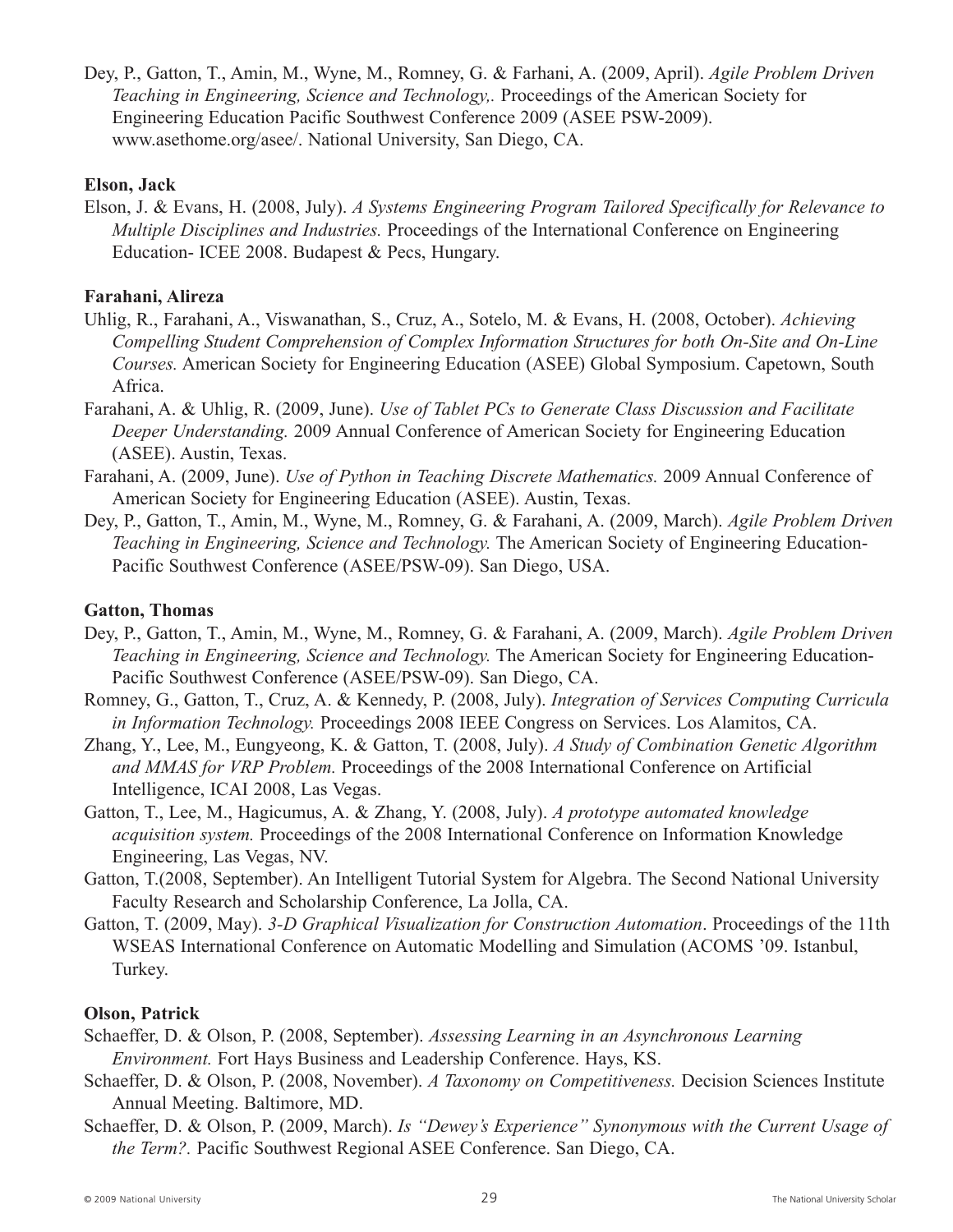- Schaeffer, D. & Olson, P. (2009, March). *Toward a Taxonomy of Experience.* Northeast Regional ASEE Conference. Bridgeport, CT.
- Schaeffer, D, & Olson, P. (2009, May). *Hybrid Networks and In House Expertise.* Academic Business World International Conference. Nashville, TN.

#### **Romney, Gordon**

- Dey, P., Gatton, T., Amin, M., Wyne, M., Romney, G. & Farahani, A. (2009, March). *Agile Problem Driven Teaching in Engineering, Science and Technology.* The American Society for Engineering Education-Pecific Southwest Conference (ASEE/PSW-09). San Diego, USA.
- Romney, G., Gatton, T., Cruz, A. & Kennedy, P. (2008, July). *Integration of Services Computing Curricula in Information Technology.* Proceedings 2008 IEEE Congress on Services. Los Alamitos, CA.

#### **Snyder, Rell**

- Snyder, R. & Sitthinart, S. (2008, November). *Trends in Wireless Technology.* Association for Global Business Annual Proceeding. Newport Beach, CA.
- Snyder, R. & Moraveck, C (2009, February). *The Information Technology Age and E-Government Services.* ASBBS 16th Annual Proceedings, Volume 16 (Number 1). Las Vegas, Nevada.
- Snyder, R. & Hamdan, B. (2009, February). *E-Commerce and Inventory Management.* ASBBS 16th Annual Proceedings, Volume 16 (Number 1). Las Vegas, Nevada.

#### **Uhlig, Ron**

- Uhlig, R, Dey, P & Evans, H (2008, October). *Agile Response to Rapid Changes in Masters Program Student Demography.* American Society for Engineering Education (ASEE) Global Symposium. Capetown, South Africa.
- Uhlig, R., Chang, J., El Salim, A. & Bright, M. (2008, October). *Progressive Research On A Wireless Automated Highway System: The Auto Net Super Project.* American Society for Engineering Education (ASEE) Global Symposium. Capetown, South Africa.
- Uhlig, R., Farahani, A., Viswanathan, S., Cruz, A., Sotelo, M. & Evans, H. (2008, October). *Achieving Compelling Student Comprehension of Complex Information Structures for both On-Site and On-Line Courses.* American Society for Engineering Education (ASEE) Global Symposium. Capetown, South Africa.
- Uhlig, R. (2009, February). *Rapid Student Comprehension of Complex Information (Invited Presentation).* Hewlett-Packard 2009 Technology for Teaching Worldwide Conference. La Jolla, CA.
- Uhlig, R., Jaurez, J., Viswanathan, S. & Bright, M. (2009, February). *Virtual Apprenticeships Through Mobile Gaming: Facilitating STEM Learning through Game Design.* Hewlett-Packard 2009 Technology for Teaching Worldwide Conference. La Jolla, CA
- Farahani, A. & Uhlig, R. (2009, June). *Use of Tablet PCs to Generate Class Discussion and Facilitate Deeper Understanding.* 2009 Annual Conference of American Society for Engineering Education (ASEE). Austin, Texas.

#### **Viswanathan, Shekar**

- Uhlig, R., Farahani, A., Viswanathan, S., Cruz, A., Sotelo, M. & Evans, H. (2008, October). *Achieving Compelling Student Comprehension of Complex Information Structures for both On-Site and On-Line Courses.* American Society for Engineering Education (ASEE) Global Symposium. Capetown, South Africa.
- Uhlig, R., Jaurez, J., Viswanathan, S. & Bright, M. (2009, February). *Virtual Apprenticeships Through Mobile Gaming: Facilitating STEM Learning through Game Design.* Hewlett-Packard 2009 Technology for Teaching Worldwide Conference. La Jolla, CA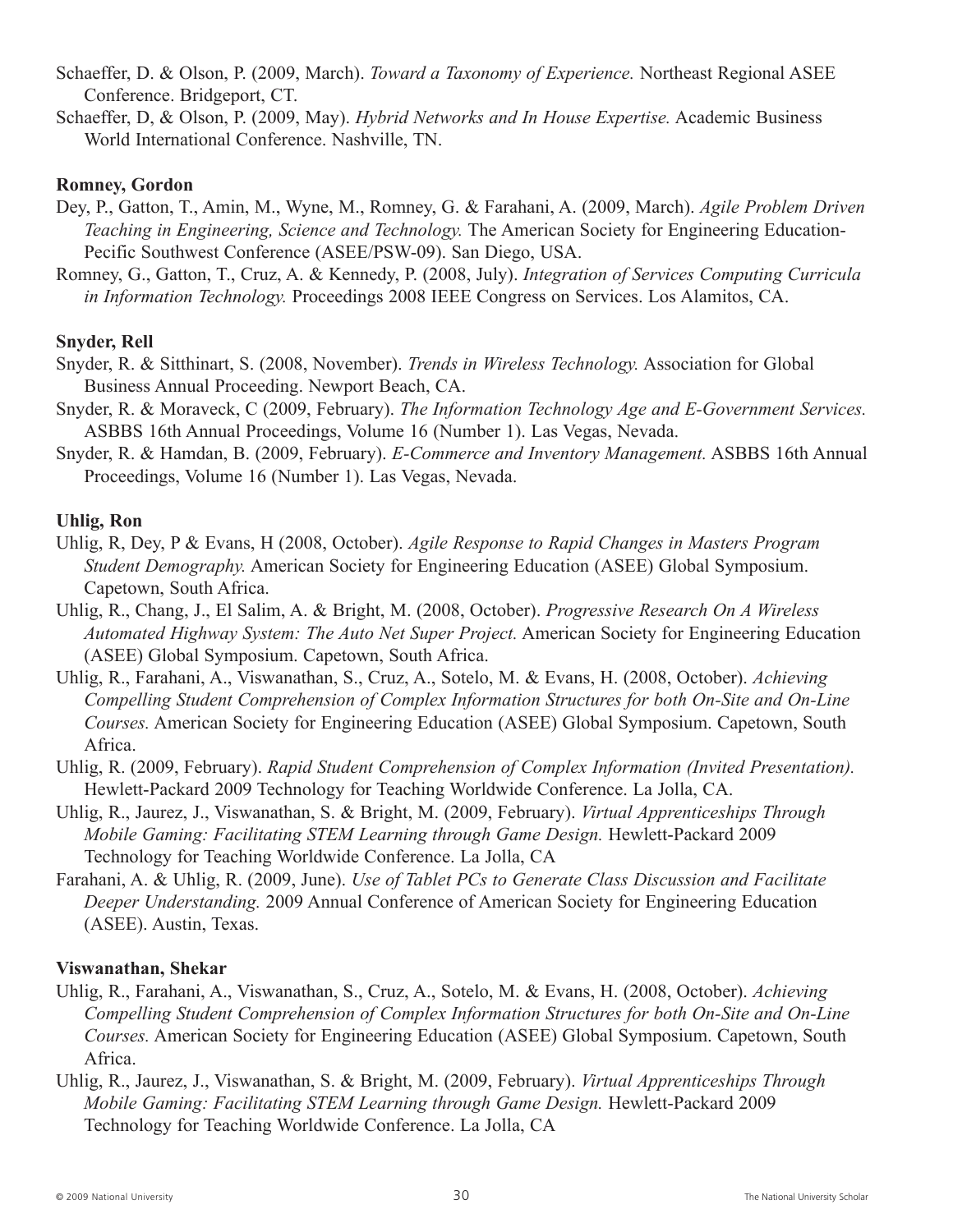- Inouye, J & Viswanathan, S. (2008, August). *Calculating the Effect of Electrostatic Force in Particle Collection Efficiency.* 18th International Congress of Chemical and Process Engineering. Praha, Czech Republic.
- Viswanathan, S. & Staples, E.J. (2008, August). *Odor measurement system using GC/SAW sensor.* 18th International Congress of Chemical and Process Engineering. Praha, Czech Republic.
- Viswanathan, S., Evans, H. & Tummala, L. (2009, June). *Changing Role of Engineering Faculty in the 21st Century.* Proceedings of American Society for Engineering Education 2009 Annual Conference. Austin, TX.
- Viswanathan, S. & Evans, H. (2009, June). *Harnessing Industry Collaboration in Developing Graduate Degree Programs.* Proceedings of American Society for Engineering Education 2009 Annual Conference. Austin, TX.

#### **Wyne, Mudasser**

- Wyne, M. & Baloglu, A. (2008, September). *PIMS: A Patient Information and Monitoring System.* 2nd National University Research and Scholarship Conference. San Diego, USA.
- Wyne, M. (2009, April). *It is time for a new Code of Ethics.* 4th International Conference on Interactive Mobile and Computer Aided Learning (IMCL-2009). Amman, Jordan.
- Dey, P., Gatton, T., Amin, M., Wyne, M., Romney, G. & Farahani, A. (2009, March). *Agile Problem Driven Teaching in Engineering, Science and Technology.* The American Society for Engineering Education-Pecific Southwest Conference (ASEE/PSW-09). San Diego, CA.

#### **V. Other Scholarly Activities**

#### **Amin, Mohammad**

- Amin, M. & Dey, P. Received \$725 in-kind grant, March, 2009, from the Measurement Science Conference to register for the MSC-09, Anaheim, CA.
- Amin, M. & Dey, P. Received \$1500 for ASEE/PSW-09., March, 2009, Avalon RF Inc., San Diego, CA.
- Amin, M. Served as Conference Chair, March, 2009, American Society for Engineering Education-Pacific Southwest Regional Conference (ASEE-PSW-09), National University, San Diego, CA.
- Amin, M. Served as a judge to identify the best student projects from different high schools, April, 2009, at the Greater San Diego Science and Engineering Fair-2009, Balboa Park, San Diego, CA.
- Amin, M. and Dey, P. (Editors) Proceedings of the 2009 Pacific South-West American Society for Engineering Education Conference 2008 (PSW/ASEE-2009) http://www.asethome.org/ASEE. National University, San Diego, CA,
- Amin, M., Bugado, J., Dey, P., Brown, C., and Datta, A. (Editors) Proceedings of the International Computer Science and Technology Conference 2008 (ICSTC-2008) http://www.asethome.org/icstc. National University, San Diego, CA.

#### **Bugado, John**

Amin, M., Bugado, J., Dey, P., Brown, C., Datta, A. (Editors) Proceedings of the International Computer Science and Technology Conference 2008 (ICSTC-2008) http://www.asethome.org/icstc. National University. San Diego, CA.

#### **Datta, Arun**

Amin, M., Bugado, J., Dey, P., Brown, C., Datta, A. (Editors) . (2008). Proceedings of the International Computer Science and Technology Conference 2008 (ICSTC-2008) http://www.asethome.org/icstc. National University, San Diego, CA.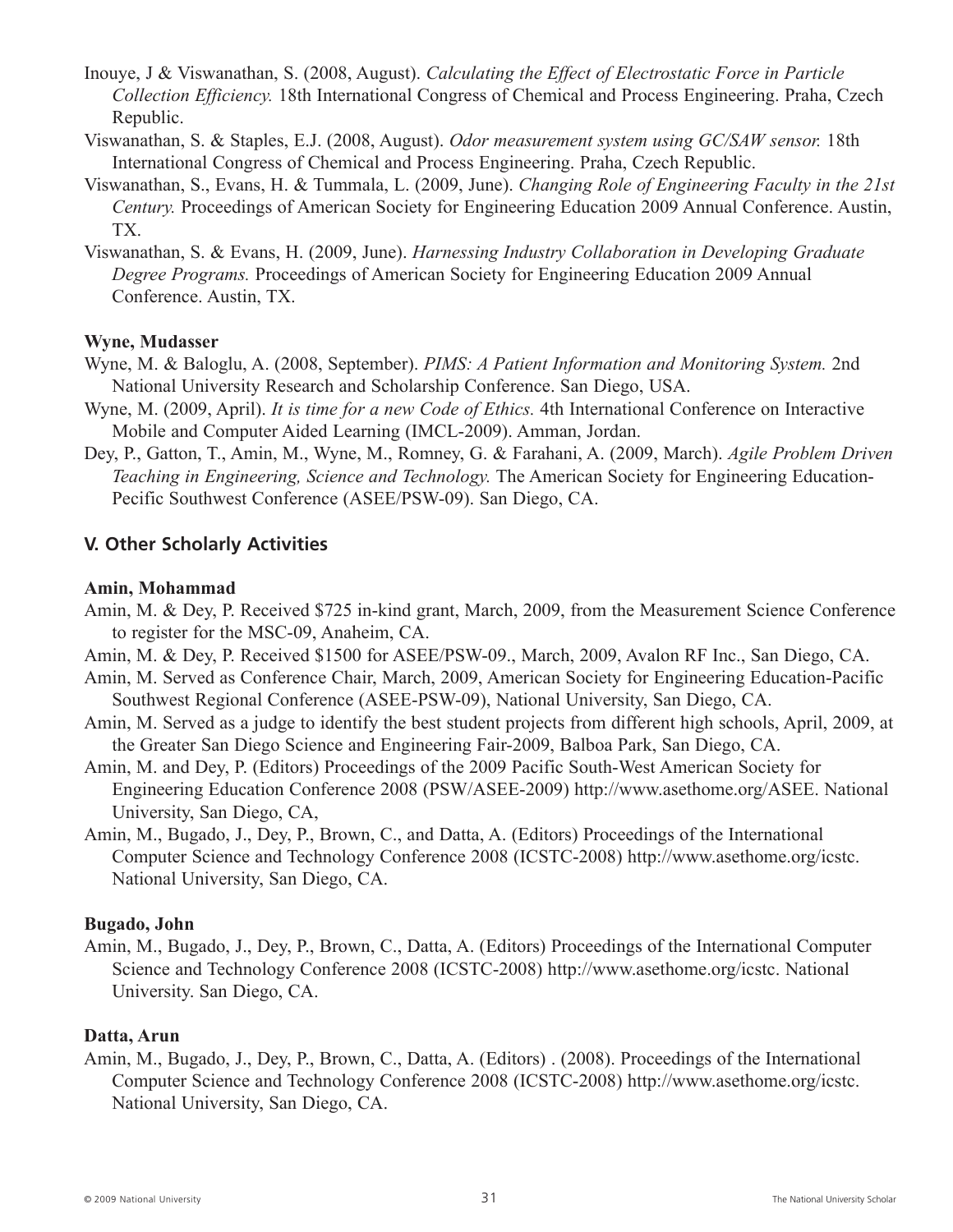#### **Dey, Pradip**

- Amin, M., Bugado, J., Dey, P., Brown, C., Datta, A. (Editors). (2008). Proceedings of the International Computer Science and Technology Conference 2008 (ICSTC-2008) http://www.asethome.org/icstc. National University, San Diego, CA:
- Amin, M. and Dey, P. (Editors) Proceedings of the 2009 Pacific South-West American Society for Engineering Education Conference 2008 (PSW/ASEE-2009) http://www.asethome.org/ASEE. National University, San Diego, CA,
- Amin, M. & Dey, P. Received \$725 in-kind grant, March, 2009, from the Measurement Science Conference to register for the MSC-09, Anaheim, CA.

Amin, M. & Dey, P. Received \$1500 for ASEE/PSW-09., March, 2009, Avalon RF Inc., San Diego, CA.

#### **Farahani, Alireza**

*Facilitate Deeper Understanding.* American Society for Engineering Education (ASEE) Annual Conference, 2009. Austin, Texas.

#### **Fu, Peilin**

- Fu, P. Served as International Program Committee Member for the Seventh Asian Control Conference, April, 2009, Hong Kong.
- Fu, P. Served as International Program Committee Member for IASTED International Conference on Identification, Control and Applications (ICA 2009), May, 2009, Honolulu, Hawaii, USA.
- Fu, P. Served as International Program Committee Member for IASTED International Conference on Control and Applications (CA 2009), March, 2009, Cambridge, United Kingdom.
- Fu, P. Served as Reviewer for Chinese Control and Decision Conference, February, 2009, China.
- Fu, P. Served as Reviewer for American Society for Engineering Education-PSW Conference, January, 2009, San Diego, CA, USA.
- Fu, P. Served as Reviewer for IEEE Transactions on Automatic Control, August, 2008, USA.
- Fu, P. Served as Reviewer for Computers and Mathematics with Applications, July, 2008, USA.

#### **Gatton, Thomas**

- Gatton, T. Committee Member, Review Committee, The 5th International Conference on The Applications: CITSA, Orlando, Florida, USA.
- Gatton, T. Conference Moderator and Review Committee Member, ASEE/PSW-2009 Conference, March 19-20, 2009, National University, San Diego, CA.
- Gatton, T. Member, Review Committee, American Society of Engineering Education Annual Conference, June, 2009, Austin, TX.
- Gatton, T. Plenary Speaker, 11th WSEAS International Conference on Automatic Control, Modelling and Simulation (ACMOS09), May 31, 2009, Istanbul, Turkey.

#### **Viswanathan, Shekar**

- Viswanathan, S. Journal Article Reviewer for Environmental Science and Technology Journal, November, 2008, American Chemical Society, October, 2008, New York, N.Y.
- Viswanathan, S. Viswanathan, S. Journal Article Reviewer for Annals for Occupational Hygiene, May 2009, American Chemical Society, New York, N.Y., May, 2009, London, U.K.

Viswanathan, S. Reviewer of article on Journal of Bioresource Technology, September, 2008, London, U.K. Viswanathan, S. Serves on the advisory board of Scientific Journal International, January, 2008, U.S.A.

#### **Wyne, Mudasser**

Wyne, M. Editorial Board Member, January, 2009, International Journal of Information Systems in the Service Sector (IJISSS), IGI Global Publishers.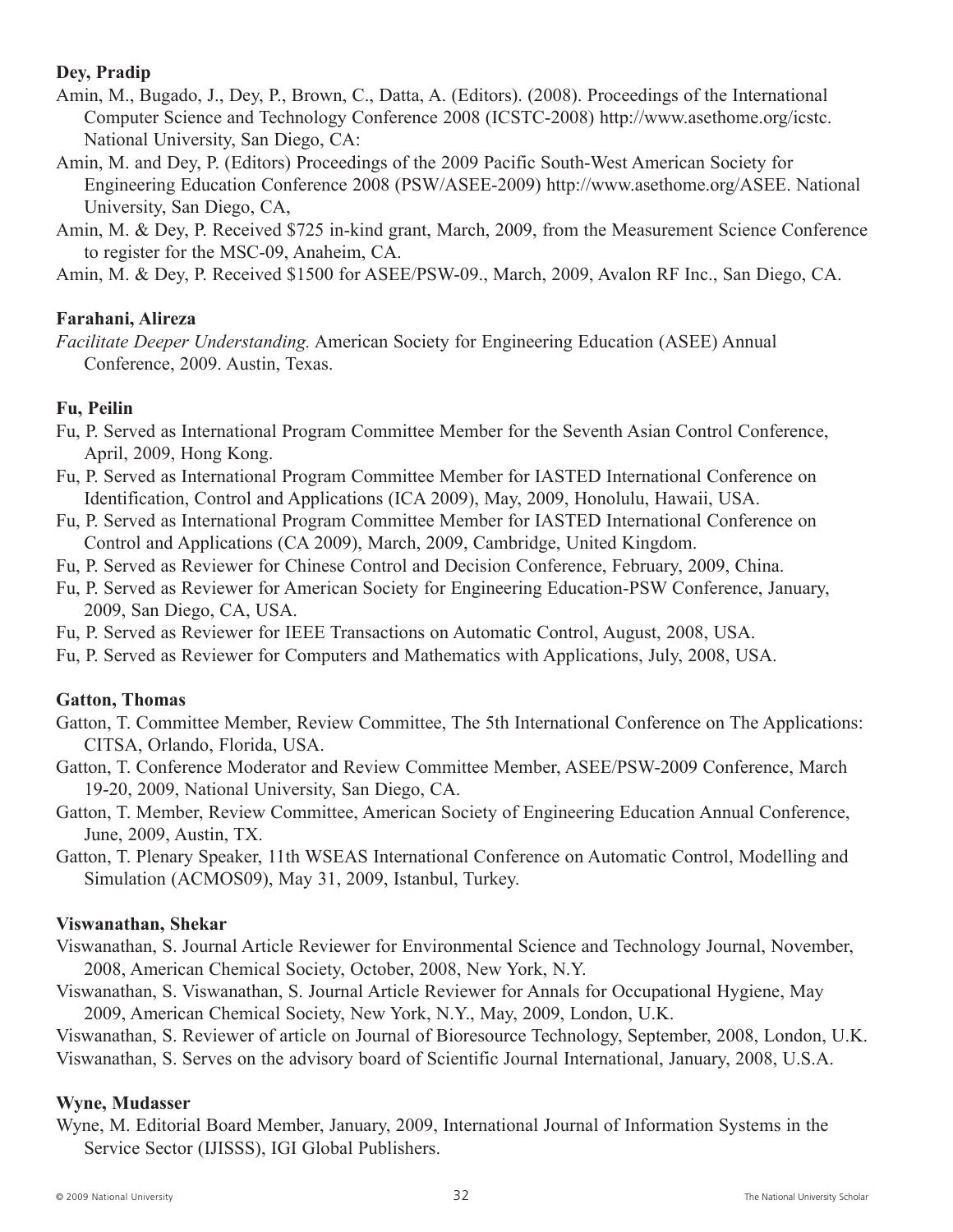- Wyne, M. Editorial Board Member, January, 2009, International Journal of Society Systems Sciences (IJSSS), INDERSCIENCE Publishers.
- Wyne, M. Editorial Board Member, January, 2009, International Journal of Information and Decision Sciences (IJIDS), INDERSCIENCE Publishers.
- Wyne, M. Editorial Board Member, January, 2009, An International Journal of Knowledge Management & E-Learning (KM&EL), Serial Publishers.

Wyne, M. Associate Editor, January, 2009, International Journal of Interactive Mobile Technology.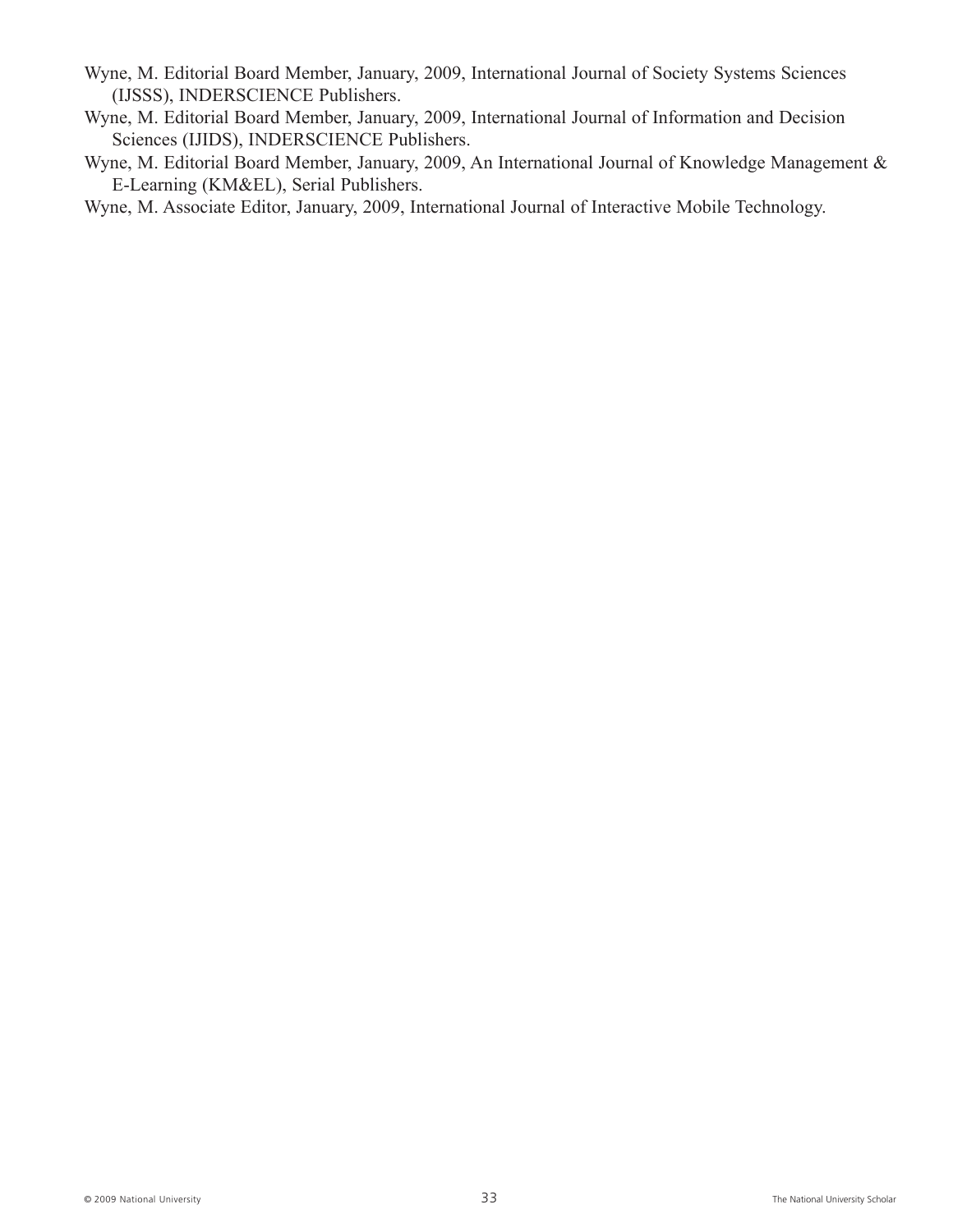## School of **Health and Human Services**

#### **III. Periodicals/Journals Articles**

#### **Carver, Lara**

Carver, L. & Candela, L. (2008, October). Attaining organizational commitment across different generations of nurses. *Journal of Nursing Management, 16,* 984-991.

Candela, L., Carver, L., Diaz, A., Edmunds, J., Talusen, R. & Tarrant, T. (2009, January). An online doctoral education course using problem-based learning*. Journal of Nursing Education, 48(2),* 1-5.

#### **Kaye Gehrke, Ellen**

Kaye Gehrke, E. (2009, March). Developing coherent leadership in partnership with horses- a new approach to leadership training. *Journal of Research in Innovative Teaching, 2,* 222- 233.

#### **Lacourse, Michael**

Huda, S., Rodriguez, R., Lastra, L., Warren, M., Lacourse, M.G. & Cramer, S.C. (2008, October). Cortical activation during foot movement: effect of movement rate and side. *Neuroreport, 19(16),* 1573-1577.

Kelly, S., Magyar, T.M., Petray-Rowcliffe, C., Lacourse, M.G. & Blatz, P. (2008, December). Prevalence of K-3 children above the BMI HFZ*. California Association for Health, Physical Education, Recreation & Dance Journal, 71(2)*, 8-10.

#### **Piane, Gina**

- Piane, G. & Safer, A. (2008, September). Drinking behaviors, expectancies and social norms among college women. *Journal of Alcohol and Drug Education, 52 (1),* 67-79.
- Piane, G. (2008, August). Evidence-based practices to reduce maternal mortality: A systematic review*. Journal of Public Health, 10*, 1074-1089.

Piane, G. (2009, June). Public Health Ethics*. Long Beach Business Journal, 12,*17.

#### **IV. Conference Presentation/Proceedings and Workshops**

#### **Kaye Gehrke, Ellen**

- Kaye Gehrke, E., Garman, K, Halvin, P & Wallace, P (2009, January). *Skills for relationship centered carean experiential model partnering with horses to improve communication skills.* Proceeding of the Association for Marketing and Healthcare Research. Atlanta, Georgia.
- Kaye Gehrke, E. (2009, March). *The heart of horsemanship meets leadership training for humans: innovation for leadership and team training.* Western Academy of Management. Midway, Utah.
- Kaye Gehrke, E. (2009, March). *Animals, Plants and Nature*, Energy Medicine partnerships International annual Meeting, Durham, North Carolina.
- Kaye Gehrke, E. (2009, June) Workshop at the International Society for the Study of Subtle Energy and Energy Medicine; *Horse Sense and Human Strengths*, Boulder, CO.

#### **Kelly, Ann**

- Kelly, A. (2008, October). *Horizontal Violence-Strategies for educating nurses.* Proceedings of the International Conference on Workplace Violence in the Health Sector. Amsterdam, Netherlands.
- Kelly, A. (2008, October). *Report on the process and recommendations of the American Psychiatric Nurses taskforce on workplace violence.* Proceedings international conference on workplace violence in the health sector. Amsterdam, Netherlands.
- Kelly, A. (2008, October). *Interactive panel of the American Psychiatric Nurses Taskforce on Workplace Violence.* 22nd Annual Conference of the American Psychiatric Nurses Association. Minneapolis, MN.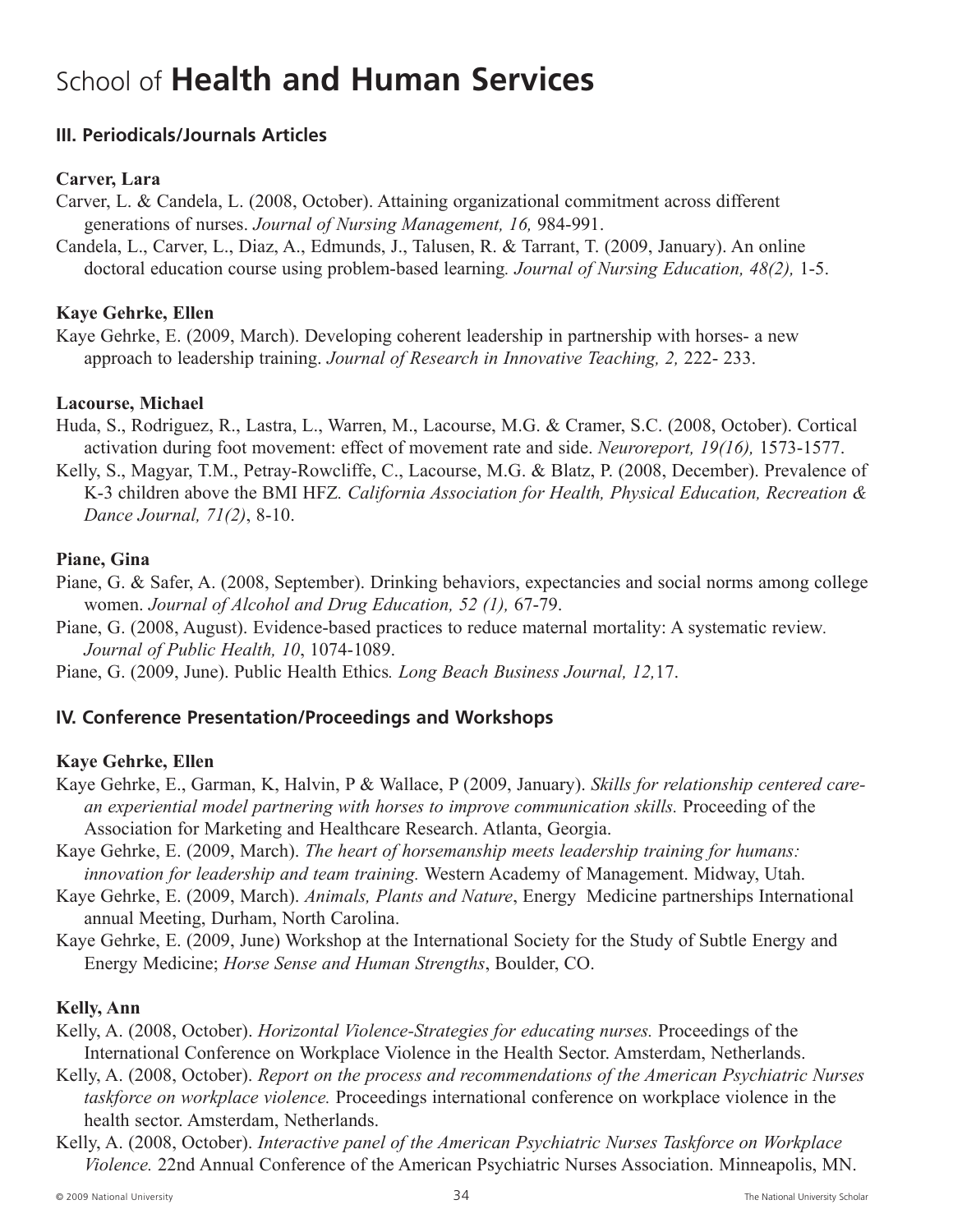- Bormann, J., Pierson, J., Kelly, A., Gershwin, M., Becker, S. & Bone, P. (2009, April). *Efficacy of mantram repetition on lifestyle profile and urinary stress hormones: A randomized trial* [abstract]. Annuls of Behavioral Medicine (Supplement). Montreal, Quebec, Canada.
- Bormann, J., Thorpe, S., Gershwin, M., Kelly, A. & Glaser, D. (2009, April). *Spiritual well-being and PTSD symptoms in veterans: A predictive model.* Annuls of Behavioral Medicine (Supplement). Montreal, Quebec, Canada.

#### **V. Other Scholarly Activities**

#### **Kaye Gehrke, Ellen**

- Kaye Gehrke, E. Academy of Management Reviewer for the Healthcare Division and the Organizational Development Division, October, 2008, San Diego, CA.
- Kaye Gehrke, E. Western Academy of Management Reviewer for annual meeting, January, 2009, San Diego, CA.
- Kaye Gehrke, E. Textbook Review for Introduction to Health Services . Williams, & Torrens, October, 2008, Cengage Publishing, PA.
- Kaye Gehrke, E. (2009, January) Panel Discussions: Conversations *with the other side: communicating with animal*s. Duke University, Rhine Center, Raleigh, North Carolina.
- Kaye Gehrke, E. (2008, November). Equine Facilitated Coaching. In iUniverse, Inc, *Walking the Way of the Horse: exploring the power of the horse-human relationships.* (pp. 393- 408). iuniverse.

#### **Kelly, Ann**

Kelly, A. (2009, May). Keynote: *Using evidence in Psychiatric Nursing. Psychiatric and Mental Health Nursing:* Best Practices at the point of care sponsored by the American Nurses Association California Chapter, Los Angeles, CA.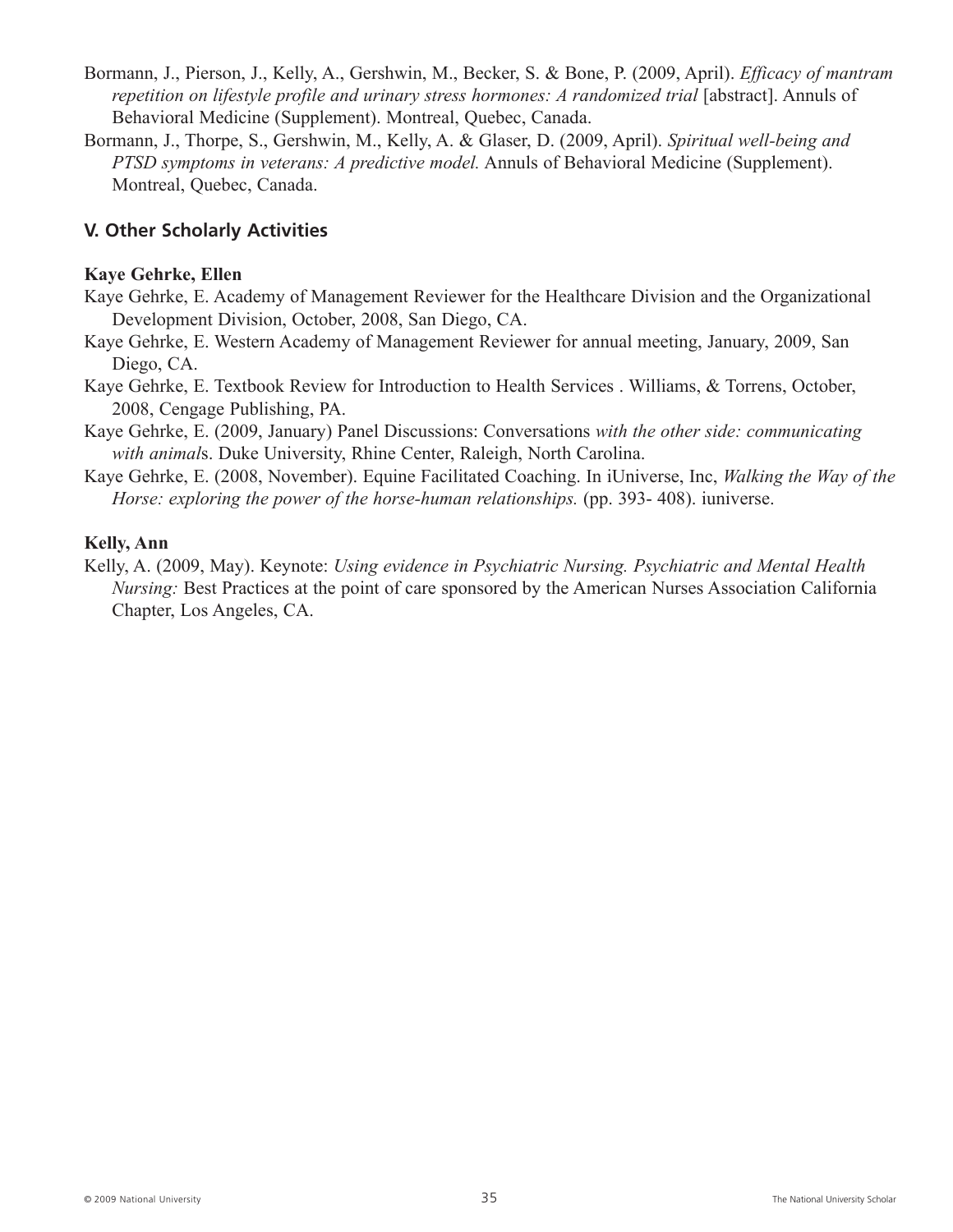## School of **Media and Communication**

#### **II. Chapter in Books**

#### **Amster, Sara Ellen**

Amster, S. (2009). From Birth of a Nation to Storm front: A Century of Communicating Hate*.* In Barbara Perry (ed.), *Hate Crimes: Understanding and* Defining Hate Crime (Chapter 12: 221-248). Westport, CT: Praeger Publishers.

#### **III. Periodicals/Journals Articles**

#### **Van Tassel, Joan**

Van Tassel, J. (March, 2009). Politics 2.0: The 2008 Presidential Campaign. *Winning Campaigns, 6 (2),* 8- 30.

#### **IV. Conference Presentation/Proceedings and Workshops Amster, Sara Ellen**

- Amster, S. (2009, January). *Preparing New Media Journalists: The First Master of Arts Degree in Digital Journalism.* Hawaii International Conference on Arts and Humanities. Honolulu, HI.
- Amster, S. (2009, February). *Best Practices in Multimedia Journalism.* National College Journalism Convention. San Diego, CA.
- Amster, S. (2008, November). "Best Practices in Multimedia Journalism". SoCal JACC Convention. Fullerton, CA.

#### **Beckwith, Everett**

- Beckwith, E. & Cunniff, D. (2008, September). *Integrating Internet Video Conferencing and Online Delivery Systems with Multimedia and Hypermedia Technology Techniques to Enhance Student Interaction and Learning in Accelerated Programs.* 2008 International Business & Economics Research Conference (IBER). Las Vegas, Nevada
- Beckwith, E., Silverstone, S. & Bean, D. (2009, June). *Creating a Culture of Academic Assessment Via Shared Governance. Globalization Shared Governance, and Academic Freedom:* 95th Annual meeting of Globalization, Shared Governance, and Academic Freedom—an International Conference Washington, DC.
- Silverstone, S., Beckwith, E.G & Bean, D (2009, April). *Learning Communities and Shared Governance to Develop a Culture of Assessment.* WASC Academic Resource Conference 2009. Los Angeles, California.

#### **Jaurez, James**

Uhlig, R., Jaurez, J., Viswanathan, S. & Bright, M. (2009, February). *Virtual Apprenticeships Through Mobile Gaming: Facilitating STEM Learning through Game Design.* Hewlett-Packard 2009 Technology for Teaching Worldwide Conference. La Jolla, CA.

#### **Moss, Bettina**

- Moss, B. (2009, January). *Metaphor As Sex; Sexual and Cultural Symbolism in the Movies.* Hawaii International Conference on Arts and Humanities. Oahu, Hawaii.
- Moss, B. (2009, February). *Metaphor As Sex; Sexual and Cultural Symbolism in the Neo-Western.* Southwest/Texas PCA/ACA (Popular Culture Conference). Albuquerque, New Mexico.
- Moss, B. (2009, August). *Metaphor As Sex; Sexual and Cultural Symbolism in the Movies.* UFVA (University Film and Video Association) August, 2009. New Orleans, LA.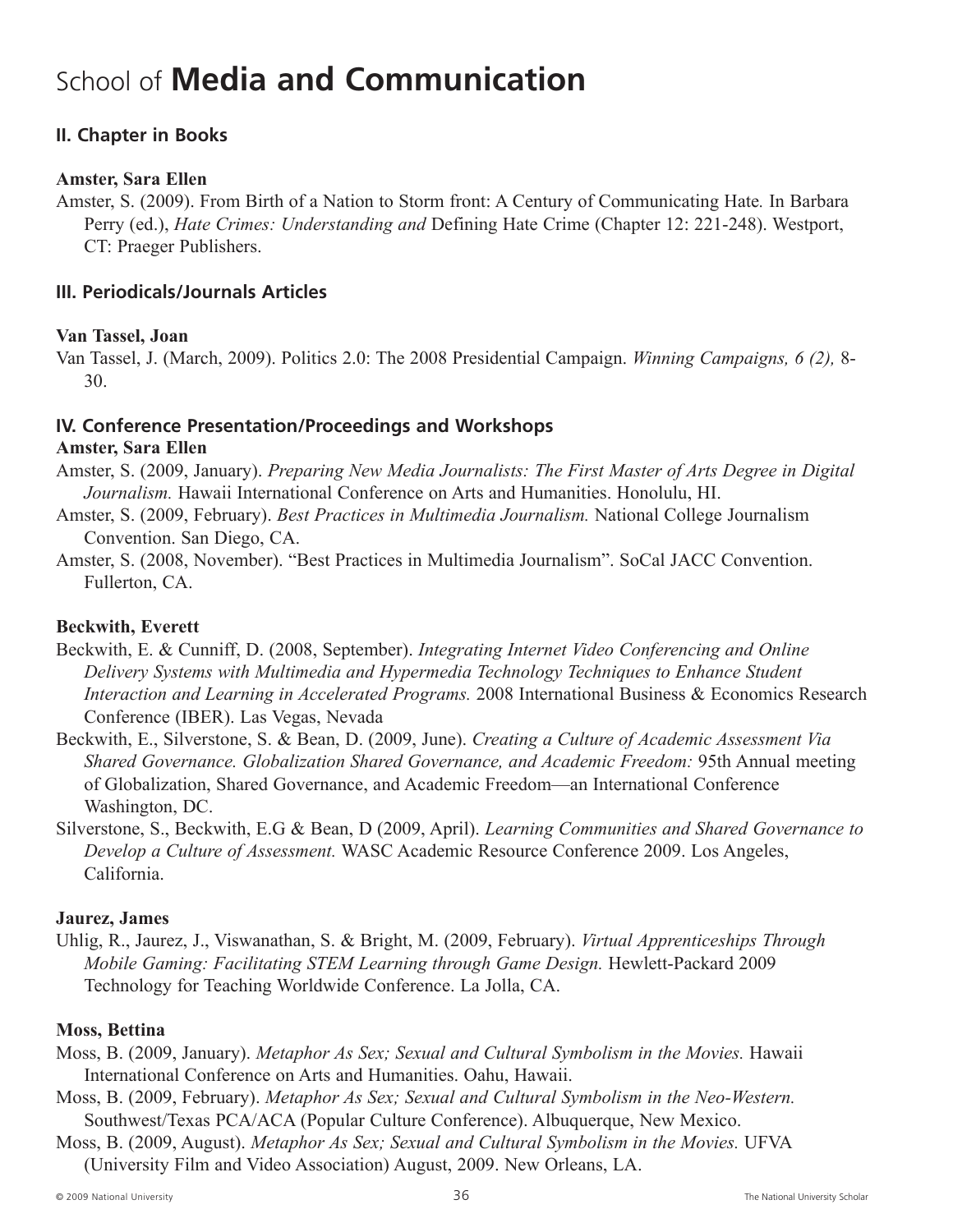#### **V. Other Scholarly Activities**

#### **Amster, Sara Ellen**

Amster, S. (2008, July) *Multimedia Journalism for College Educators,* Competitive Seminar, July 28-31, 2008, Poyter Institute for Media Studies, St. Petersburg, FL.